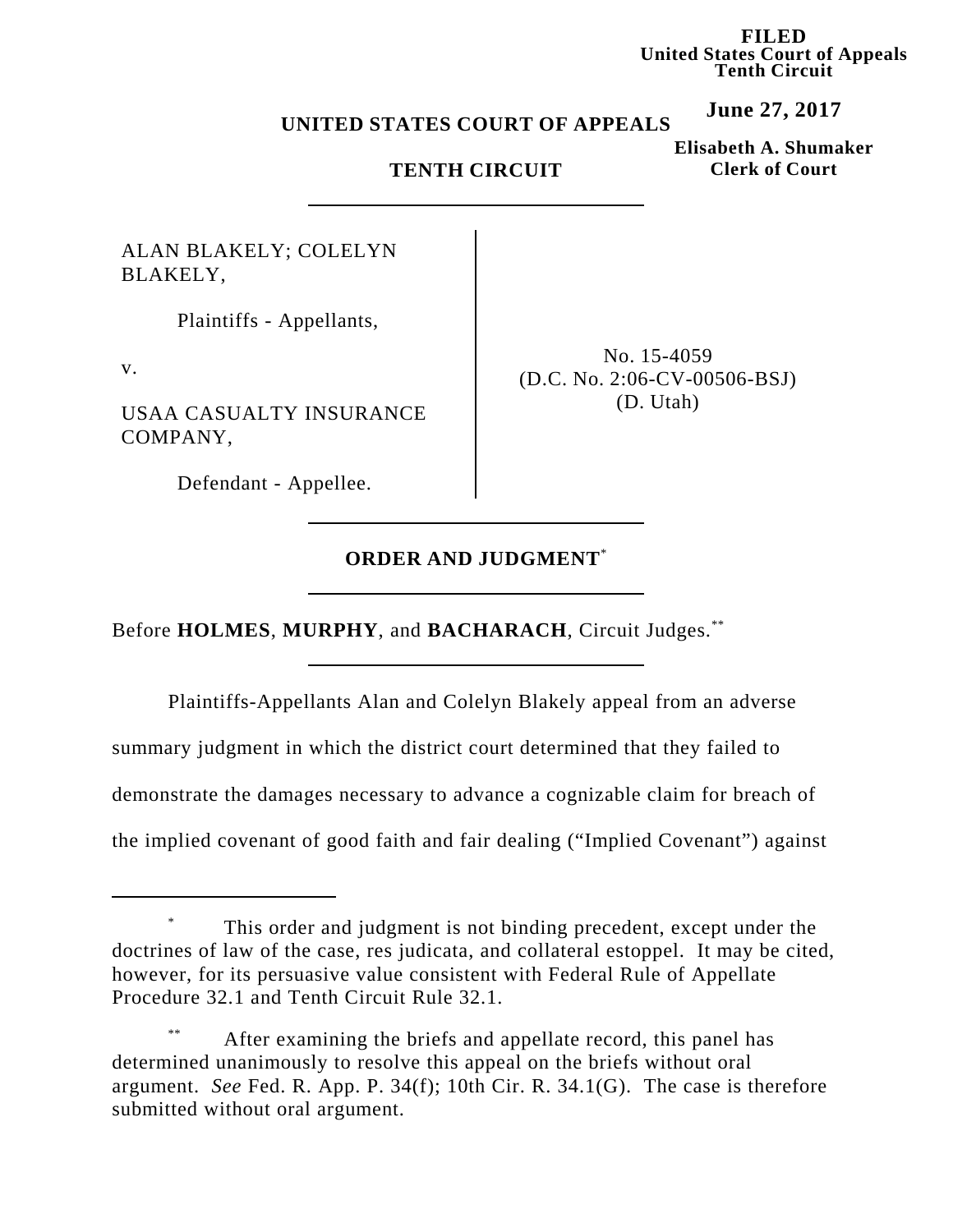their homeowner's insurance provider, USAA Casualty Insurance Company ("USAA"). This is the third time the Blakelys have appealed to this court based on the same underlying facts and allegations.<sup>1</sup> Exercising jurisdiction under 28 U.S.C. § 1291, we **affirm** the district court's grant of summary judgment in favor of USAA.

**I**

Mr. and Ms. Blakely own a home in Bountiful, Utah, which was insured under a homeowner's insurance policy issued by USAA. The policy insured against losses to the home and personal property.<sup>2</sup> In August 2002, a fire broke

<sup>2</sup> The policy provided the following procedure in the event of a loss:

2. **Your Duties After Loss**. In case of a loss to which this insurance may apply, you must see that the following are done:

. . . .

e. prepare an inventory of damaged personal property showing the quantity, description, actual cash value and amount of loss. Attach all bills, receipts and related documents that justify the figures in the inventory;

. . . .

g. send to us, within 60 days after our request, your signed, sworn proof of loss which sets forth, to the best of your knowledge and belief:

(continued...)

<sup>&</sup>lt;sup>1</sup> The Blakelys filed a fourth appeal from the same district court action, *see Blakely v. USAA Cas. Ins. Co.*, No. 15-4017, but voluntarily dismissed the appeal prior to merits briefing.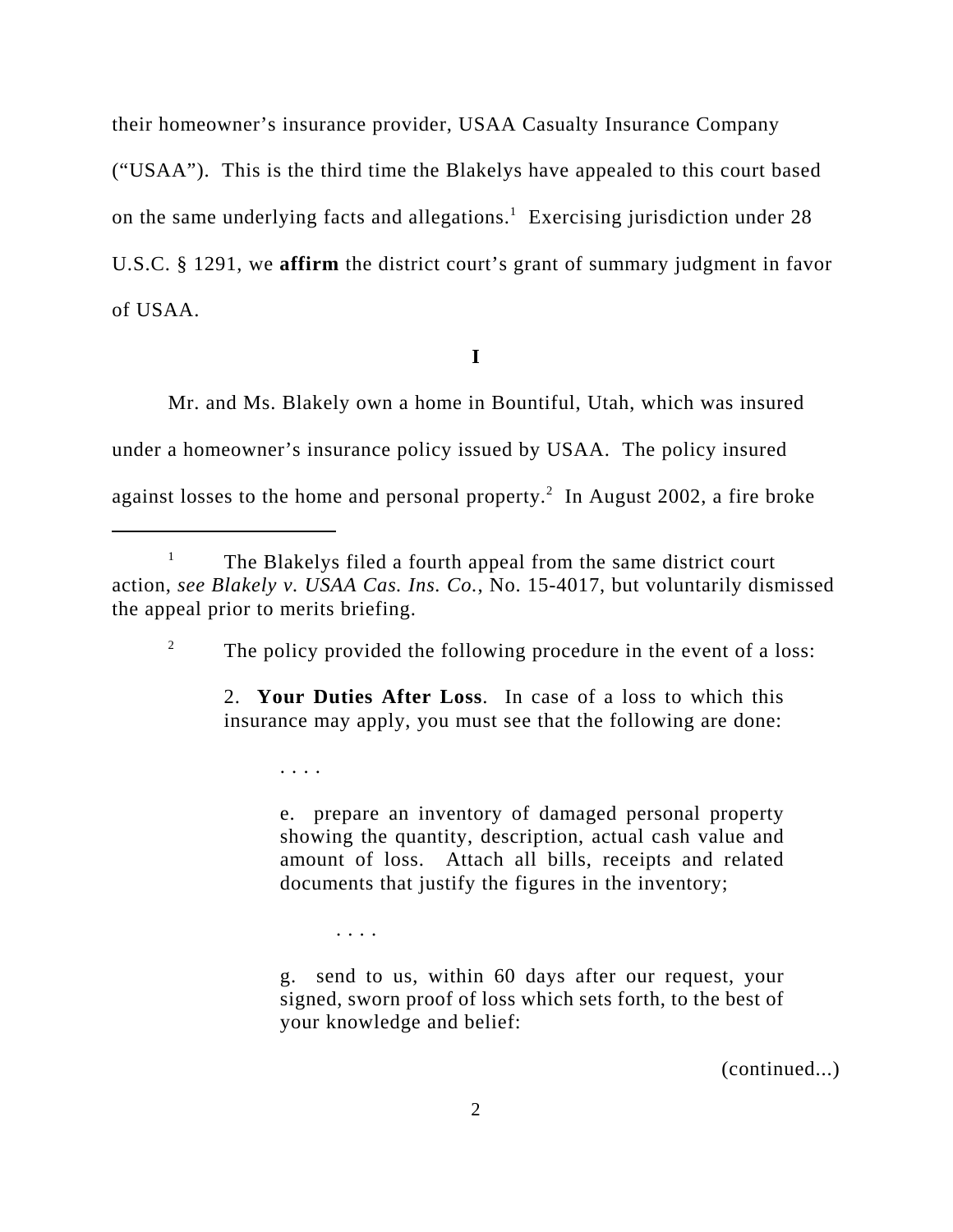out in the basement of the home after a flooring contractor, Desert Rose Roofing, Inc., doing business as Stone Touch ("Stone Touch"), applied a flammable sealant.Although the fire was contained within the basement, smoke and soot damaged other sections of the home, including floor joists, exposed subflooring, and personal property.

 $2$ (...continued)

(1) the time and cause of loss;

(2) the interest of the Insured and all others in the property involved and all liens on the property;

(3) other insurance which may cover the loss;

(4) changes in title or occupancy of the property during the term of the policy;

(5) specifications of damaged buildings and detailed repair estimates;

(6) the inventory of damaged personal property described in 2e above;

(7) receipts for Additional Living Expenses and Temporary Living Expense, incurred and records that support the Fair Rental Value loss; and

(8) evidence or affidavit that supports a claim under ADDITIONAL COVERAGES, Credit Card, Fund Transfer Card, Forgery and Counterfeit Money coverage, stating the amount and causes of loss.

Aplts.' App., Vol. VI, at 1225–26 (Ins. Policy, dated Nov. 2, 2001 through Nov. 2, 2002).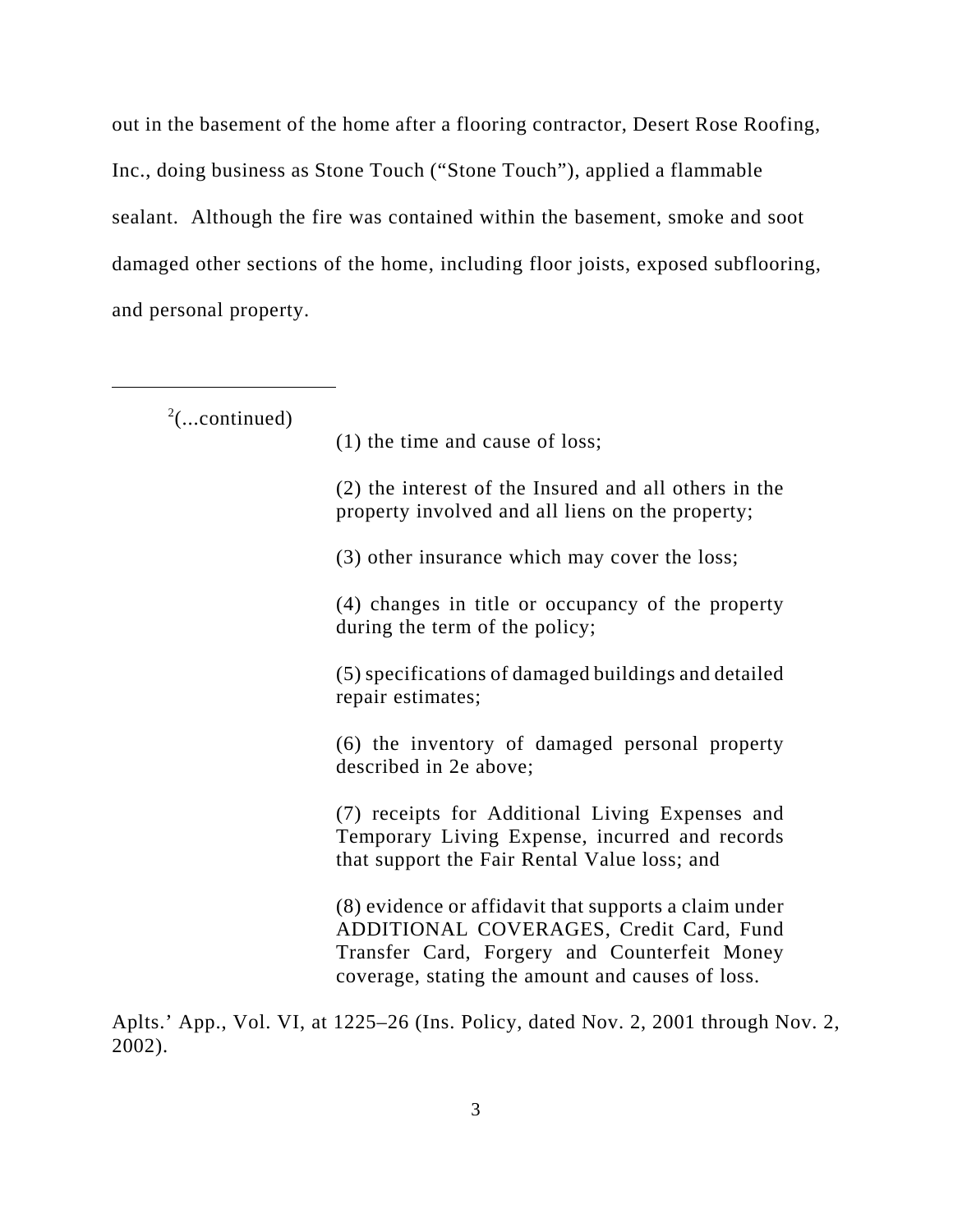The Blakelys prepared an inventory of their losses and made a claim under their USAA policy.USAA then sent an adjuster to inspect the damage, and USAA's preferred contractor ultimately repaired most of the damage to the home. By mid-2003, USAA had paid out \$93,332.20 on the claim—*viz.*, \$47,789.94 for the home, \$37,832.70 for personal property, and \$7,709.56 for temporary housing. However, the Blakelys were dissatisfied with the repairs to their home and the extent to which their personal property had been cleaned or replaced.Although USAA refused to authorize additional expenses, the Blakelys paid for further cleaning and repairs themselves.Around this time, the Blakelys also filed suit against Stone Touch.3

In January 2005, the Blakelys invoked their contractual right to an appraisal.<sup>4</sup> The Blakelys asserted that they were entitled to \$468,575.05 on the

<sup>4</sup> The homeowner's insurance policy contained an "appraisal clause" related to the determination of the loss amount:

> **Appraisal**. If you and we do not agree on the amount of loss, either party can demand that the amount of the loss be determined by appraisal. If either makes a written demand for appraisal, each will select a competent, independent appraiser and notify the other of the appraiser's identity within 20 days of receipt of the written demand.

The two appraisers will then select a competent, impartial umpire. If the two appraisers are not able to agree upon the (continued...)

<sup>&</sup>lt;sup>3</sup> USAA later intervened in the Stone Touch suit under a subrogation claim for the \$93,332.20 that it paid on the Blakelys' claim and any additional sums.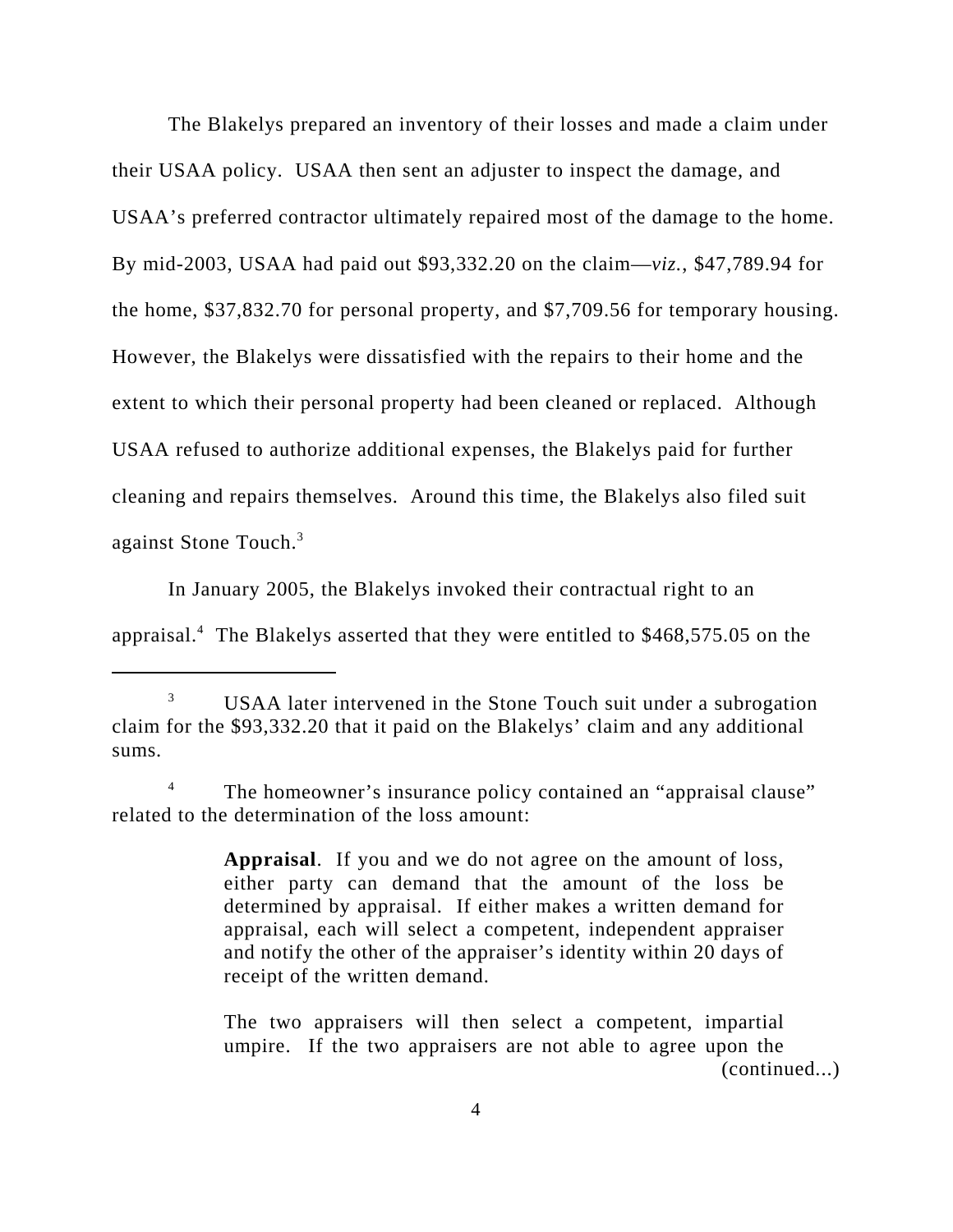claim; however, in October 2005, the three appraisers retained under the policy's terms—one by the Blakelys—awarded only \$291,356.52. After a credit for the \$93,332.20 that USAA had already paid under the policy, the Blakelys were still owed \$197,524.32.<sup>5</sup> The Blakelys admit that with the payment of the remaining appraisal award on December 5, 2005, USAA owes them nothing further under the policy's plain terms.

In 2006, the Blakelys filed suit against USAA in state court, claiming breach of contract, breach of the Implied Covenant, breach of industry and statutory standards, and intentional infliction of emotional distress. The Blakelys alleged, *inter alia*, that they suffered financial and emotional damages resulting from USAA's failure to make adequate and timely repairs, reimbursements, and

4 (...continued)

Aplts.' App., Vol. VI, at 1226.

Although the district court calculated the remaining balance as \$197,524.32, the actual remainder appears to have been \$198,024.32.

umpire within 15 days, you and we can ask a judge of a court of record in the state where the residence premises is located to select an umpire.

The appraisers will then set the amount of loss. If they submit a written report of any agreement to us, the amount agreed upon will be the amount of loss. If they fail to agree within a reasonable time, they will submit their differences to the umpire. Written agreement signed by any two of these three will set the amount of the loss. Each appraiser will be paid by the party selecting that appraiser. Other expenses of the appraisal and the compensation of the umpire will be equally paid by you and us.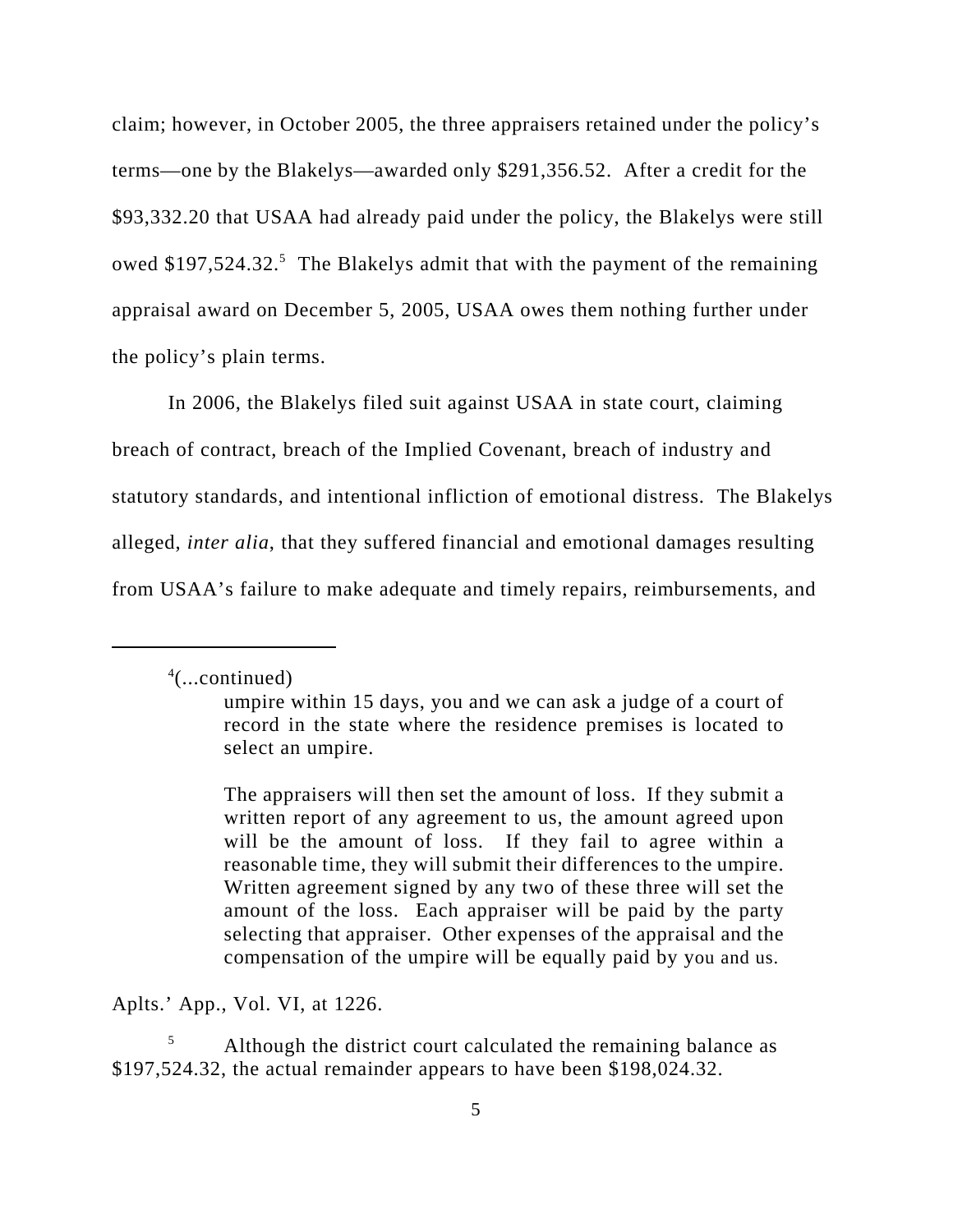investigations. USAA removed the suit to federal court based on diversity jurisdiction. Following discovery, the district court granted summary judgment in favor of USAA on all claims except the claim for breach of the Implied Covenant. Instead of summary judgment, the district court granted USAA's oral motion to dismiss the Blakelys' Implied-Covenant claim as frivolous under Federal Rule of Civil Procedure  $16(c)(2)(A)$ .

The Blakelys appealed for the first time, and our court affirmed the district court's grant of summary judgment, but reversed the dismissal of the Implied-Covenant claim. Without expressing an opinion "on the merits of the Blakelys' claim for breach of the implied covenant of good faith and fair dealing," we specifically held that

> the Blakelys alleged and put forth the following evidence suggesting that USAA acted unreasonably in taking its initial position regarding the loss amount: the appraisal award was nearly three times, or \$200,000 more, than USAA's initial payout of \$93,322.20; USAA's adjuster refused to communicate with the Blakelys; USAA's adjuster claimed that he could not smell smoke when the smell proved noticeable [to the appraisers] in the house three years later; USAA delegated adjustment of the contents claim to a non-adjuster; and USAA refused to pay for any repairs other than structural ones.

*Blakely v. USAA Cas. Ins. Co.*, 633 F.3d 944, 950 (10th Cir. 2011).On remand, the district court granted summary judgment in favor of USAA on the Blakelys' Implied-Covenant claim. *See Blakely v. USAA Cas. Ins. Co.*, No.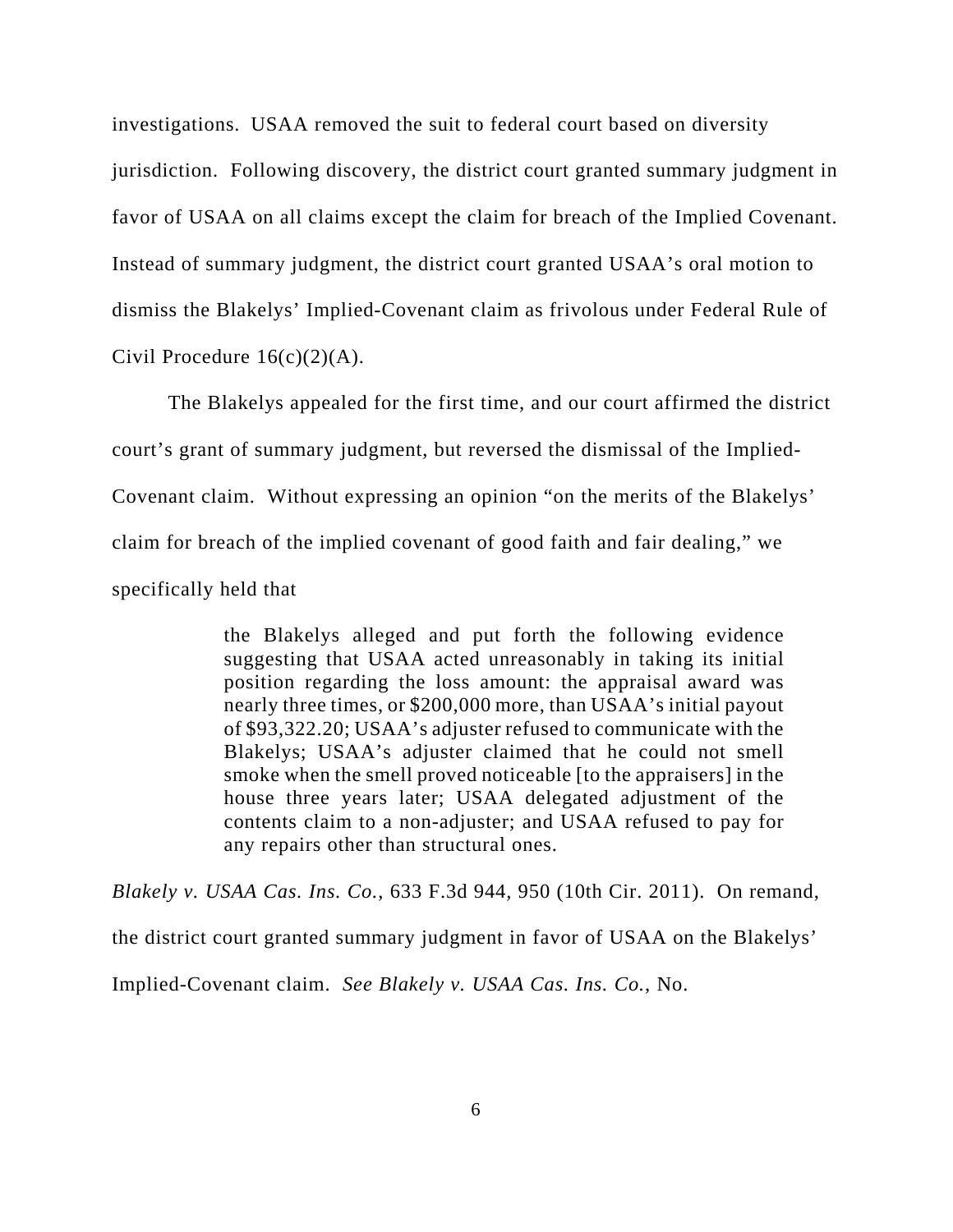2:06–CV–00506, 2011 WL 6218212 (D. Utah Dec. 6, 2011), *reversed and remanded by* 500 F. App'x 734 (10th Cir. 2012) (unpublished).

The Blakelys appealed a second time to this court, mounting a challenge to the district court's determination that they had put forward no genuine issue of material fact. *See Blakely*, 500 F. App'x at 738. A panel of this court concluded that the following four material facts suggested that USAA acted unreasonably: *viz.*, (1) USAA refused to replace several charred floor joists, and only replaced a small section of burned subflooring after repeated complaints from the Blakelys; (2) USAA's structural adjuster refused at times to communicate with the Blakelys; (3) the structural adjuster claimed not to be able to smell smoke, even though the appraisers could smell smoke three years later; and (4) USAA's personal-property adjuster did not travel to Utah, delegated her duties to a person who was not an adjuster, and denied coverage for numerous personal and household items. *See id.* at 739–40. Pointing to *Jones v. Farmers Insurance Exchange*, 286 P.3d 301 (Utah 2012), the panel explained that summary judgment was inappropriate under Utah law, because "[a] jury could conclude [USAA] breached its duties by undervaluing [the Blakelys'] loss" or "acted unreasonably by not instructing [the Blakelys] to submit their claims in a signed proof of loss." *Id.* at 741.

On remand a second time, the district court again granted summary judgment in USAA's favor.This time, however, the district court reasoned that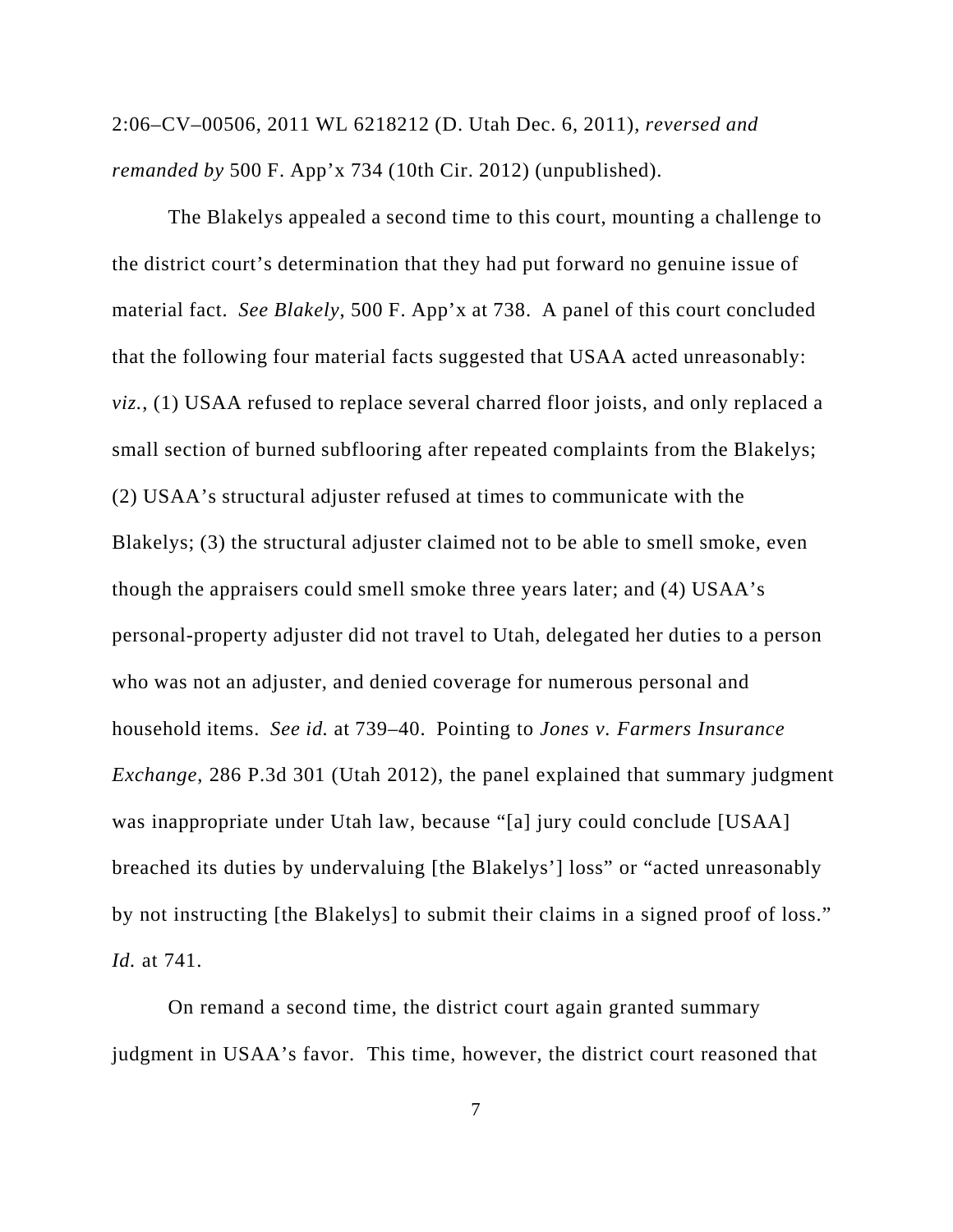the Blakelys "failed to proffer plausible damages attributable to the alleged breach of the implied contract covenant," and "[a]bsent viable damages, the exercise of trial pursuant to the Tenth Circuit's mandate and application of *Jones* would be purely academic." Aplts.' App., Vol. VIII, at 1683 (Dist. Ct. Order, dated Apr. 2, 2015).More specifically, the district court considered the Blakelys' alleged damages for emotional distress, economic loss, and attorney's fees and costs, and concluded that none were recoverable under Utah law.

The Blakelys timely appealed this decision of the district court.

#### **II**

This appeal presents the single issue of whether the Blakelys advanced a theory of recoverable damages as part of their claim against USAA for breach of the Implied Covenant. We review de novo the district court's dismissal of their claim on a motion for summary judgment. *See Hertz v. Luzenac Grp.*, 576 F.3d 1103, 1107 (10th Cir. 2009) ("We review the dismissal of these claims on a motion for summary judgment de novo."); *accord Harvey Barnett, Inc. v. Shidler*, 338 F.3d 1125, 1129 (10th Cir. 2003). "The court shall grant summary judgment if the movant shows that there is no genuine dispute as to any material fact and the movant is entitled to judgment as a matter of law." Fed. R. Civ. P. 56(a); *accord Macon v. United Parcel Serv., Inc.*, 743 F.3d 708, 712 (10th Cir. 2014).

Because this is a diversity case, we must independently discern the content of and apply state law—specifically, Utah law. *See, e.g.*, *Mid-Continent Cas. Co.*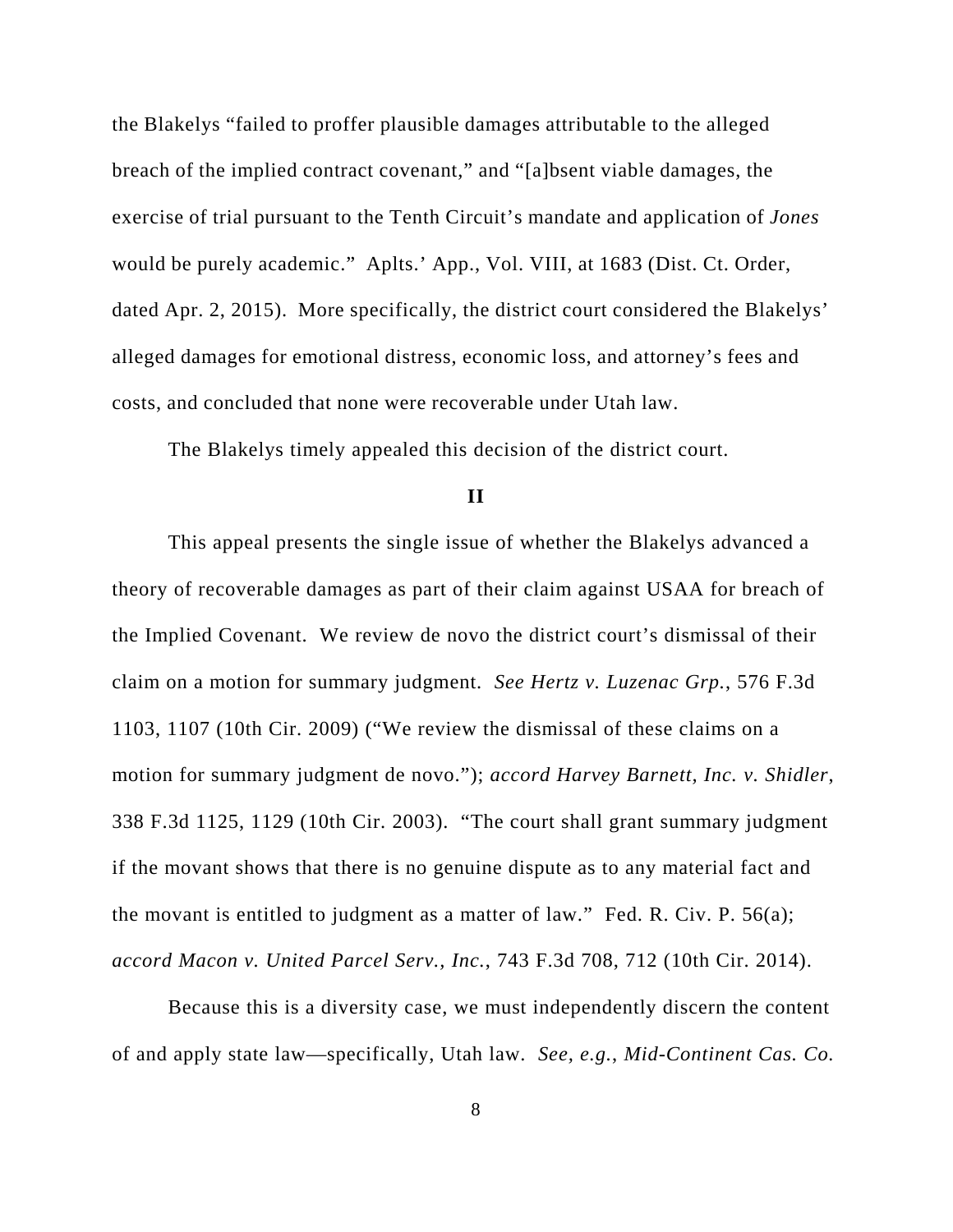*v. Circle S Feed Store, LLC*, 754 F.3d 1175, 1178 (10th Cir. 2014) ("Because this is a diversity case, we ascertain and apply state law—in this case, New Mexico law."); *Yousuf v. Cohlmia*, 741 F.3d 31, 47 (10th Cir. 2014) (noting that, where jurisdiction is based on the parties' diverse citizenship, a federal court is "not to reach our own judgment regarding the substance of the common law, but simply to ascertain and apply state law." (quoting *Kokins v. Teleflex, Inc.*, 621 F.3d 1290, 1295 (10th Cir. 2010))); *McIntosh v. Scottsdale Ins. Co.*, 992 F.2d 251, 253 (10th Cir. 1993) ("We review de novo the district court's rulings with respect to Kansas law."). Under Utah law, the construction of an insurance policy is a legal question, which we review de novo. *See Mid-Continent Cas. Co.*, 754 F.3d at 1178; *see also S.W. Energy Corp. v. Cont'l Ins. Co.*, 974 P.2d 1239, 1242 (Utah 1999) ("Interpretation of an insurance policy involves ordinary rules of contract construction. We accord no deference to the trial court's interpretation of the policy, but review the court's legal conclusions for correctness." (citation omitted)).

### **A**

"When the federal courts are called upon to interpret state law, the federal court must look to the rulings of the highest state court, and, if no such rulings exist, must endeavor to predict how that high court would rule." *Stickley v. State Farm Mut. Auto. Ins. Co.*, 505 F.3d 1070, 1077 (10th Cir. 2007) (quoting *Johnson v. Riddle*, 305 F.3d 1107, 1118 (10th Cir. 2002)). "The decision of an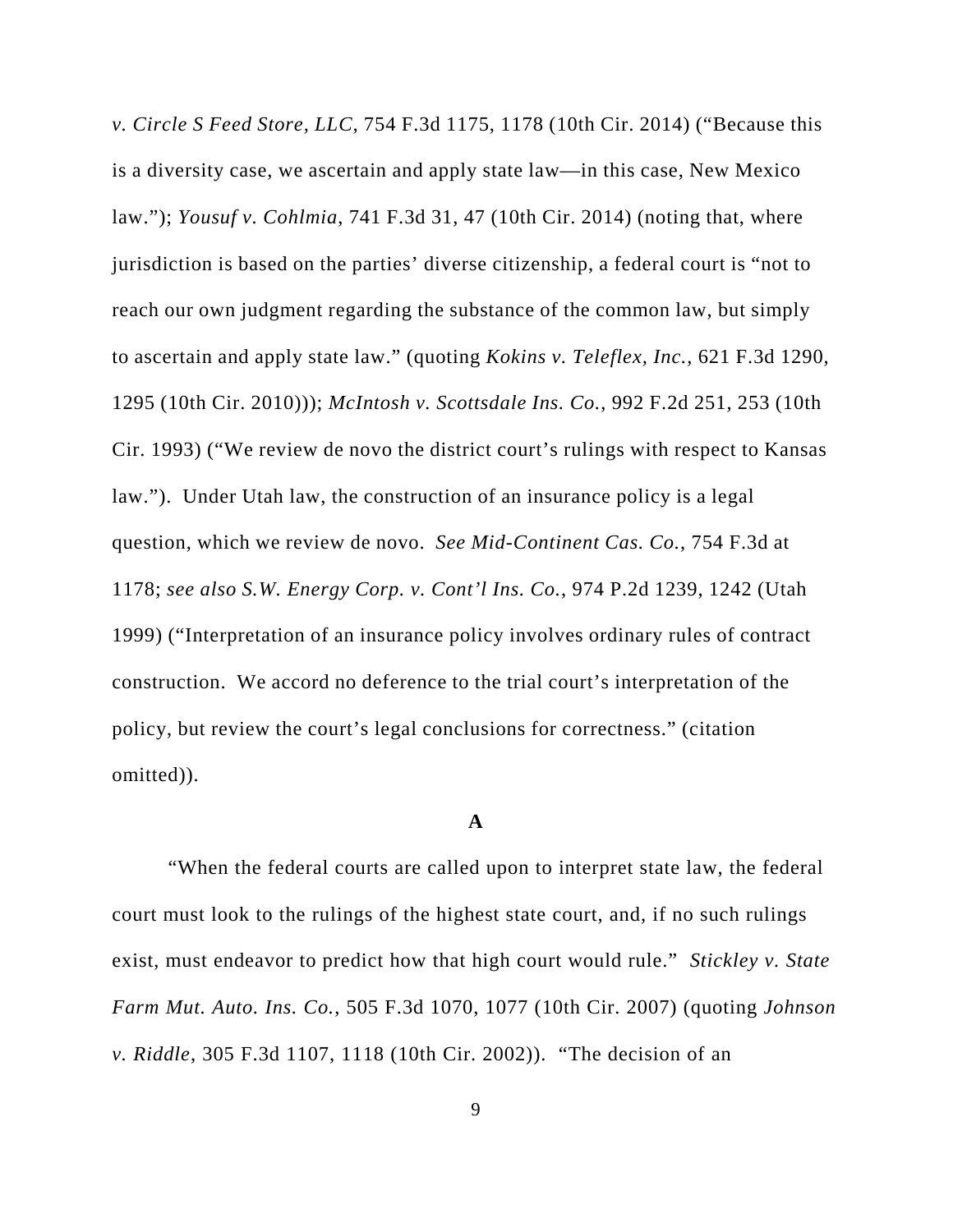intermediate appellate state court is a datum for ascertaining state law which is not to be disregarded by a federal court unless it is convinced by other persuasive data that the highest court of the state would decide otherwise." *Kokins*, 621 F.3d at 1297 (quoting *Stickley*, 505 F.3d at 1077); *accord Etherton v. Owners Ins. Co.*, 829 F.3d 1209, 1223 (10th Cir. 2016); *cf. A.M. v. Holmes*, 830 F.3d 1123, 1140–41 (10th Cir. 2016) ("When a state Supreme Court has not spoken on the question at issue, we assume (without deciding) that a reasonable officer would seek guidance regarding the scope of proper conduct at least in part from any on-point decisions of the state's intermediate court of appeals."). However, under the principles of stare decisis, "[w]hen a panel of this Court has rendered a decision interpreting state law, that interpretation is binding on district courts in this circuit, *and* on subsequent panels of this Court, unless an intervening decision of the state's highest court has resolved the issue." *Kokins*, 621 F.3d at 1295 (quoting *Wankier v. Crown Equip. Corp.*, 353 F.3d 862, 866 (10th Cir. 2003)).

At the outset, we must clarify the scope of the legal claim at issue in this appeal. As discussed above, what remains of the Blakelys' original cause of action is their claim that USAA breached the Implied Covenant prior to January 2005 by failing, *inter alia*, to reasonably investigate the loss caused by the 2002 fire in their home. *See Berube v. Fashion Ctr. Ltd.*, 771 P.2d 1033, 1046 (Utah 1989) ("Utah has recognized that all contracts contain a covenant of good faith and fair dealing."). Utah courts have stated that "an insurer's 'implied obligation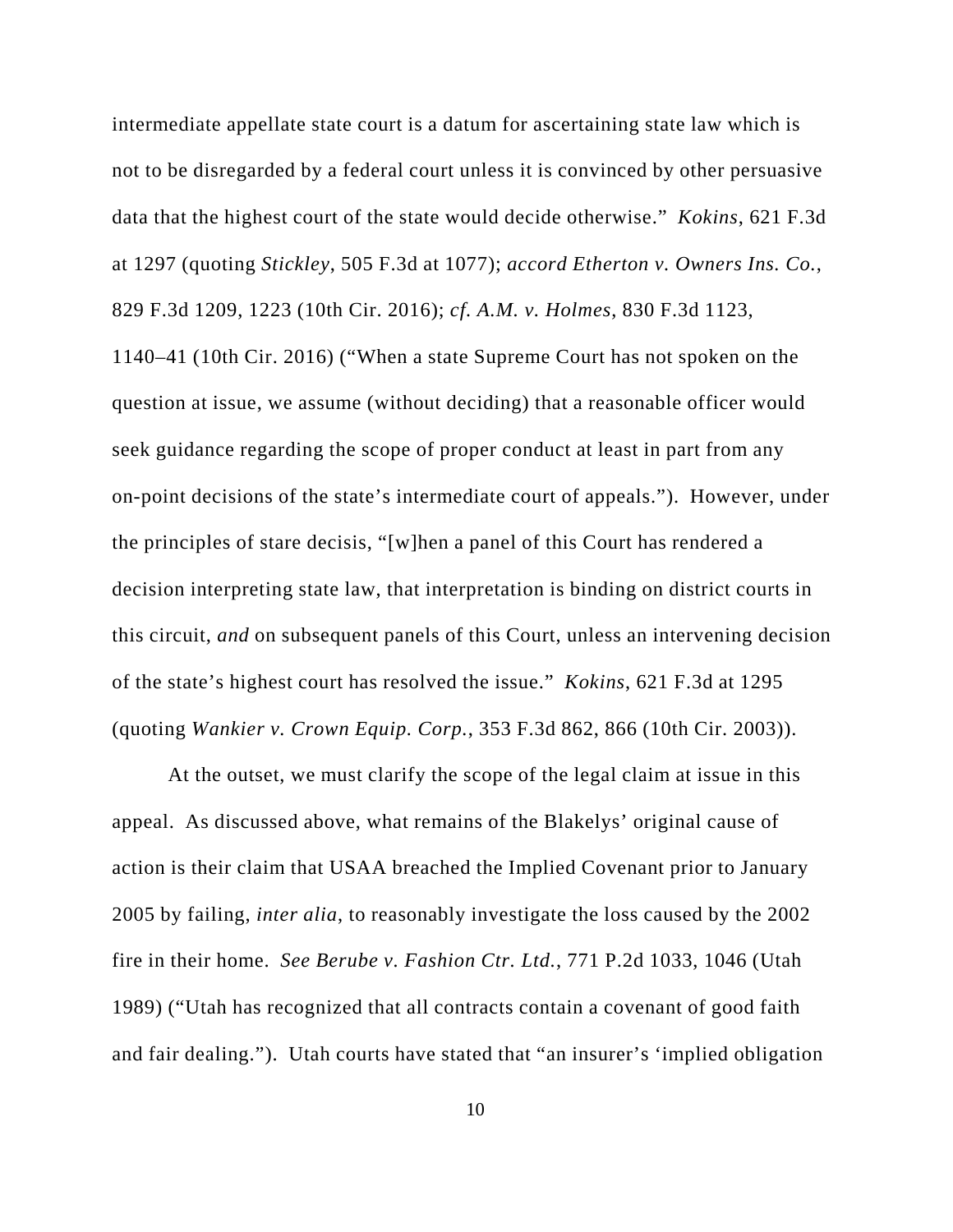of good faith performance contemplates, at the very least, that the insurer will diligently investigate the facts to enable it to determine whether a claim is valid, will fairly evaluate the claim, and will thereafter act promptly and reasonably in rejecting or settling the claim.'"6 *Jones*, 286 P.3d at 304 (quoting *Beck v. Farmers Ins. Exch.*, 701 P.2d 795, 801 (Utah 1985)). As we noted in the Blakelys' first appeal to this court, in Utah, "the covenant of good faith and fair dealing . . . . is [not] confined to the obligations imposed by the contract itself." *Blakely*, 633 F.3d at 947 (citations omitted).

Under Utah law, "[d]amages recoverable for breach of contract include both general damages, *i.e.*, those flowing naturally from the breach, and consequential damages, *i.e.*, those reasonably within the contemplation of, or

<sup>6</sup> USAA underscores the distinction between the implied obligation to perform an insurance contract in good faith in the "first-party" and "third-party" contexts. In a first-party case, as here, "the insured sue[s] its insurer for bad faith refusal to settle the insured's claim." *Campbell v. State Farm Mut. Auto. Ins. Co.*, 840 P.2d 130, 137 (Utah Ct. App. 1992). On the other hand, in the third-party context, "an insurer is obligated to defend the insured against claims by others." *Id.* at 138. More specifically, in the third-party context, because the insurer owes a "fiduciary duty to its insured to protect the insured's interests," *Beck*, 701 P.2d at 799, "an insured may state a cause of action in tort for an insurer's breach of its obligations," *Campbell*, 840 P.2d at 138. However, the implied contractual obligation to perform a first-party insurance contract in good faith—though implicating similar considerations as a third-party tort claim—involves a *contractual* obligation. *See Beck*, 701 P.2d at 800 ("We therefore hold in a firstparty relationship between an insurer and its insured, the duties and obligations of the parties are contractual rather than fiduciary."); *see also Black v. Allstate Ins. Co.*, 100 P.3d 1163, 1169 (Utah 2004) (noting that, with respect to a first-party situation, "[w]ithout more, a breach of those implied or express duties can give rise only to a cause of action in contract, not one in tort" (alteration in original) (quoting *Beck*, 100 P.3d at 800)).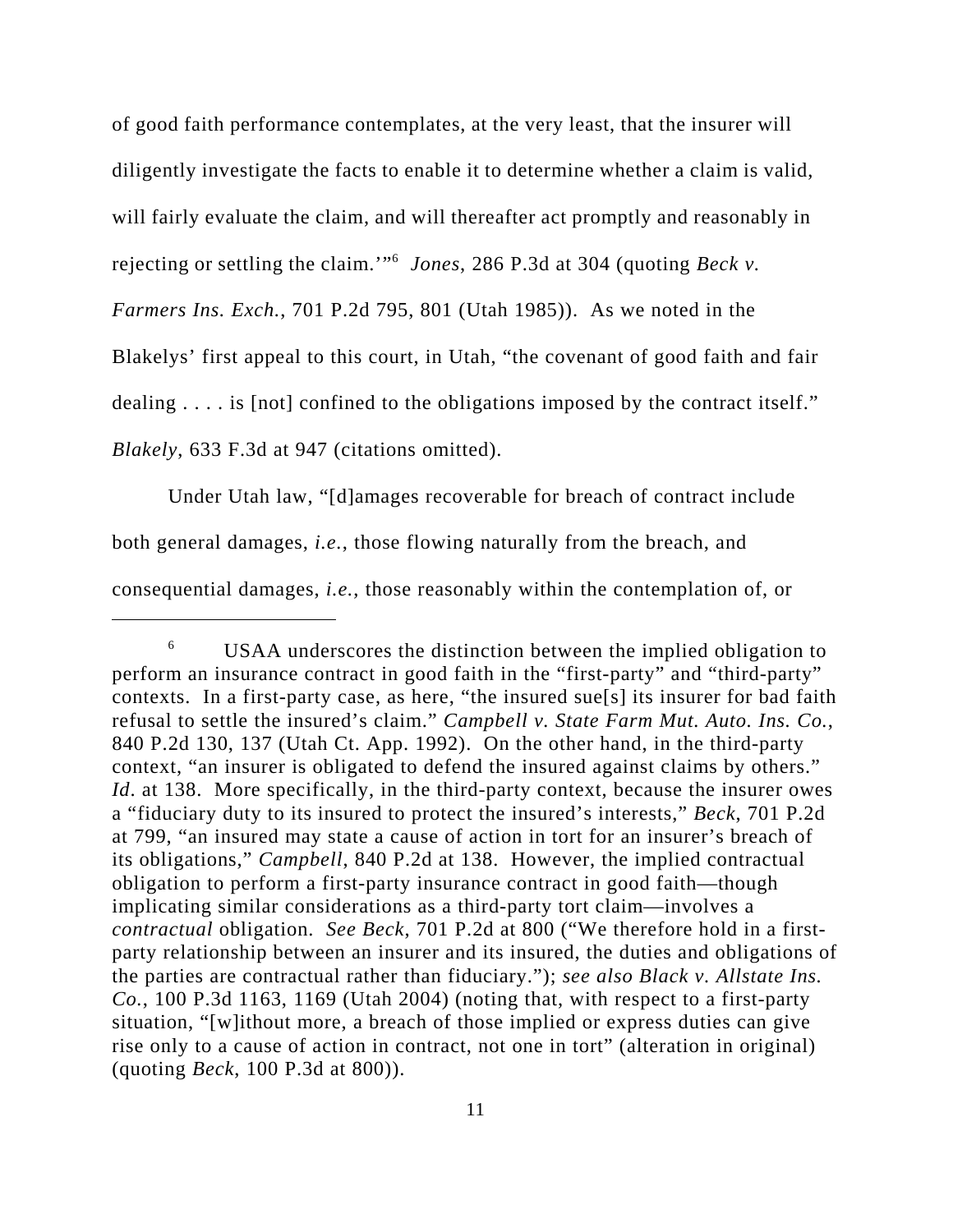reasonably foreseeable by, the parties at the time the contract was made." *Beck*, 701 P.2d at 801. As noted, the Blakelys admit that, with the payment of the remaining appraisal award on December 5, 2005, USAA owes them no further amounts under the policy's express terms. *See Blakely*, 633 F.3d at 947 (noting the Blakelys' admission that "no further amounts are either claimed or owing under the policy"). Therefore, we must determine only whether the Blakelys established that they have recoverable consequential damages—i.e., damages not flowing naturally from the breach—under their claim for breach of the Implied Covenant.

Utah law recognizes "a broad range of recoverable [consequential] damages" in an action for breach of the Implied Covenant. *Beck*, 701 P.2d at 802 (noting that a "broad range" of damages "in excess of the policy limits" may be "foreseeabl[e]" and "provable" in the Implied-Covenant context, because "an insured frequently faces catastrophic consequences if funds are not available within a reasonable period of time to cover an insured loss"); *accord Machan v. UNUM Life Ins. Co. of Am.*, 116 P.3d 342, 345–46 (Utah 2005) (discussing *Beck*'s holding). Although Utah law categorizes actions for breach of the Implied Covenant as contractual disputes, Utah courts have stated that "the measure of damages . . . should 'not ignor[e] the principal reason for [other courts'] adoption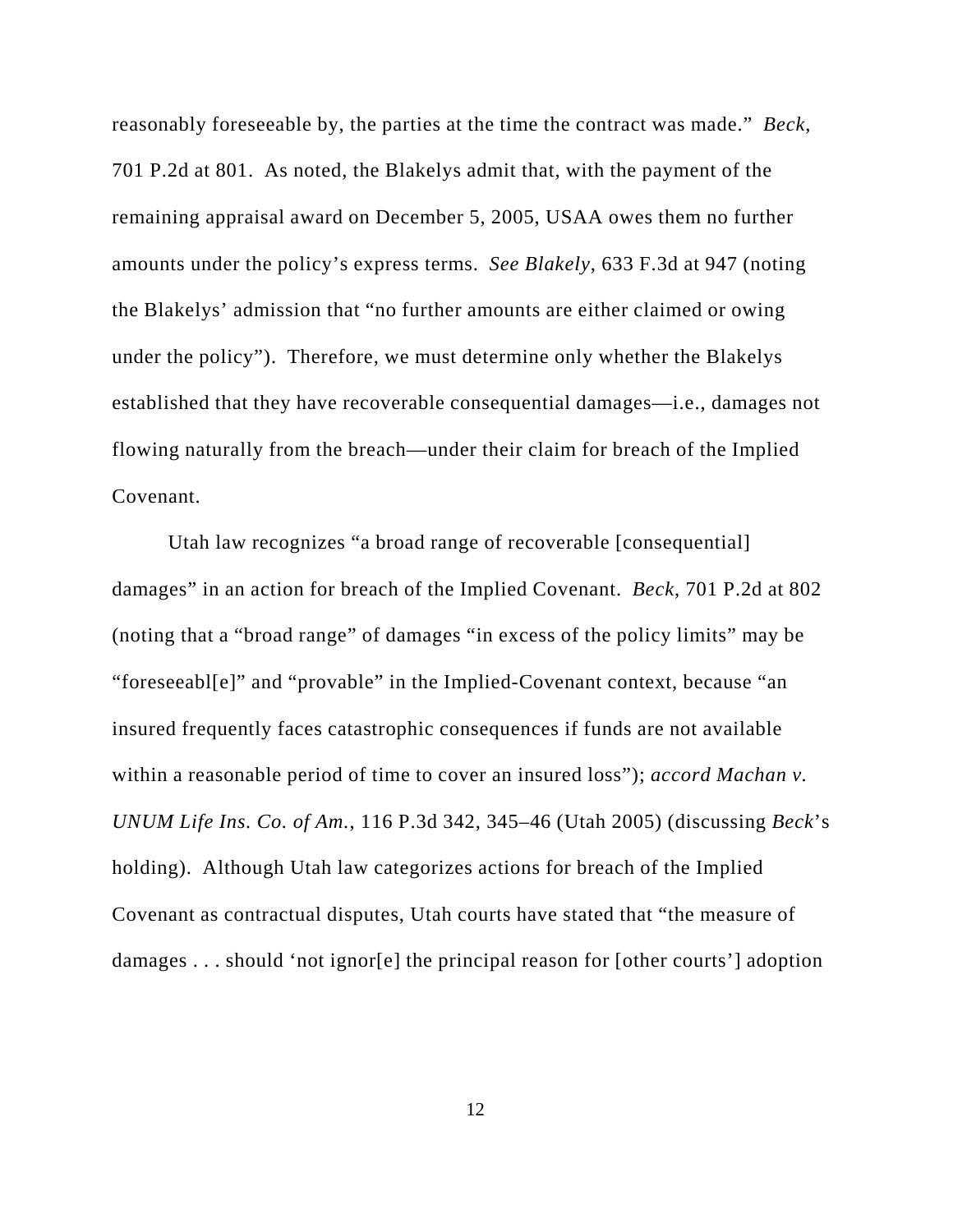of the [otherwise theoretically unsound] tort approach.'"7 *Billings v. Union Bankers Ins. Co*, 918 P.2d 461, 466 (Utah 1996) (alterations in original) (quoting *Beck*, 701 P.2d at 801). Specifically, the operative rationale is "to remove any incentive for insurers to breach the duty of good faith by expanding their exposure to damages caused by such a breach beyond the predictable fixed dollar amount of coverage provided by the policy." *Id.* 

However, Utah's adoption of a doctrine expanding insurers' exposure "beyond the bare contract terms" in the Implied-Covenant context remains subject to important limitations. *Beck*, 701 P.2d at 801. More precisely, an insured is entitled only to "those [consequential damages] reasonably within the contemplation of, or reasonably foreseeable by, the parties at the time the contract was made." *Machan*, 116 P.3d at 346 (quoting *Beck*, 701 P.2d at 801). And, *Beck* teaches that "[t]he foreseeability of [consequential] damages will always hinge upon the nature and language of the [insurance] contract and the reasonable

 $7\degree$  To be clear, Utah courts have observed that there are two approaches to measuring damages that various states apply to claims for breach of the Implied Covenant: *viz.*, the contract approach and the tort approach. *See Beck*, 701 P.2d at 801. Although Utah courts have "rejected the tort approach" in firstparty insurance claims, *Billings*, 918 P.2d at 466, and even noted that "the ability of a plaintiff to recover in tort for breach of the implied covenant of good faith and fair dealing in a contract 'has the potential for distorting well-established principles of contract law,'" *Berube*, 771 P.2d at 1046 (quoting *Beck*, 701 P.2d at 799), "a first-party insurer who breaches the implied covenant by unreasonably denying the insured the benefits bargained for may be held liable for broad consequential damages foreseeably caused by the breach, damages which might include those for mental anguish and which would be closely analogous to those available in states taking a tort approach," *Billings*, 918 P.2d at 466.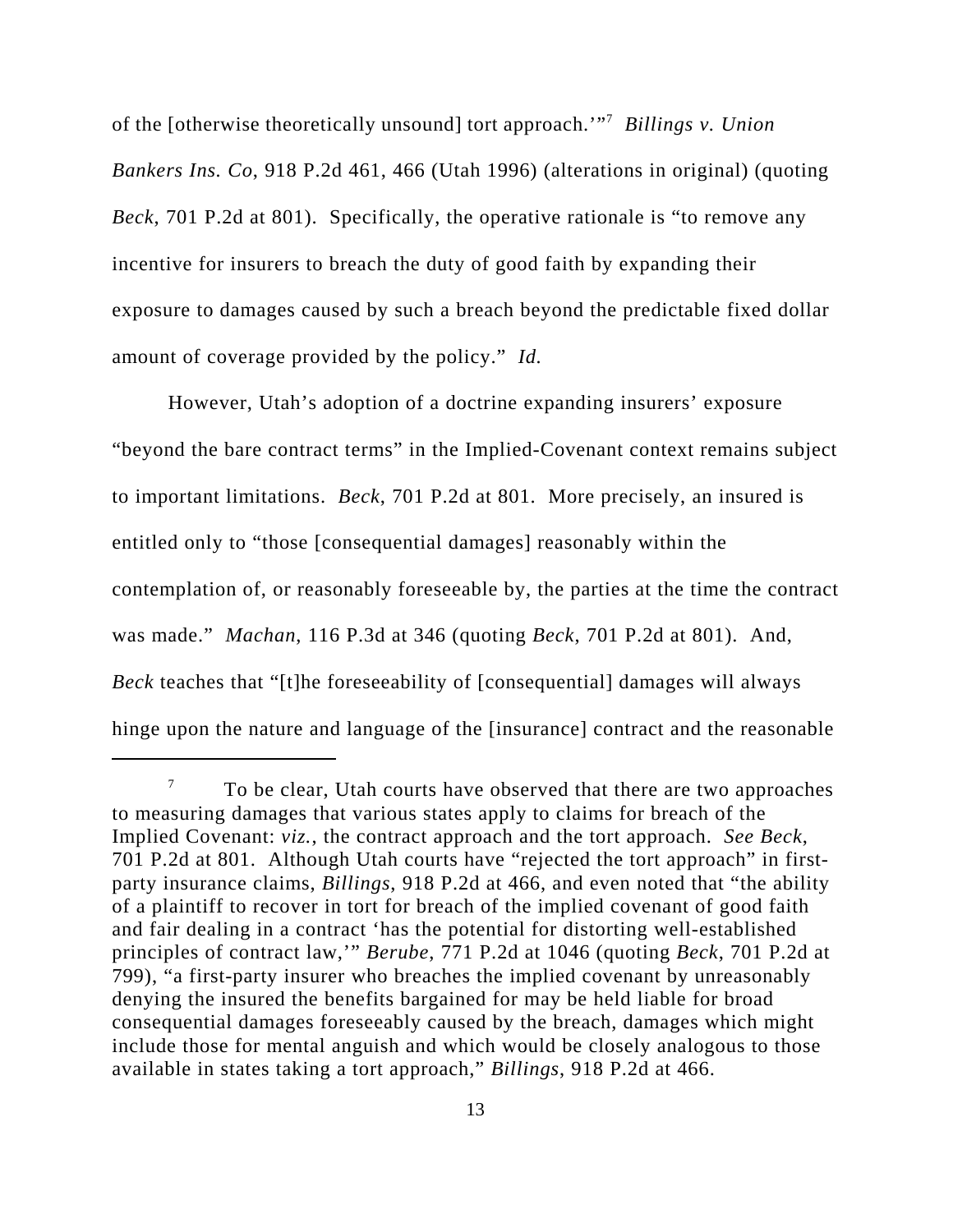expectations of the parties." *Beck*, 701 P.2d at 802; *see* J. Calamari & J. Perillo, CONTRACTS, § 14-5 at 548 (4th ed. 1998) (noting that "there must be an express or implied manifestation of intent to assume the risk of foreseeable consequential damages").

### **B**

With these principles in mind, we turn to the theories of consequential damages that the Blakelys have advanced in their claim for breach of the Implied Covenant against USAA. In brief, the Blakelys contend that they are entitled to damages for emotional distress and aggravation of medical conditions, the appraisal and diminution in value of their home, and attorney's fees. Having surveyed Utah law, we conclude that, under the circumstances of this case, the Blakelys have failed to advance a viable theory of recoverable damages.

#### **1**

Turning first to the Blakelys' theory that they were entitled to consequential damages related to emotional distress and aggravation of medical conditions, they argue that the district court erred in ruling that "such damages are only available in 'rare' and 'unusual' cases." Aplts.' Opening Br. at 26 (quoting the record). In their view, Utah law only requires an insured to "convince a jury that his *damages* are 'unusual' in that they are more than the typical disappointment, frustration, and anxiety 'normally' associated with an insurance claim." *Id*. at 28 (emphasis added). In this regard, the Blakelys assert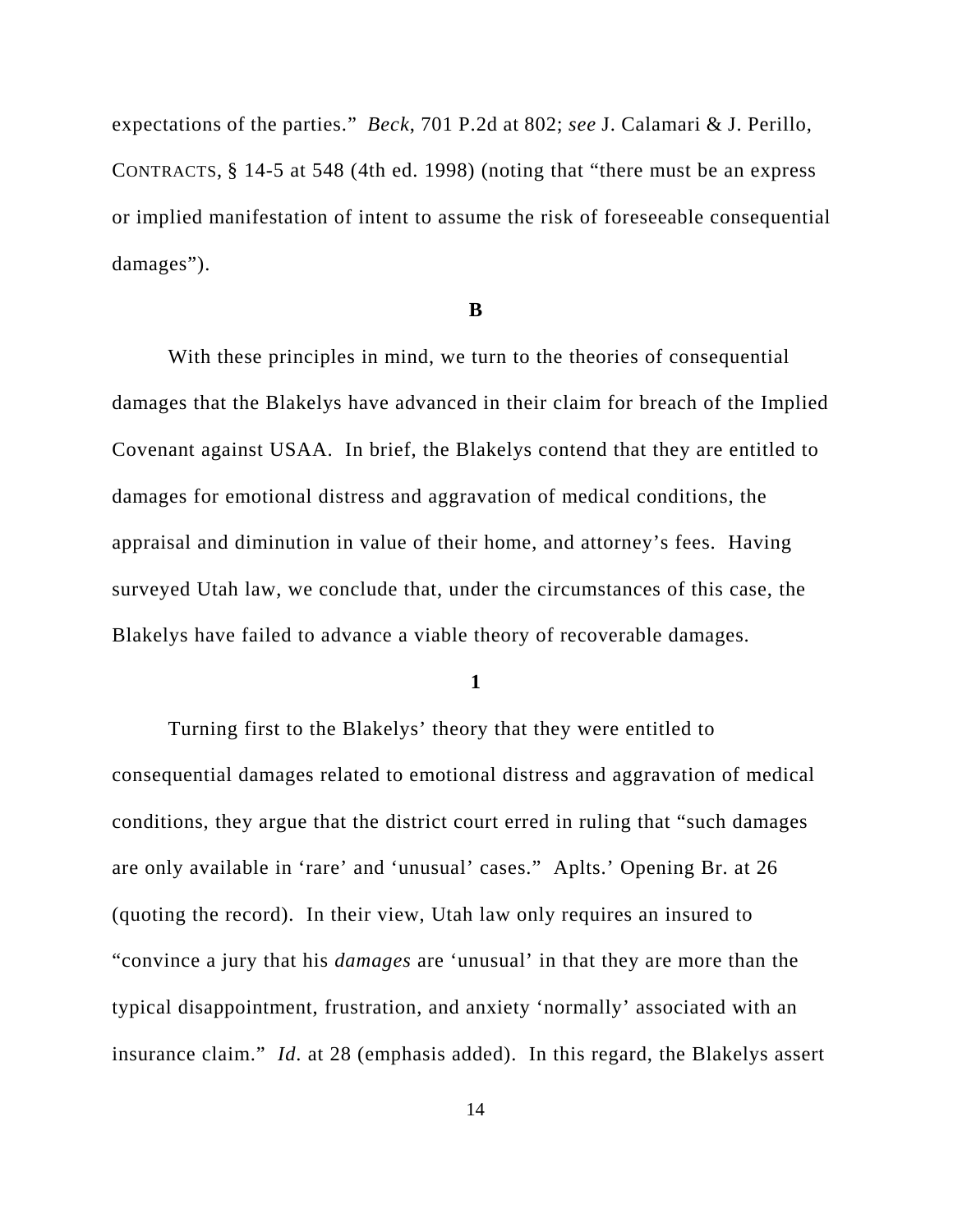that they need not "show both bad faith and that it was unusual," to survive a motion for summary judgment with respect to emotional distress damages. *Id.*

**a**

The Blakelys have asserted, as part of their theory of emotional-distress damages, that "stress related to USAA's misconduct" exacerbated Ms. Blakely's preexisting medical condition and her high blood pressure. *Id.* at 33. However, having concluded that the Blakelys' amended complaint "makes no mention of physical injuries and otherwise fails to provide notice that [the Blakelys] seek damages for physical injuries," the district court declined to consider physical injuries as a basis for an award of damages. Aplts.' App., Vol. VIII, at 1683 n.36.

USAA argues that the Blakelys failed to allege a separate theory of physical injuries, apart from their prayer for emotional-distress damages. In addressing this argument, the Blakelys point to several filings that refer to Ms. Blakely's medical condition: *viz*, an expert report attached to USAA's memorandum in support of summary judgment, which notes that stressful situations tended to aggravate Ms. Blakely's fibromyalgia; statements by the Blakelys' counsel during a pretrial conference that Ms. Blakely's fibromyalgia had been aggravated; and an assertion at the first summary-judgment hearing that Ms. Blakely's medical conditions had been aggravated.

Despite these references to Ms. Blakely's medical conditions in the summary-judgment proceedings, we cannot glean from the pleadings any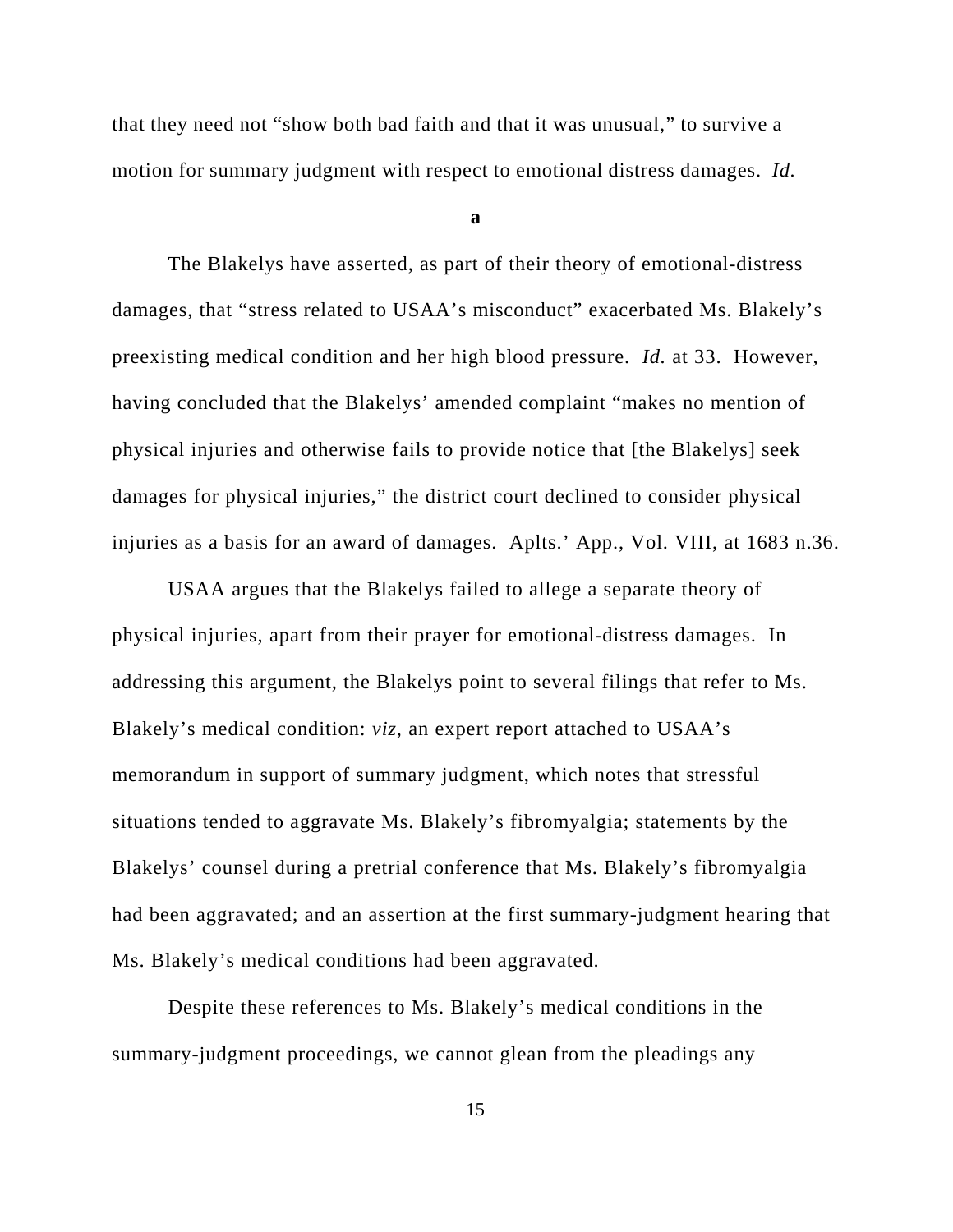assertion of damages for physical injuries *separate* from the claimed emotionaldistress damages. That is, the Blakelys reference medical conditions only in advancing a theory of emotional-distress damages, not in support of independent damages related to the aggravation of a medical condition. For this reason, we consider this *separate* theory of physical-injury damages to be forfeited in the district court and—given that the Blakelys do not call for application of plainerror review on appeal—to be also effectively waived. *See, e.g.*, *Richison v. Ernest Grp., Inc.*, 634 F.3d 1123, 1131 (10th Cir. 2011) ("[T]he failure to argue for plain error and its application on appeal—surely marks the end of the road for an argument for reversal not first presented to the district court.").

#### **b**

Although we consider the Blakelys' physical-injury damages theory waived, we must still assay the Blakelys' theory of emotional-distress damages under Utah's legal standard for proving consequential damages in claims for breach of the Implied Covenant. The specific legal standard that Utah applies to claims for emotional distress under the Implied Covenant is that, "in *unusual* cases, damages for mental anguish might be provable" where foreseeable given "the nature and language of the contract and the reasonable expectations of the parties." *Beck*, 701 P.2d at 802 (emphasis added). However, "damages will not be available for the mere disappointment, frustration, or anxiety normally experienced in the process of filing an insurance claim and negotiating a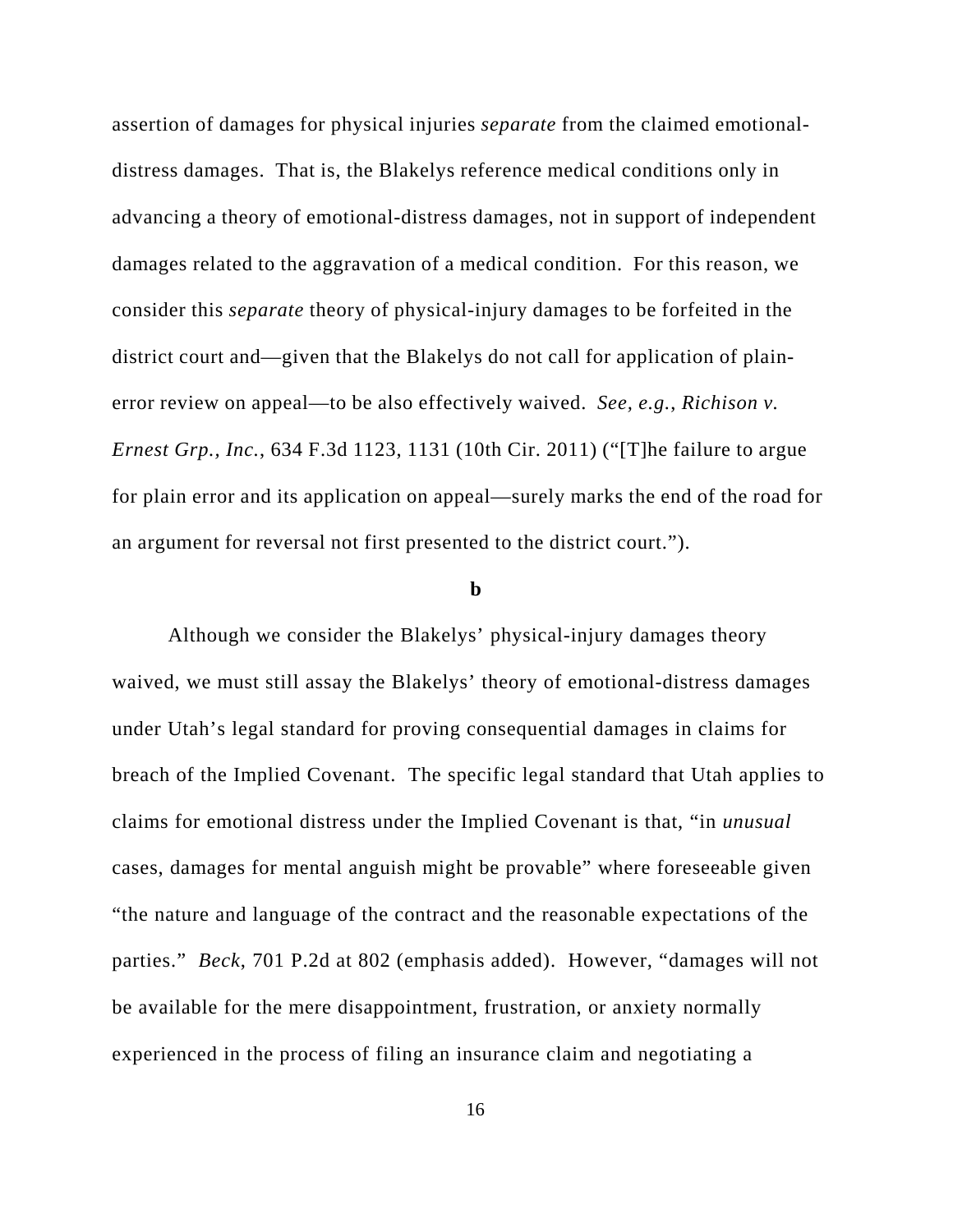settlement with an insurer." *Id*. at 802 n.6. In discussing this standard in an analogous (but non-insurance) setting, the Utah Supreme Court held that "a nonbreaching party may recover general and/or consequential damages related to emotional distress or mental anguish arising from a breach of contract *when such damages were both a foreseeable result of the breach and explicitly within the contemplation of the parties at the time the contract was entered into*." *Carbaness v. Thomas*, 232 P.3d 486, 508 (Utah 2010) (emphasis added). The *Carbaness* court then reiterated *Beck*'s statement that "the applicability of [emotional distress or mental anguish] damages 'will always hinge upon the nature and language of the contract and the reasonable expectations of the parties.'" *Id.* (quoting *Beck*, 701 P.2d at 802).

Challenging the district court's summary-judgment decision, the Blakelys draw our attention to an interpretive dispute—namely, whether *Beck*'s limitation of "damages for mental anguish" to "*unusual* cases" envisions "unusual" conduct by the insurer (the view advanced by USAA and adopted by the district court), or "unusual" damages by the insured (the Blakelys' competing perspective). *Beck*, 701 P.2d at 802 (emphasis added); *see also* Aplts.' Opening Br. at 27–30. We need not—and thus do not—definitively opine on this interpretive dispute. That is because, even assuming *arguendo* that *Beck* speaks to unusual *damages*—the view the Blakelys have propounded—the express limitations on a consequential-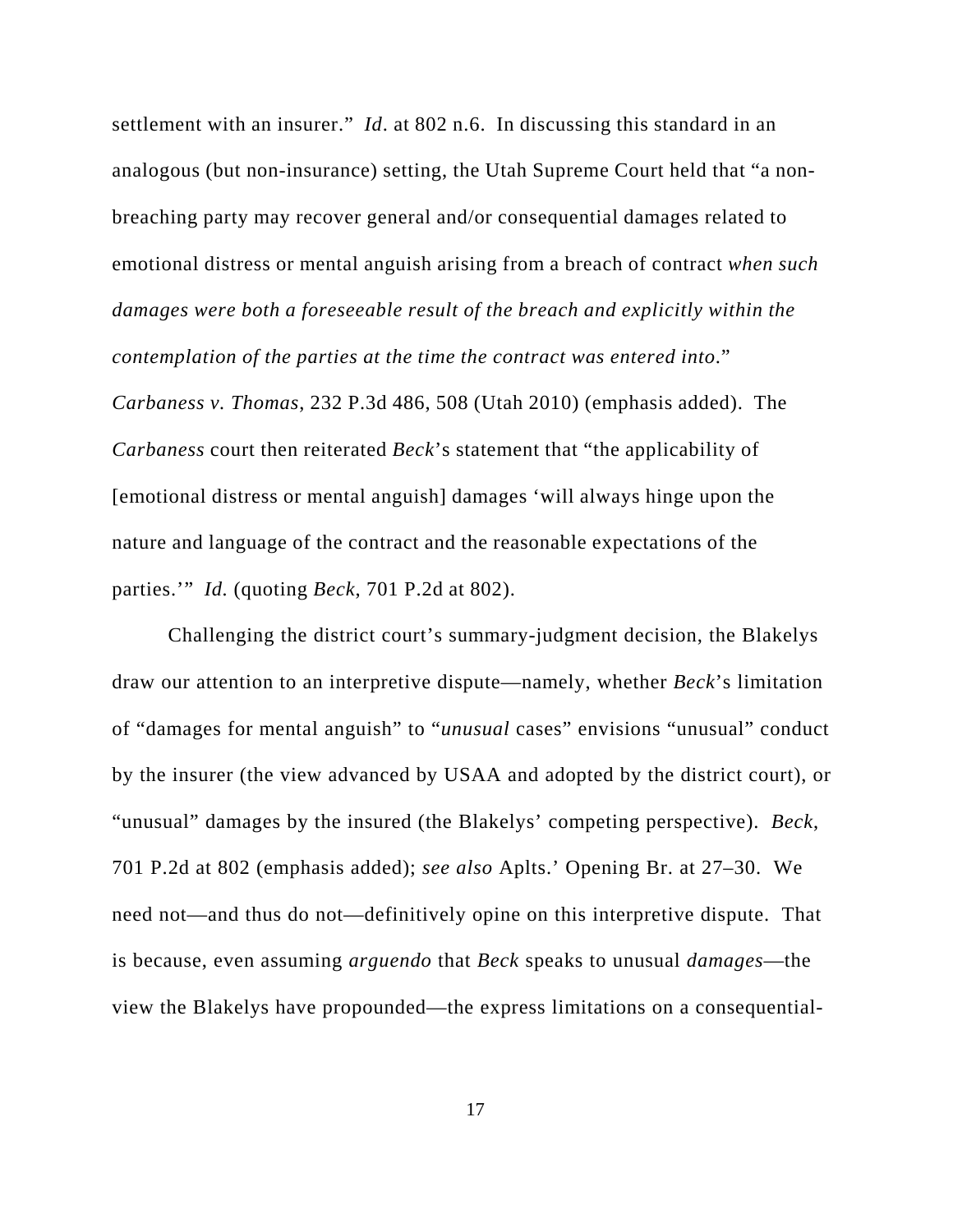damages award for emotional distress squarely defeat the Blakelys' entitlement to such damages here.

Critically, *Beck* stated that, in "unusual cases," "damages for mental anguish *might* be provable" if "foreseeabl[e]" given "the nature and language of the [insurance] contract and the reasonable expectations of the parties." *Beck*, 701 P.2d at 802 (emphasis added). *Beck*, however, expressly defined those damages to exclude "the mere disappointment, frustration, or anxiety normally experienced in the process of filing an insurance claim and negotiating a settlement with an insurer." *Id.* at 802 n.6. In other words, *Beck* stressed the noncompensable nature of damages derived from the stress, strain, and aggravation inherent in any loss of property and subsequent insurance adjustment. Analogously, the Utah Supreme Court teaches us that *some* delay necessarily attends claim administration, stating that "parties to an insurance contract *should expect* that an insurance company may require a reasonable amount of time to process or investigate a claim before determining whether to pay or deny it." *Machan*, 116 P.3d at 347 (emphasis added). Accordingly, "[w]here an insurance company's breach consists only of ultimately resolving a claim incorrectly and failing to pay the insured, we may presume that any damages sustained by the insured during the initial reasonable investigation period were not caused by the breach, as these damages would have been sustained even if the insurance company had resolved the claim correctly in the insured's favor." *Id.*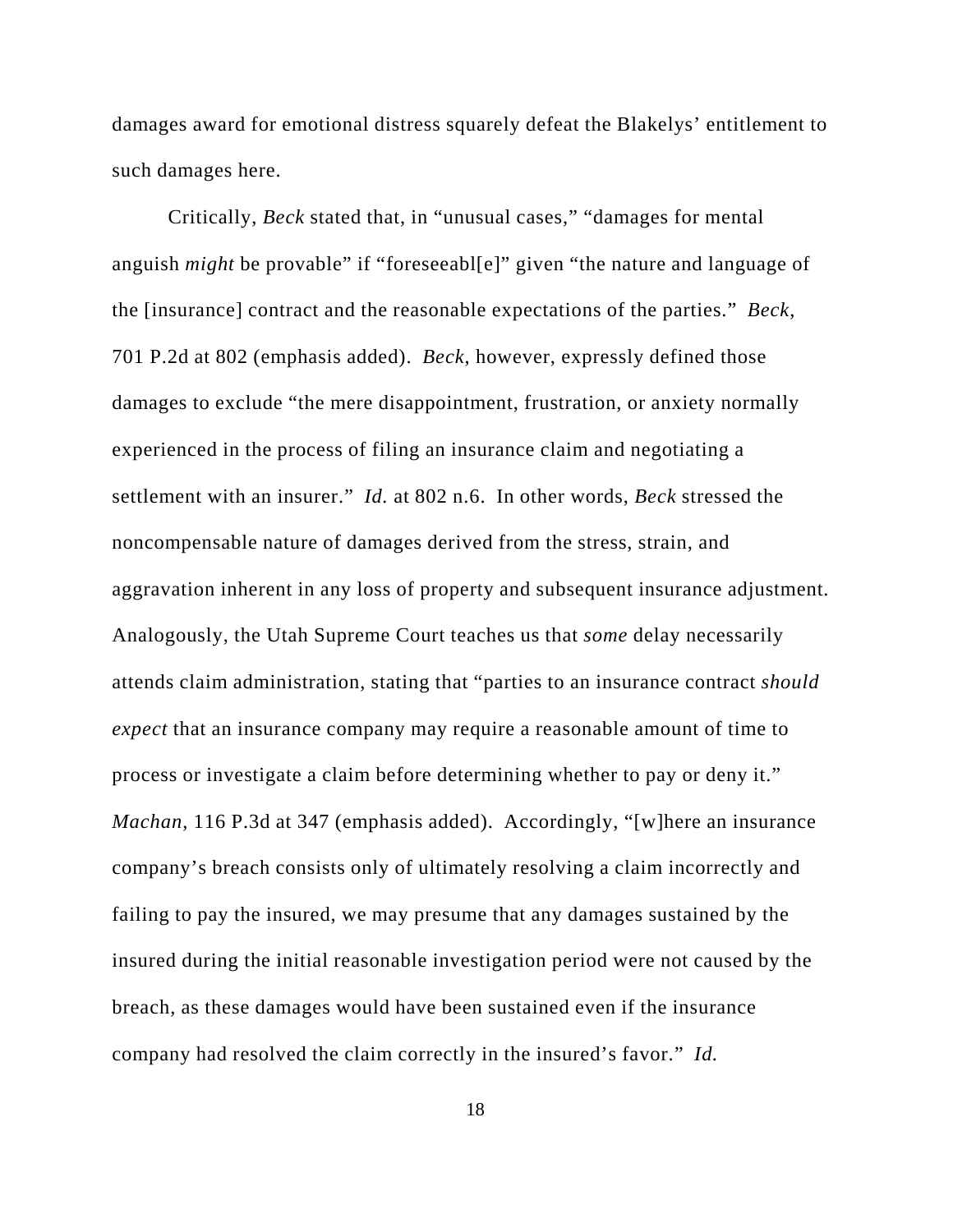Invoking *Beck*, the Blakelys argue that the fire *caused by Stone Touch* "disrupted" their "living circumstances," because the fire "destroyed or damaged" "[m]uch of their personal belongings and interior contents" and displaced them from "their home for many weeks." Aplts.' Opening Br. at 32. Pressing forward, the Blakelys then claim that "the actions of USAA enhanced the already existing anxiety from the fire," because USAA (1) "wanted to replace their upscale, custom furnishings with mediocre replacements"; (2) "lowballed [them during claims administration] by nearly \$300,000"; and (3) investigated and underwrote their claim in a way that forced them "to live in their home before construction was completed" and to endure "the smell of smoke" "for more than three years." *Id*. From this, the Blakelys reason, their emotional distress exceeded "the disappointment or frustration 'normally' experienced during the insurance claim process." *Id.* at 31–32.

Not so. The Blakelys' claim of "*unusual*" damages relies on the prototypical "disappointment, frustration, or anxiety *normally* experienced in the process of filing an insurance claim and negotiating a settlement with an insurer"—a patently insufficient basis under *Beck* for an award of emotionaldistress damages. *Beck*, 701 P.2d at 802 n.6 (emphases added). Indeed, the first two alleged breaches—USAA's effort to replace the Blakelys' "custom furnishings with mediocre replacements" and the initial "lowball[]" adjustment, Aplts.' Opening Br. at 32—express only the Blakelys' disappointment and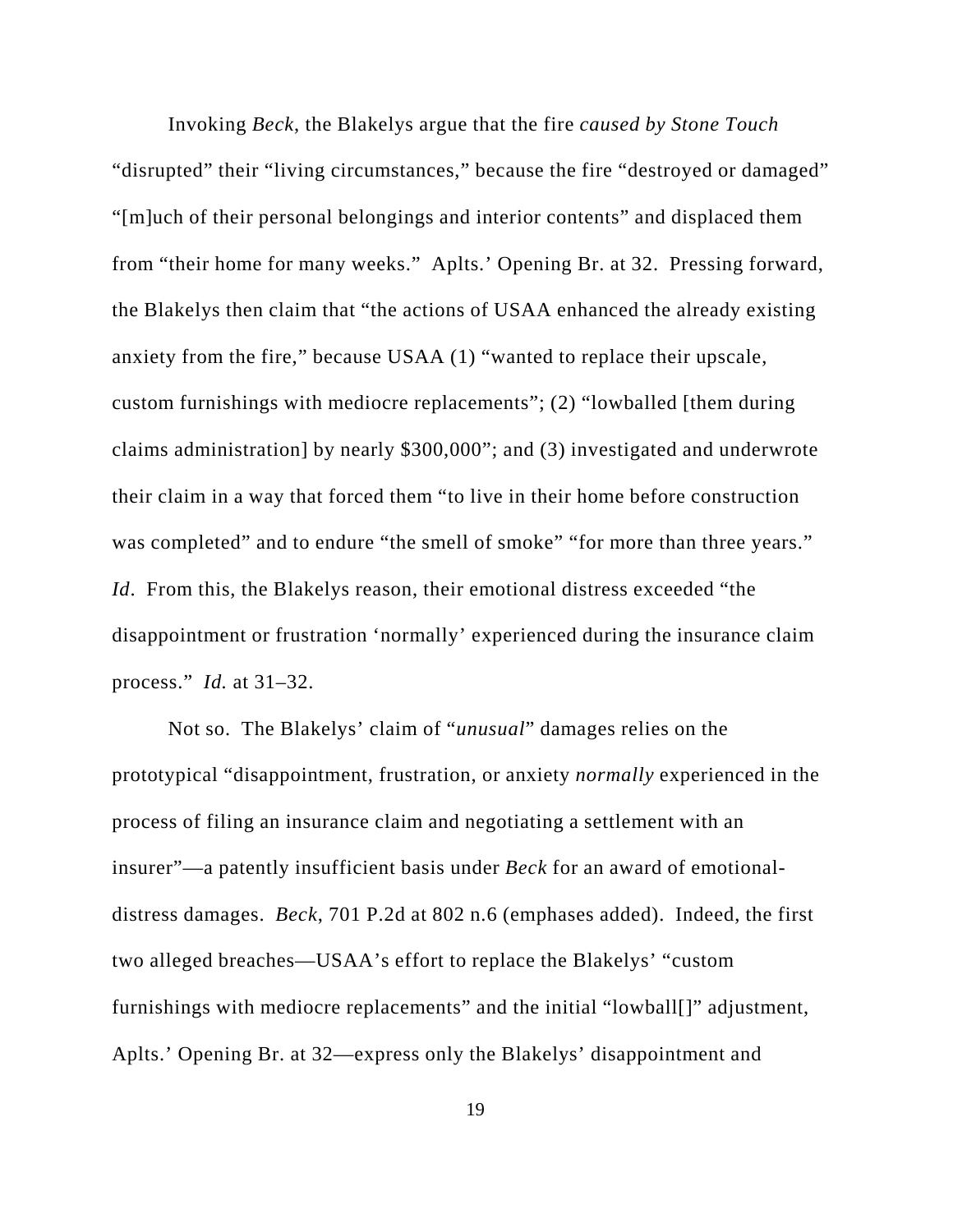frustration with USAA's evaluative process. *Beck* forecloses precisely this sort of consequential-damages award.

The Blakelys' third source of distress—that they had to live in their home before construction was completed and had to endure the smell of smoke for more than three years—fares no better in advancing their cause. Although the Blakelys take exception to living in an unrepaired house smelling strongly of smoke, they offer no explanation for their three-year delay in invoking the appraisal procedure authorized by the parties' policy. As discussed above, Utah law makes clear that damages under the Implied Covenant must *at least* be foreseeable within "the nature and language of the contract and the reasonable expectations of the parties." *Beck*, 701 P.2d at 802. Because the policy here expressly authorized the Blakelys to demand an appraisal—*viz.*, to invoke a contractual mechanism clearly designed to bring loss-payment disputes to a *reasonably prompt* conclusion—we see nothing foreseeable about their purported, delay-related distress, which allegedly stemmed from the Blakelys' need to occupy an unrepaired home that was permeated with the smell of smoke for three years.

Furthermore, although the cases the Blakelys cite—e.g., *Kewin v. Mass. Mut. Life Ins. Co.*, 295 N.W.2d 50, 53 (Mich. 1980); *Stewart v. Rudner*, 84 N.W.2d 816, 824 (Mich. 1957); and *Lamm v. Shingleton*, 55 S.E.2d 810, 813 (N.C. 1949)—support an award of damages for emotional distress when the failure to perform contractual obligations "concerns matters of mental concern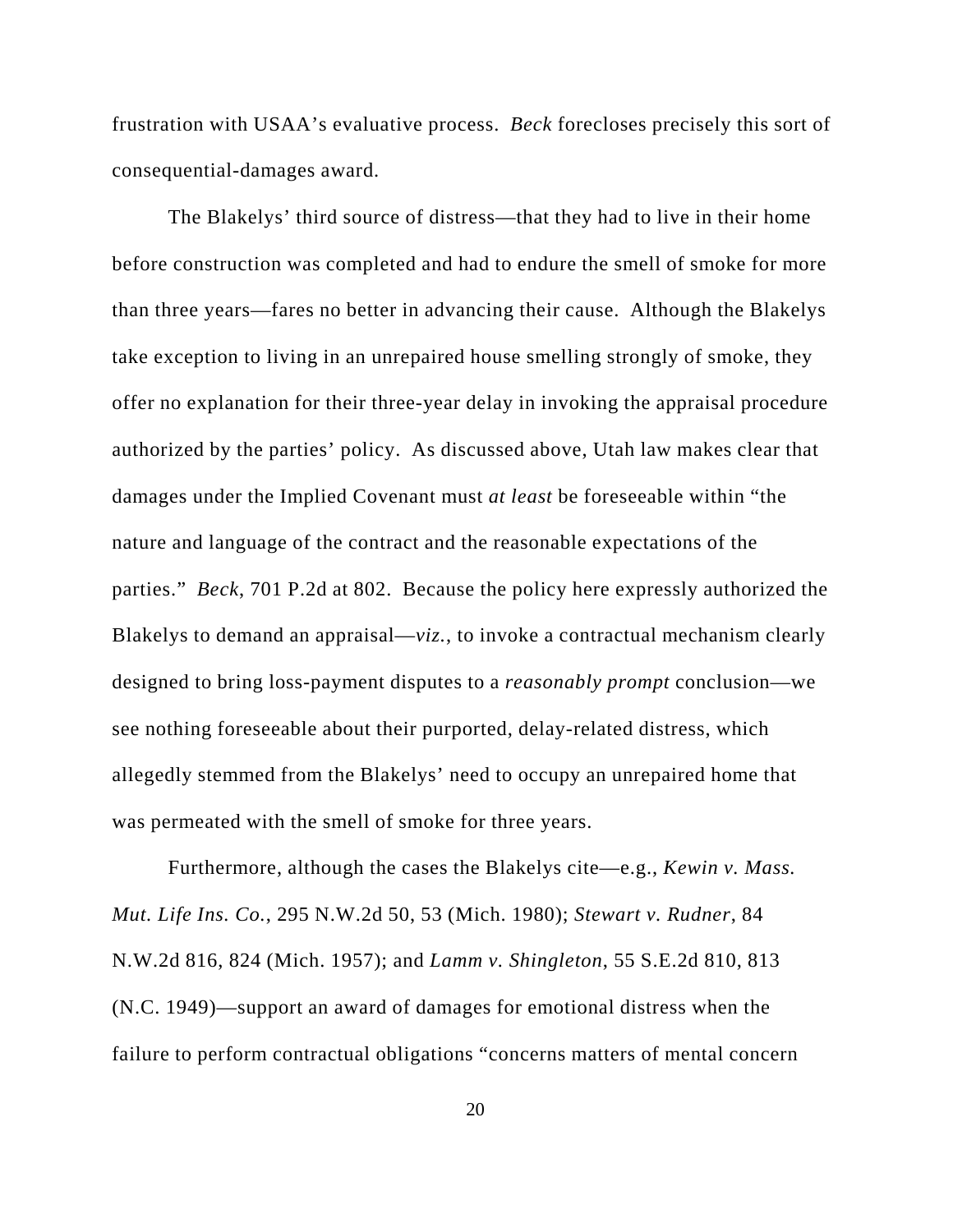and solicitude," Aplts.' Opening Br. at 31, the Blakelys provide no direct legal support for an award of emotional-distress damages in the context of an insurance policy that provides, as here, a basis to enforce contractual obligations against the insurer (i.e., the appraisal provision). Again, the Blakelys do not explain their delayed invocation of the appraisal clause—and when they did finally invoke it, USAA *fully* compensated them for the damage to their home in accordance with that procedure.

In sum, we see no error in the district court's conclusion that the Blakelys failed to demonstrate emotional-distress damages. Even assuming *arguendo* that *Beck*'s focus is on "unusual" damages (as opposed to "unusual" insurer conduct), the Blakelys have not presented the sort of "unusual case[]" that *Beck* contemplates. *See Beck*, 701 P.2d at 802.8

<sup>8</sup> The Blakelys also argue that they are entitled to damages for economic loss and lost income because they "had to spend their personal time [performing remedial work], resulting in lost income." Aplts.' Opening Br. at 45. They assert that the district court conflated *benefits* and *damages* when it noted that "[t]he policy does not provide personal injury protection or other first-party losses for lost wages or income that are typically a part of other types of insurance policies (e.g., auto insurance)." Aplts.' App., Vol. VIII, at 1687. Although the Blakelys are correct that consequential damages may exceed contract benefits, *see Billings*, 918 P.2d at 467, they must still allege and develop facts showing that USAA's alleged breach of the Implied Covenant caused the consequential loss and that the loss was foreseeable within the nature of the contract, *see Beck*, 701 P.2d at 802. The Blakelys have not made this showing.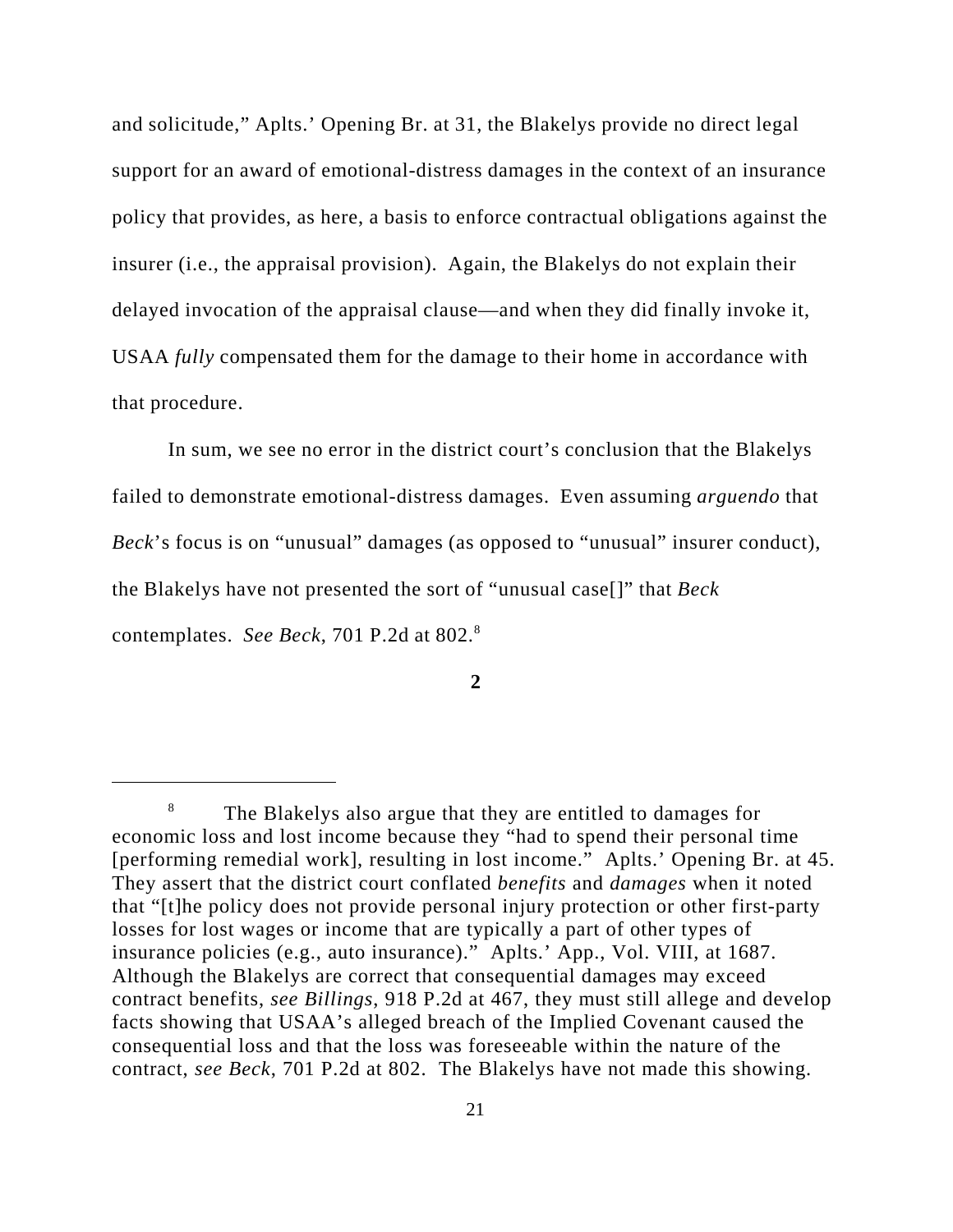The Blakelys next argue that "had USAA fulfilled its obligations to fairly and timely investigate, evaluate, and pay, [they] would not have been forced to invoke the insurance policy's appraisal policy, which cost them significant amounts of money." Aplts.' Opening Br. at 39. At the outset, it is clear that Utah law forbids contracts from abrogating relief appropriately available under the Implied Covenant. *See Christiansen v. Farmers Ins. Exch.*, 116 P.3d 259, 261–62 (Utah 2005) ("A claim for breach of the implied covenant of good faith and fair dealing . . . is based on judicially recognized duties not found within the four corners of the contract. These duties, unlike the duties expressly stated in the contract, are not subject to alteration by the parties." (citation omitted)). However, relief under the Implied Covenant must be "'consistent with the agreed common purpose' of the contract." *Id*. at 262 (quoting *St. Benedict's Dev. Co. v. St. Benedict's Hosp.*, 811 P.2d 194, 200 (Utah 1991)).

As the district court explained, the Blakelys "have not argued that [USAA] did not pay the cost of its own appraiser or split the other expenses of the appraisal and the compensation of the umpire." Aplts.' App., Vol. VIII, at 1689. The appraisal clause provided that "[e]ach appraiser will be paid by the party selecting that appraiser," *id.* Vol. VI, at 1226, and that "[o]ther expenses of the appraisal and the compensation of the umpire will be equally paid by you and us," *id.* Because the Blakelys argue only that they should be compensated for the costs of the appraisal, in order to grant the Blakelys' requested relief, the district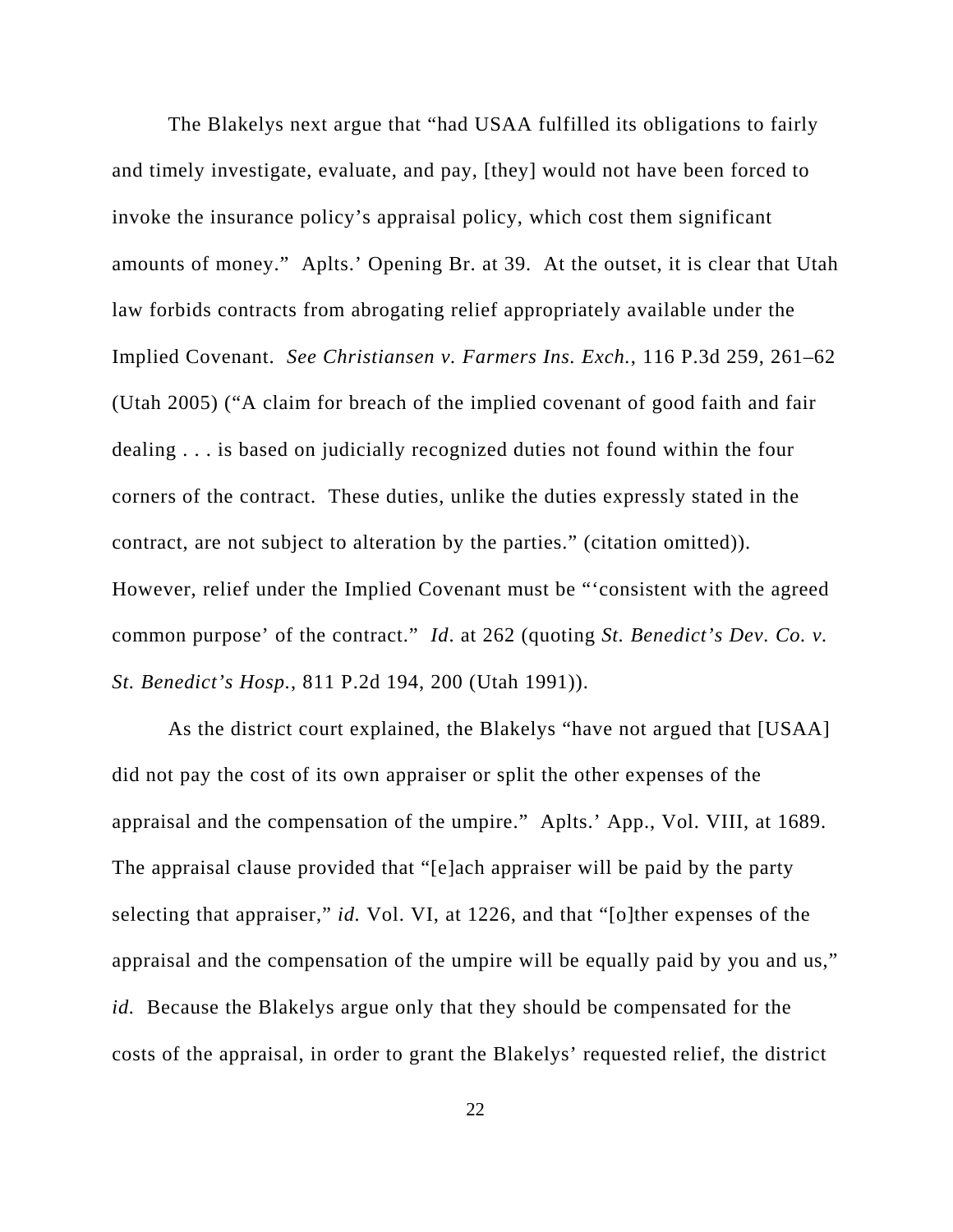court would have had to override the express terms of the policy (which, as noted, allocated appraisal-related expenses between the parties). Put another way, the Blakelys are, in effect, seeking compensatory damages for the cost of the appraisal, not consequential damages for a breach of the Implied Covenant. Granting such damages on appeal would require us to override an express provision of the policy. For this reason, the Blakelys' prayer for consequential damages with respect to the appraisal clause must fail.

#### **3**

The Blakelys next argue that they are entitled to be compensated for attorney's fees incurred as a result of (1) their suit against Stone Touch (the contractor that caused the fire), (2) their invocation of the appraisal clause, and (3) the litigation expenses related to the instant case. The district court disagreed, ruling that it was not "foreseeable that Plaintiffs [would] go outside th[e] methodology [of the policy and appraisal clause] and instead sue Stone Touch," *id.* Vol. VIII, at 1688, and that the appraisal clause already allocated costs associated with its invocation under the express terms of the policy, *see id.* at 1689. The district court further explained that "the fees and costs in the instant case are not stand-alone damages sufficient to support a breach of the implied covenant claim." *Id.*

It is beyond peradventure that "[u]nder Utah law, plaintiffs may recover attorney fees if they are successful in pursuing a first-party bad faith suit against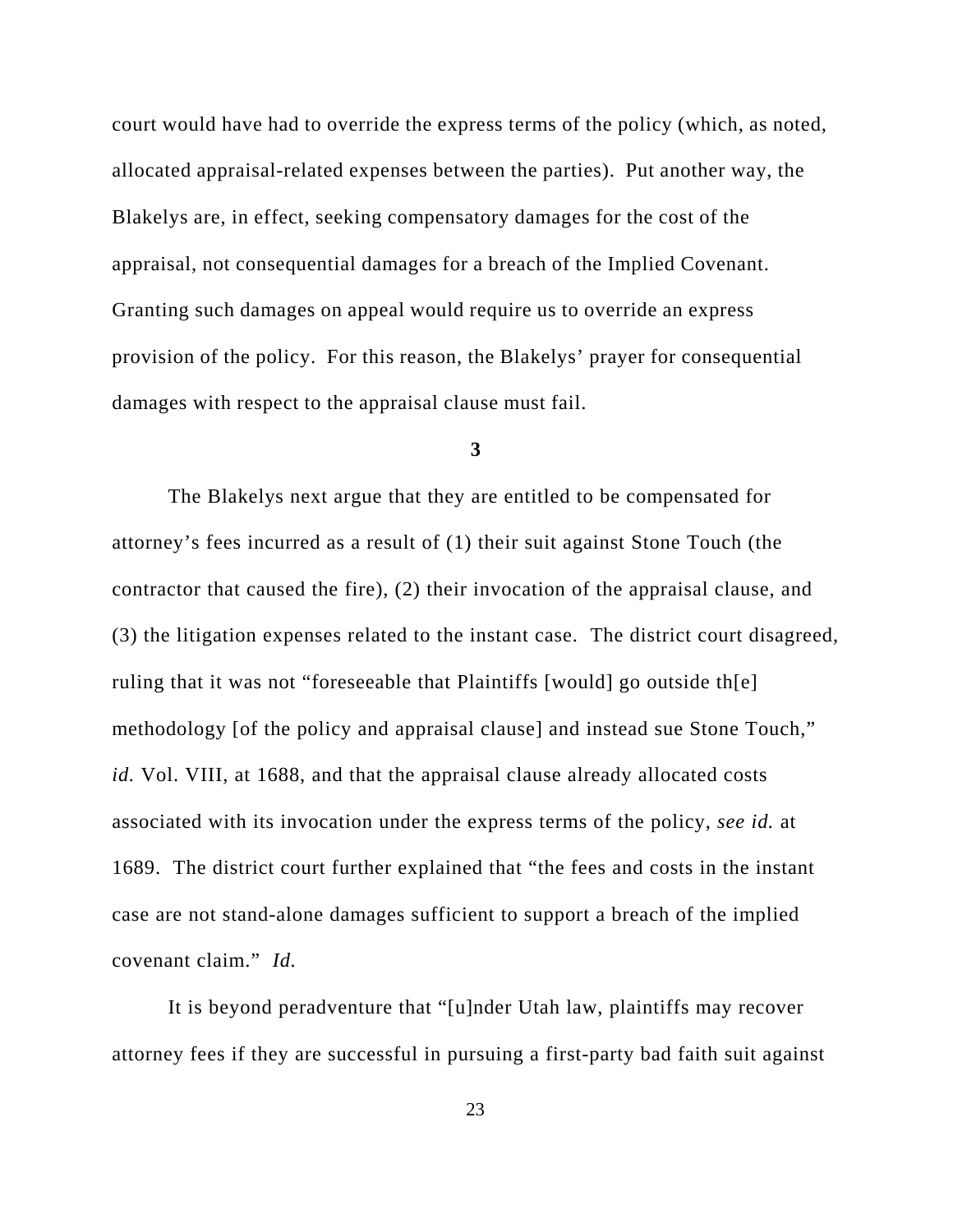their insurer." *Campbell v. State Farm Mut. Auto. Ass'n*, 65 P.3d 1134, 1168 (Utah 2001), *vacated on other grounds by* 538 U.S. 408 (2003); *accord Gibbs M. Smith, Inc. v. U.S. Fidelity & Guar. Co.*, 949 P.2d 337, 344 (Utah 1997) ("[I]n first-party actions, attorney fees are recoverable where there has been a breach of the implied covenant of good faith and fair dealing which inheres in every insurance contract."); *see also Billings*, 918 P.2d at 468 ("Attorney fees may be recoverable as consequential damages flowing from an insurer's breach of either the express or implied terms of an insurance contract."). "However, as consequential damages, attorney fees are recoverable only if they were 'reasonably within the contemplation of, or reasonably foreseeable by, the parties at the time the contract was made.'" *Billings*, 918 P.2d at 486 (quoting *Beck*, 701 P.2d at 801). And, "[t]he foreseeability of any such damages will always hinge upon the nature and language of the contract and the reasonable expectations of the parties." *Beck*, 701 P.2d at 802. In this case, we cannot conclude that additional attorney's fees would have been foreseeable to the parties, because the Blakelys only invoked the appraisal clause after filing suit against Stone Touch and the policy's express terms clearly spelled out the allocation of the resulting appraisal costs.

As for the attorney's fees related to the instant case, the Blakelys are correct that they would be entitled to a fee award if they were adjudicated the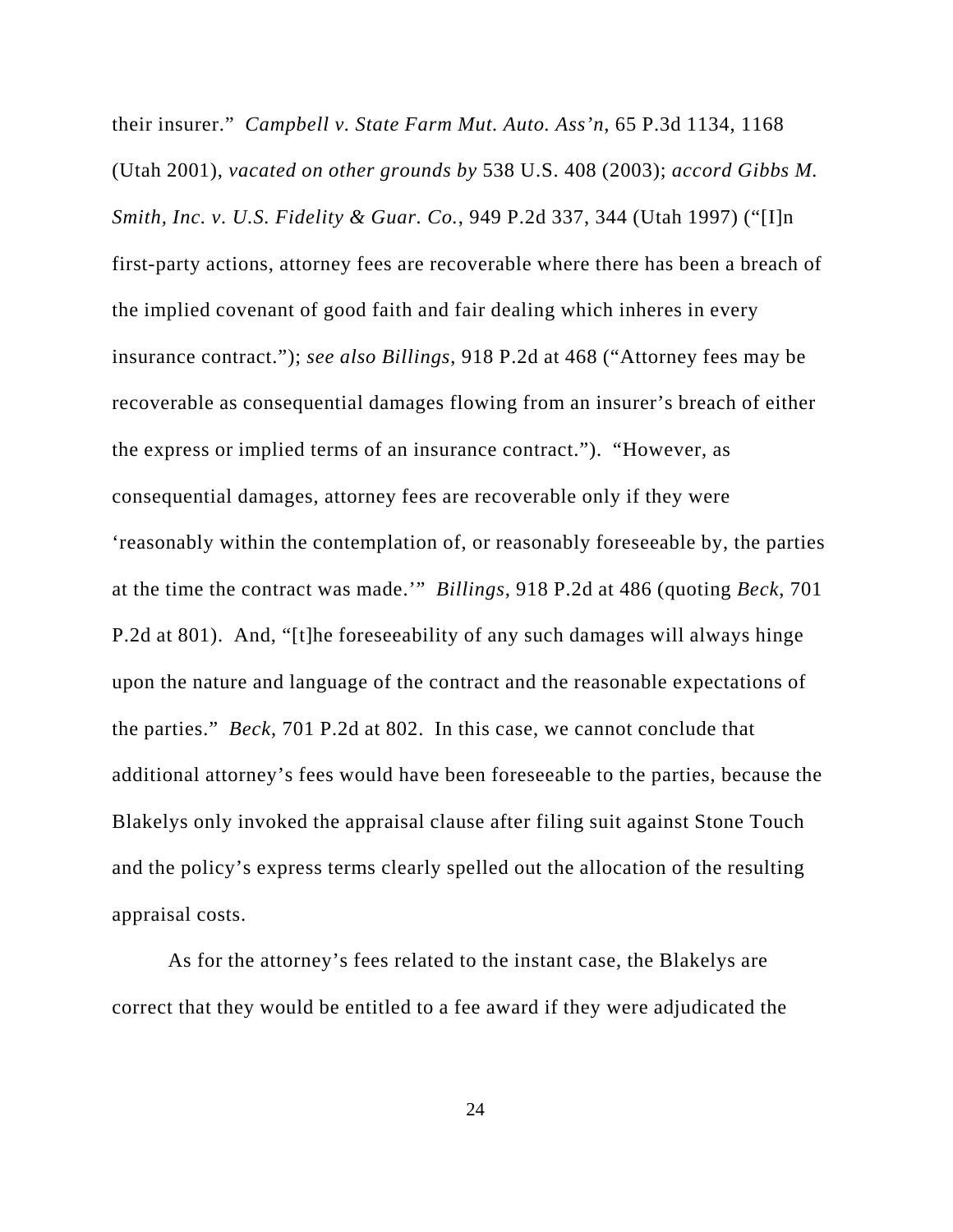prevailing party. *See Highland Constr. Co. v. Stevenson*, 636 P.2d 1034, 1038 (Utah 1981) ("In any action brought upon either of the bonds provided herein . . . the prevailing party, upon each separate cause of action, shall recover a reasonable attorney's fee to be taxed as costs." (alteration in original) (quoting Utah Code Ann. § 14–1–8 (1953))). However, as the district court noted, this rule does not provide an independent cause of action for attorney's fees, but rather allows a fee award "upon each separate cause of action." *Id*. (quoting Utah Code. Ann. § 14–1–8). Therefore, to be entitled to a fee award in the instant case, the Blakelys must prevail in advancing a theory of damages under the Implied Covenant independent of attorney's fees.

Because the Blakelys have not done so, an attorney's fees award for costs incurred in litigating the instant case would not be proper. We are equally unpersuaded that attorney's fees incurred in litigating the Stone Touch case and in invoking the appraisal clause are warranted, because those costs and fees were avoidable or accounted for under the express terms of the policy, and the Blakelys have not offered an explanation to the contrary.

The Blakelys nonetheless argue that they would be entitled to a fee award if they prevailed in a claim for nominal damages. *See* Aplts.' Opening Br. at 44; *see, e.g.*, *Turtle Mgmt., Inc. v. Haggis Mgmt., Inc.*, 645 P.2d 667, 670 (Utah 1982) ("Nominal damages are recoverable upon a breach of contract if no actual or substantial damages resulted from the breach or if the amount of damages has not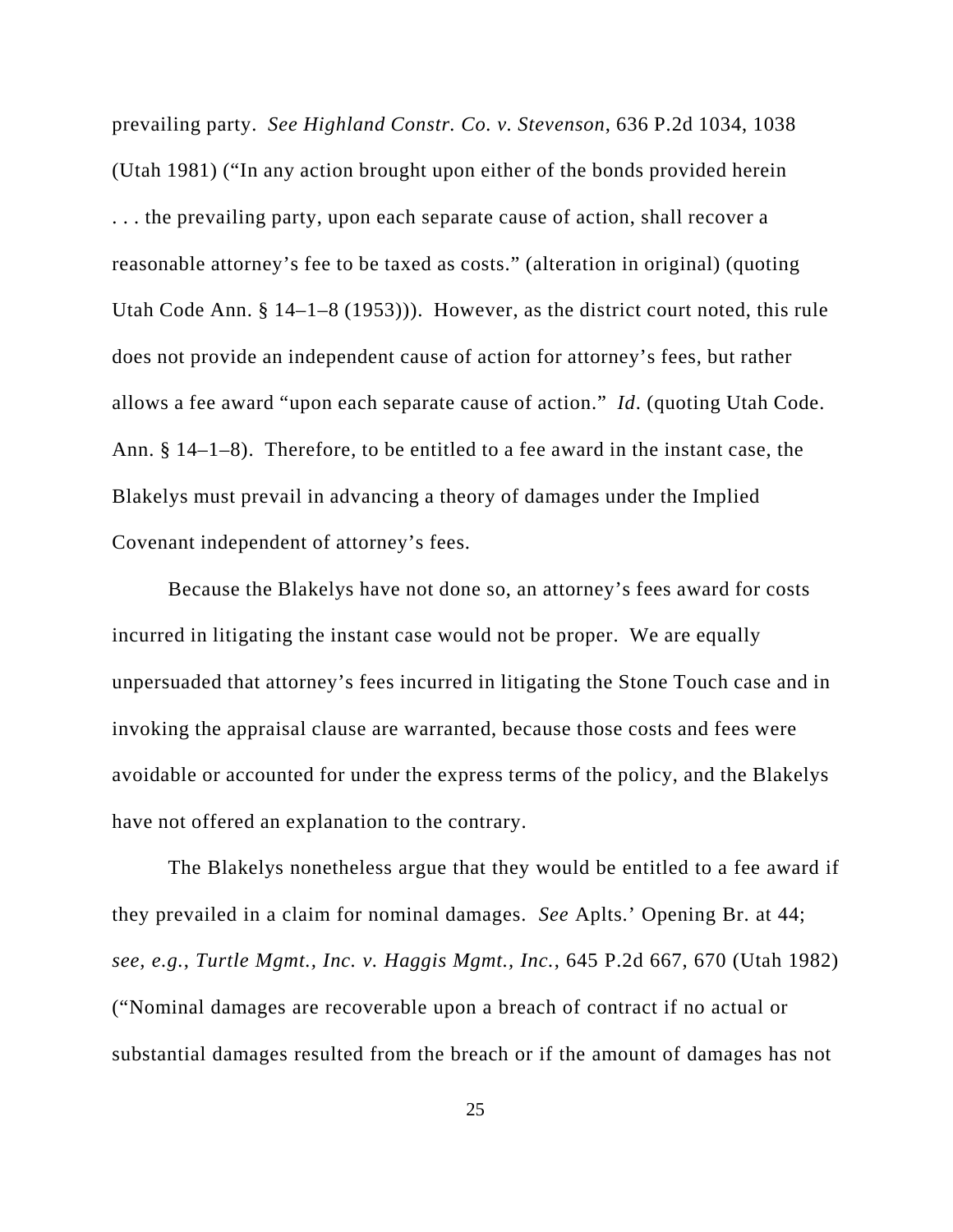been proven."); *accord Holmes Dev., LLC v. Cook*, 48 P.3d 895, 906 (Utah 2002) (finding that the plaintiff's recovery would be "limited to nominal damages" because the defendant "cured the breach" before the plaintiff "incurred actual damages"). However, the Blakelys stumble at the outset because they have not advanced a theory of nominal damages independent of their other damages theories. More specifically, even assuming *arguendo* that a prevailing party in a suit for nominal damages under the Implied Covenant would be entitled to attorney's fees—a proposition the Blakelys do not support with any legal authority—the party would still be obliged to advance a theory of nominal damages. And, as noted, the Blakelys have not done so. Thus, we conclude that the Blakelys have made no showing qualifying them for any attorney's fees.

#### **4**

Finally, we address the Blakelys' entitlement to consequential damages for the alleged diminution in their property's value. During the final pretrial hearing on April 23, 2013, the Blakelys' counsel and the district court engaged in the following colloquy concerning the diminution-in-value claim:

- Court: Now, does that come in well, now, you talk about devaluation of the home. I thought the home was paid for by the express contract[.]
- Counsel: The reason why [the Blakelys] are asserting a claim for the devaluation in their home is based upon the following. Had USAA paid the appropriate amount, done their investigation, properly evaluated and timely paid, they would not have incurred the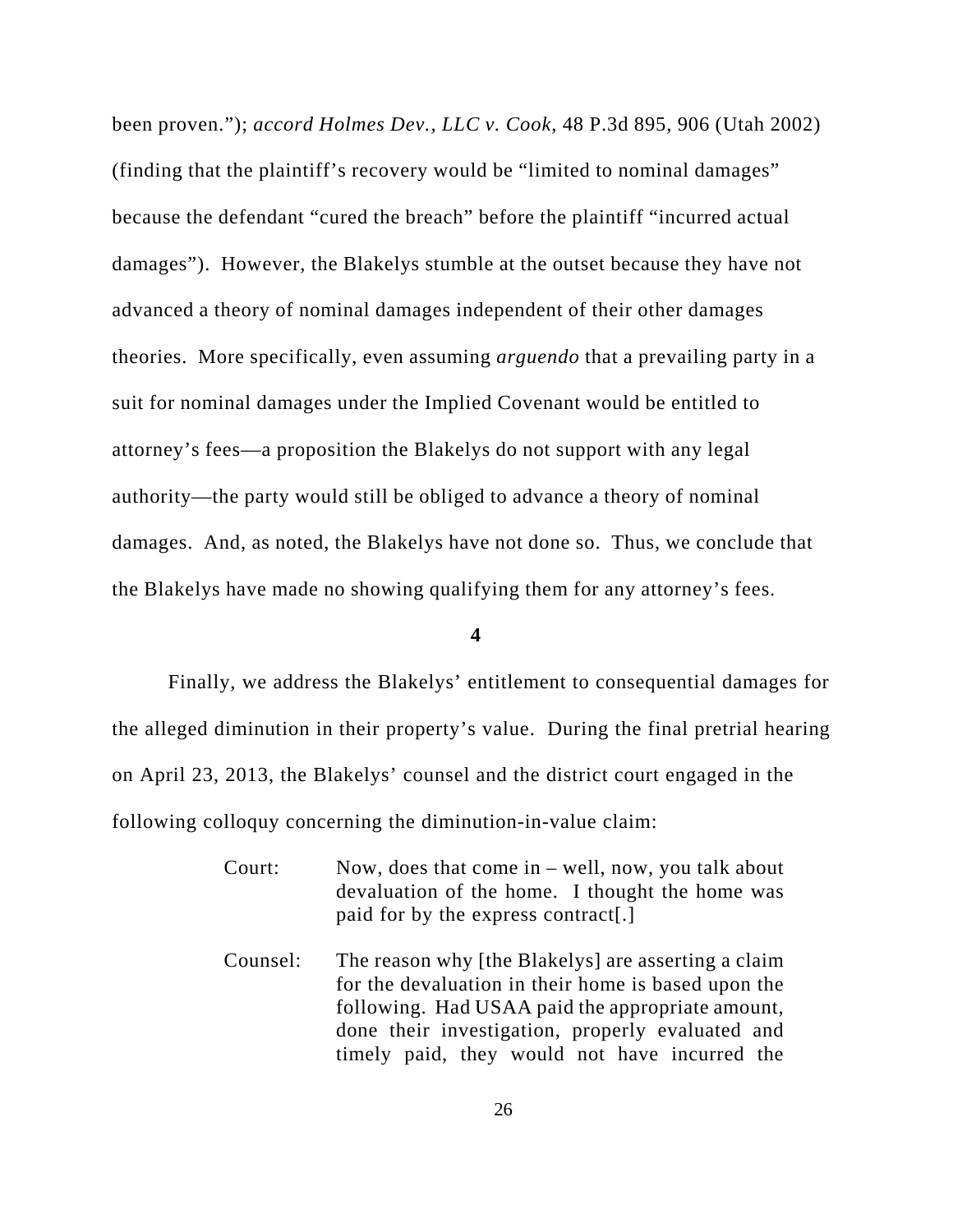attorney's fees and litigation expenses, both associated with the Stone Touch as well as the appraisal. And because of the attorney's fees and expenses in that regard, they did not have sufficient money to replace the floor joists and the other items that needed to be done.

Court: That was part of the adjustment amount.

Counsel: Pardon me?

- Court: They were paid for that. The adjustment amount paid for the house.
- Counsel: Correct. But the consequential damages under the bad faith claim is that because they incurred the attorney's fees and expenses, that was not available to them to –
- Court: They were paid for that. The fact that they didn't do it is telling in two ways. It's one thing to talk about attorney's fees and quite another thing to talk about a house that you say is diminished because they didn't do what they were paid to do. That's just gone. I won't deal with the devaluation of the home.

Aplts.' App., Vol. VIII, at 1575–76 (capitalization omitted) (Tr. of Final Pretrial Hr'g, dated Apr. 23, 2013). Thus, the Blakelys contended that USAA's allegedly bad-faith adjustment required them to incur "attorney's fees and [litigation] expenses" to obtain full payment on their insurance claim, leaving them without "sufficient" funds to perform repairs, even after being paid the appraisal amount; that, in turn, resulted in a devaluation in their home's fair market value. *Id.* at 1576; *see also* Aplts.' Reply Br. at 26 ("The Blakelys have alleged that, because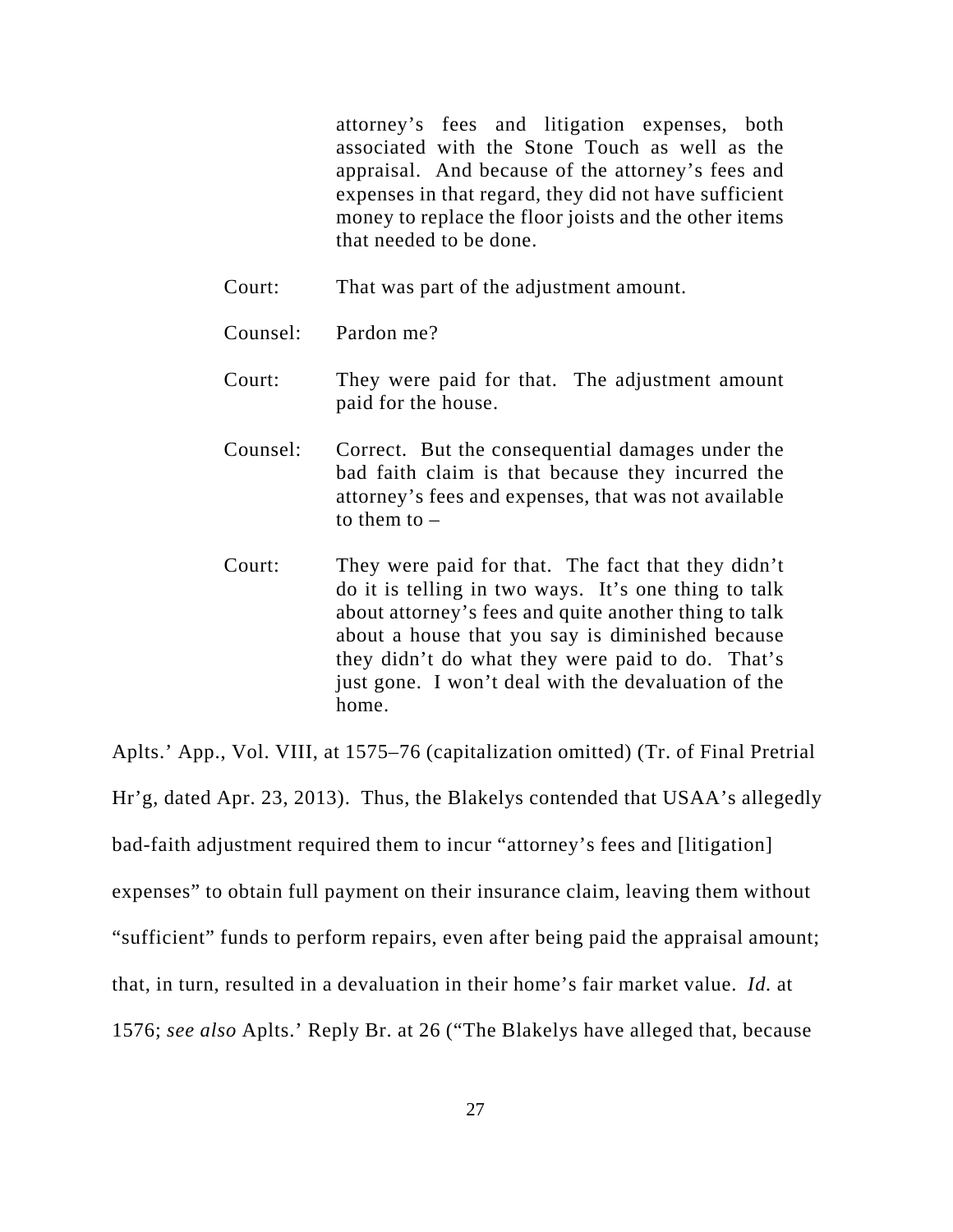of USAA's delays and other bad faith, they had to use the appraisal payment to pay down debt they had incurred because of that bad faith, such as the appraisal and litigation expenses discussed above. They were left with insufficient funds to make needed repairs, as a result of which (in addition to the length of time itself to that point) the value of the house diminished."). The district court effectively dismissed this claim during the final pretrial hearing.<sup>9</sup> As noted, the court said that the Blakelys "were paid for that. . . .[T]hey didn't do what they were paid to do. . . . I won't deal with the devaluation of the home." Aplts.' App., Vol. VIII, at 1576 (capitalization omitted).

On appeal, the Blakelys challenge the district court's reasoning, arguing that the district court erroneously "assumed that the appraisers' determination of policy benefits barred the Blakelys' claims for consequential damages arising from the untimely payment of those benefits." Aplts.' Opening Br. at 48. Citing *Miller v. USAA Casualty Insurance Co.*, 44 P.3d 663 (Utah 2002), the Blakelys contend instead that Utah law "quite clear[ly]" permits this very claim for consequential damages, e.g., a devaluation claim arising from the untimely payment of insurance benefits. Aplts.' Opening Br. at 48. For the reasons that follow, we conclude that the Blakelys' diminution-in-value claim is untenable.

<sup>&</sup>lt;sup>9</sup> We view the district court's pretrial exclusion of the Blakelys' diminution-in-value claim as an effective dismissal. *See Blakely*, 633 F.3d at 949 (construing similar action by the district court as a "dismissal").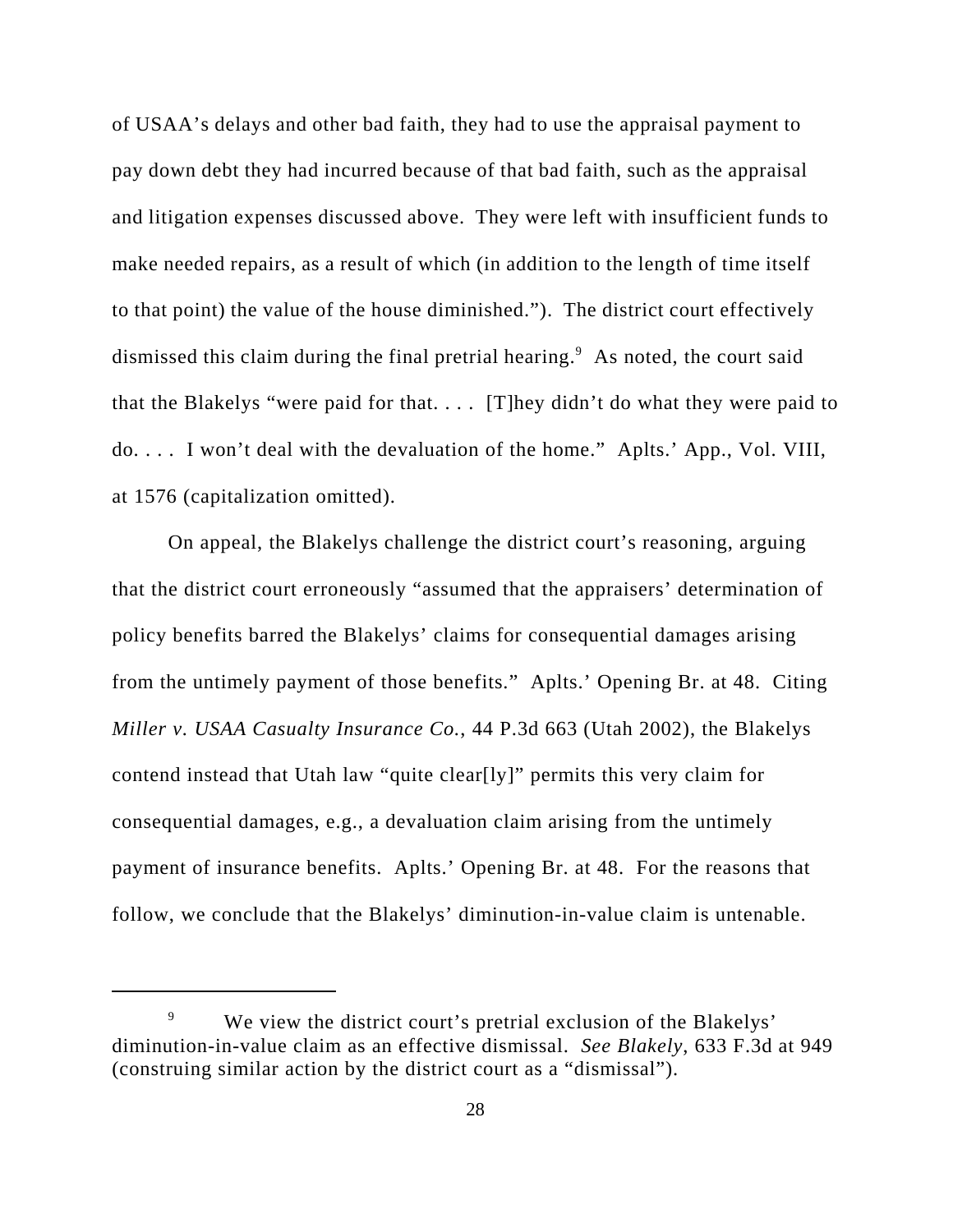We first introduce *Miller*, then explain our reasoning. In *Miller*, the Miller family filed an insurance claim with USAA after their basement water heater burst, and USAA retained an independent adjuster to assess the damage. 44 P.3d at 667. Dissatisfied with the assessment, the Millers filed suit against USAA asserting a contractual claim for the recovery of physical damage to their home, and extra-contractual claims for, among other things, emotional distress and loss of use. USAA moved to dismiss, arguing that the parties' appraisal clause—in all material respects, the same one implicated here—required that the parties' dispute "be resolved via the appraisal process." *Id.* at 668 (quoting the record). Reasoning that the "parties [were] bound by contract to settle the dispute in th[e] case by appraisal," the trial court "dismissed *all* of the Millers' claims, including the extra-contractual claims, because USAA invoked the appraisal clause of the insurance contract." *Id.* at 675 (first alteration in original). After the appraisal panel declined "to embark on the laborious task of analyzing the extra-contractual claims"—but did reach an award on their contractual claims, *id.* at 669—the Millers proceeded to raise their extra-contractual claims in a separate civil action. The trial court in that separate civil action, however, "dismiss[ed] the extracontractual claims," reasoning that the earlier dismissal "constituted a final judgment on the merits and, thus, those claims were precluded by res judicata and the appraisal agreement." *Id.* at 668–69.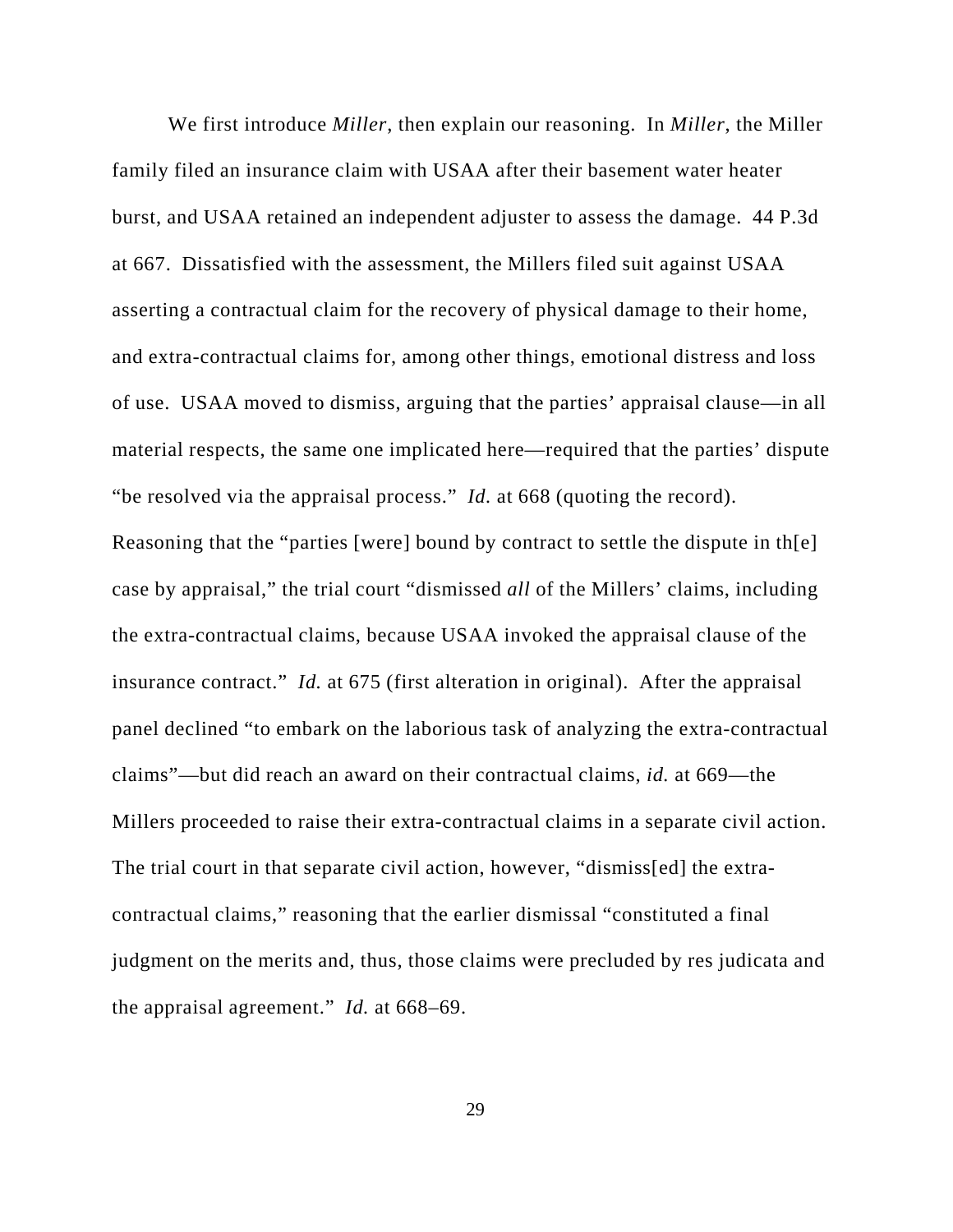On appeal, the Utah Supreme Court considered the Millers' argument that the trial courts' treatment of their extra-contractual claims deprived them of due process. As part of that inquiry, the *Miller* court noted that the appraisal clause required only that the appraisers "set the 'amount of loss,'" meaning that "the clause necessarily applie[d] only to property damage claims." *Id.* at 676. The court then explained that the "amount of loss as used in the appraisal clause refers to the value of the injury or damage for which the Millers may seek indemnity," and contrasted contractual claims over that "amount of loss" with extracontractual claims that do not "pertain to the amount of loss under the insurance contract," *id.*

In contesting the district court's order, the Blakelys seize on *Miller* to rebut any suggestion that their "amount of loss" payment under the appraisal clause precluded them, as a matter of law, from recovering consequential damages under a diminution-in-value theory. We do not question that *if* the district court had predicated its dismissal on this legal ground, its ruling would, at the very least, have been in tension with *Miller*. But we do not interpret the district court's order that way. In response to the Blakelys' argument, the district court held: "They were paid for that*. . . .* It's one thing to talk about attorney's fees and *quite another thing to talk about a house that you say is diminished because they didn't do what they were paid to do*." Aplts.' App., Vol. VIII, at 1576 (emphases added) (capitalization omitted). In other words, the district court simply reasoned that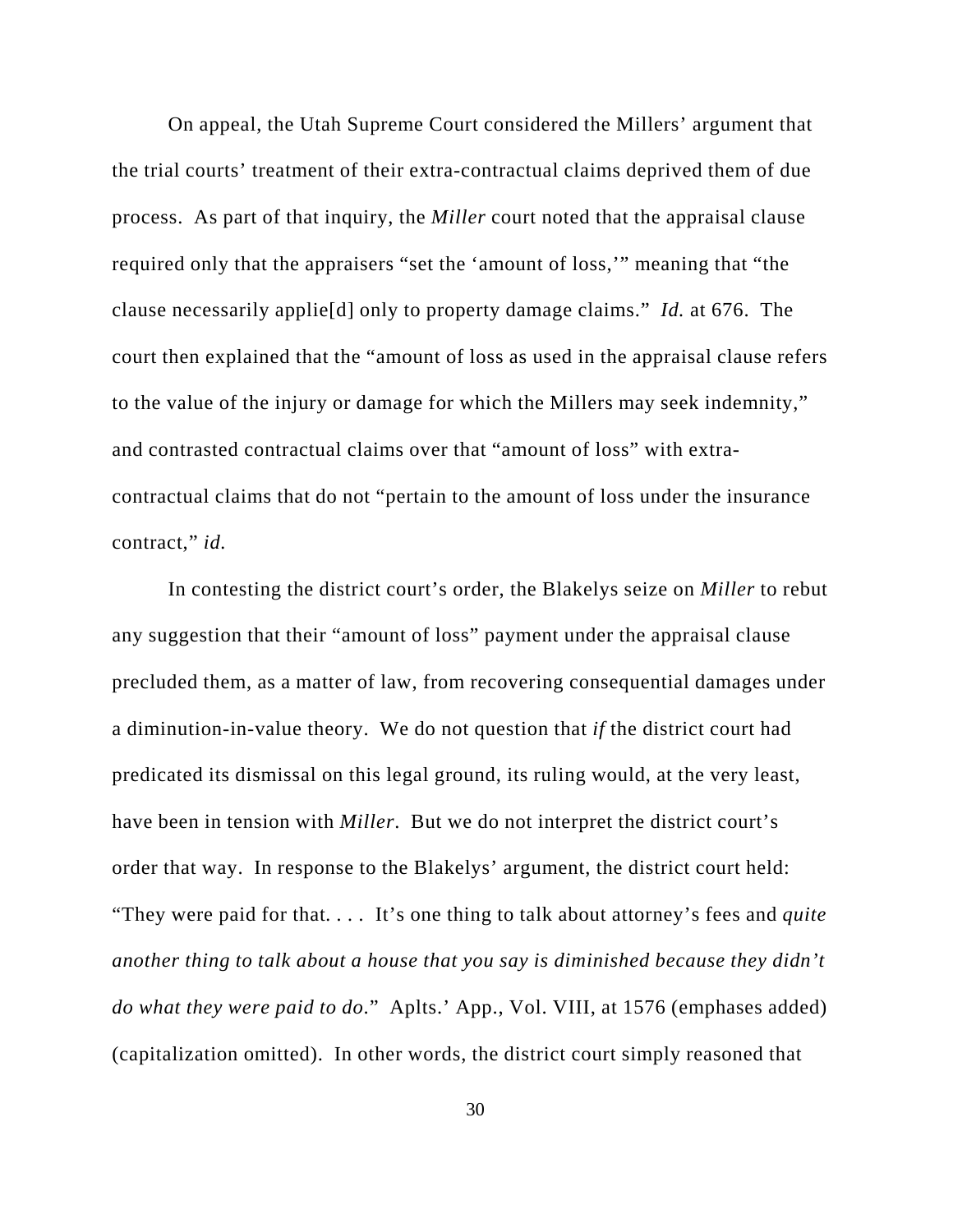the Blakelys' own conduct—i.e., failing to allocate the money from the appraisal process to restoration and repairs, as intended—caused any dimunition in value, *see id.*, *not* that the appraisal award itself precluded, as a matter of law, the recovery of consequential damages under a diminution-in-value theory. Accordingly, we perceive no conflict between the district court's rationale and *Miller*. 10

Nor, for that matter, can we conclude that these sorts of self-inflicted injuries would have been foreseen by the parties or within their reasonable

 $10$  In arguing to the contrary, the Blakelys refer to remarks made during an earlier pretrial hearing on March 31, 2008. *See* Aplt.'s Reply Br. at 27. There, they claim, the district court expressed a view that "the 'measure' of the Blakelys' damage [was] the amount awarded in the property damage appraisal." *Id.* Our reading of the relevant aspect of the pretrial hearing transcript reveals some ambiguity in the district court's remarks regarding the legal effect of the appraisal award. *See* Aplts.' App., Vol. VII, 1360–61 (Tr. of Pretrial Hr'g, dated Mar. 31, 2008). Nonetheless, even if we interpreted the court's comments in the 2008 pretrial hearing as the Blakelys do, we would recognize our focus should be on the rationale the court articulated in dismissing the diminution-of-value claim more than five years later. That is because district courts are not encouraged or obliged to adhere to prior interlocutory rulings—much less prior comments—if they conclude that those rulings (or comments) are erroneous and would result in reversal. *See, e.g.*, *Major v. Benton*, 647 F.2d 110, 112 (10th Cir. 1981) ("When a lower court is convinced that an interlocutory ruling it has made is substantially erroneous, the only sensible thing to do is to set itself right to avoid subsequent reversal."); *see also Unioil v. Elledge (In re Unioil, Inc.)*, 962 F.2d 988, 993 (10th Cir. 1992) ("Only final judgments may qualify as law of the case; where a ruling remains subject to reconsideration, the doctrine is inapplicable."); *United States v. Bettenhausen*, 499 F.2d 1223, 1230 (10th Cir. 1974) ("The rule of the law of the case does not apply unless there is a final judgment that decided the issue. . . . The ruling in question here could have been reconsidered by the trial court and was not final." (citations omitted)). And the district court's rationale supporting its dismissal five years after the 2008 pretrial hearing do not evince any conflict with *Miller*.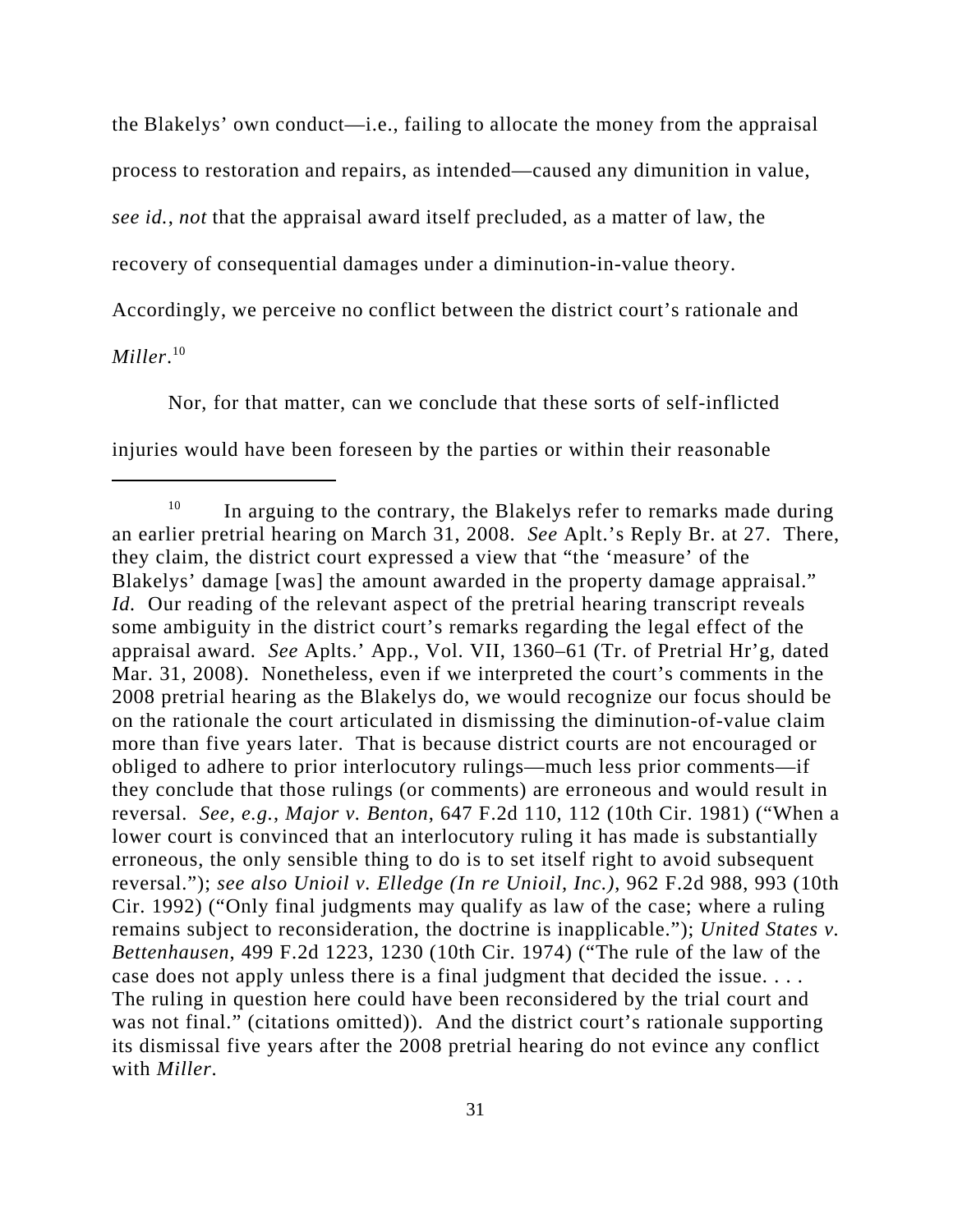expectations, as *Beck* requires. As articulated in *Beck*, Utah law limits an award of consequential damages to "those [harms] reasonably within the contemplation of, or reasonably foreseeable by, the parties at the time the contract was made." *Beck*, 701 P.2d at 801. The harms at issue here—that effected the alleged diminution in value of the Blakelys' property—do not satisfy this standard because USAA and the Blakelys could not have reasonably contemplated or foreseen that the Blakelys would be the primary actors in imposing these harms on themselves, especially when doing so involved the Blakelys' decision to forgo contractual remedies. More specifically, it was *the Blakelys* who elected to pursue litigation against Stone Touch in lieu of an early contractual appraisal process, and *the Blakelys* who allocated, in significant part, the appraisal payout to litigation rather than restoring their home to its original value, as intended under the policy. In short, because the Blakelys' own conduct engendered much of the claimed delay in restoring their home and the resulting (ostensible) diminution in value, we discern no basis to conclude that their diminution-invalue claim would have been "reasonably within the contemplation of, or reasonably foreseeable by, the parties." *Id.* Thus, their diminution-in-value claim fails under *Beck*.

Finally, even if the Blakelys could overcome these deficiencies, we detect an alternative ground for affirmance. *See Elwell v. Byers*, 699 F.3d 1208, 1213 (10th Cir. 2012) ("We can affirm a lower court's ruling on any grounds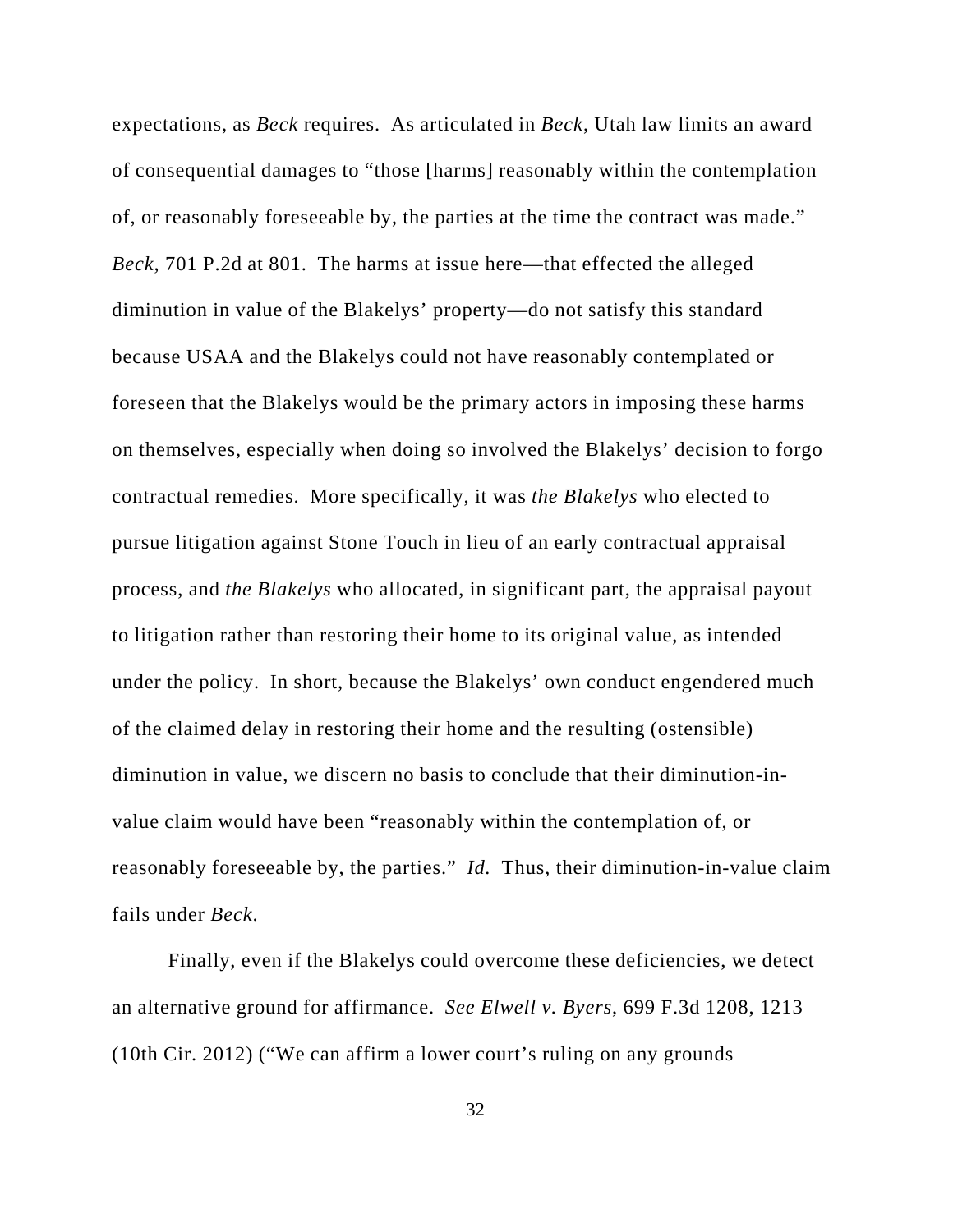adequately supported by the record, even grounds not relied upon by the district court."). Specifically, regardless of the substantive merits of their diminution-invalue claim, the Blakelys do not directs us—as USAA observes—to any record evidence of the alleged diminution in value. Rather, they cite an irrelevant portion of USAA's briefing before the district court, and then assert, without actual evidentiary support, that "the burned joists, floor, and other fire/smoke damage . . . caused a significant devaluation in the home's fair market value." Aplts.' Opening Br. at 17. That is not enough. On this alternative ground too, we find the diminution-in-value claim untenable. In sum, the Blakelys cannot prevail on appeal on their diminution-in-value claim. We uphold the district court's judgment regarding this claim.

#### \*\*\*\*\*\*\*\*\*\*\*\*\*\*

In sum, we see no viable footing for the recovery of consequential damages, nor have the Blakelys advanced a cognizable theory for nominal damages. Accordingly, the Blakelys cannot prevail on their claim for breach of the Implied Covenant and are not entitled to an award of attorney's fees and costs.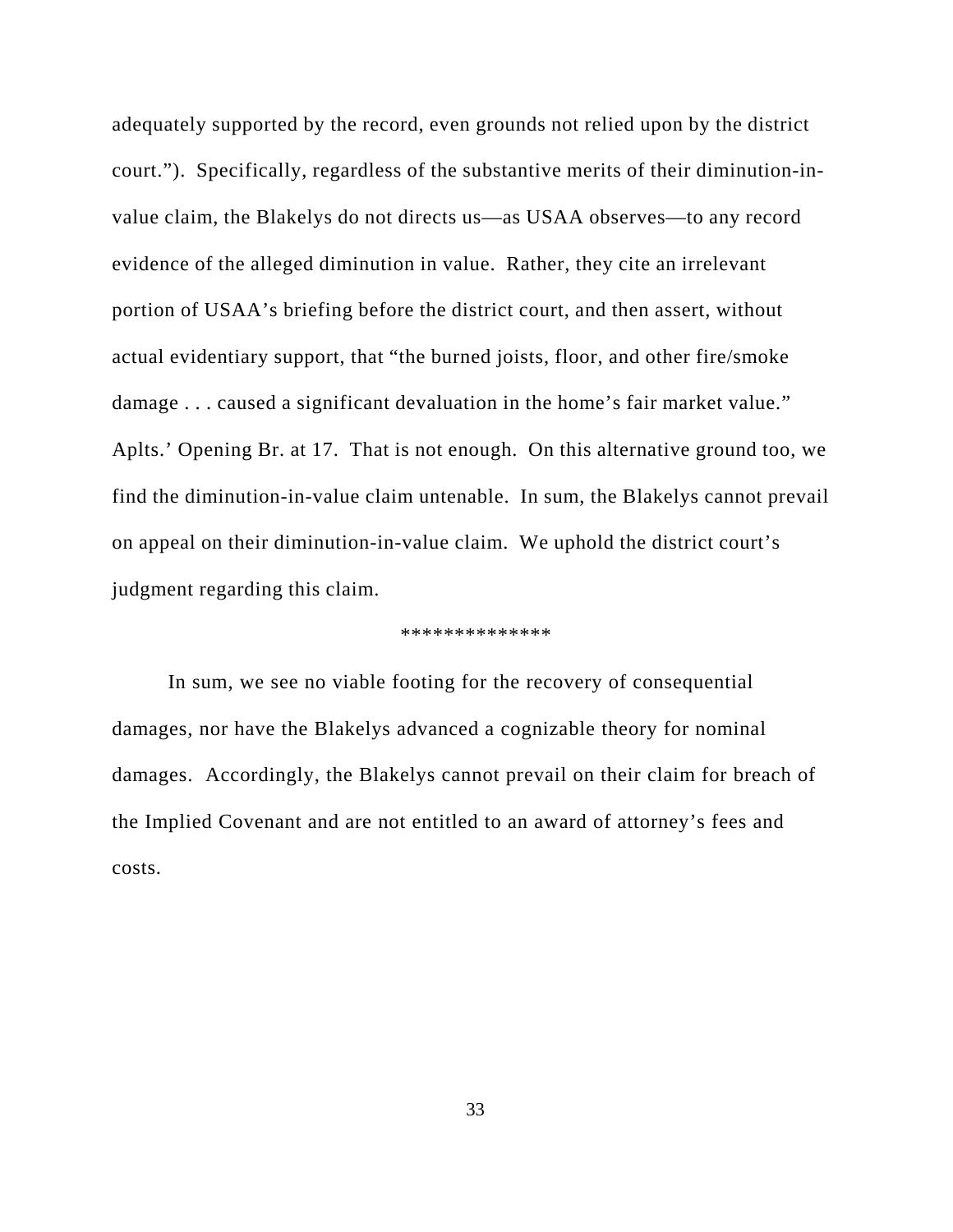For the foregoing reasons, we **AFFIRM** the district court's grant of summary judgment in favor of the Defendant-Appellee, USAA.

ENTERED FOR THE COURT

Jerome A. Holmes Circuit Judge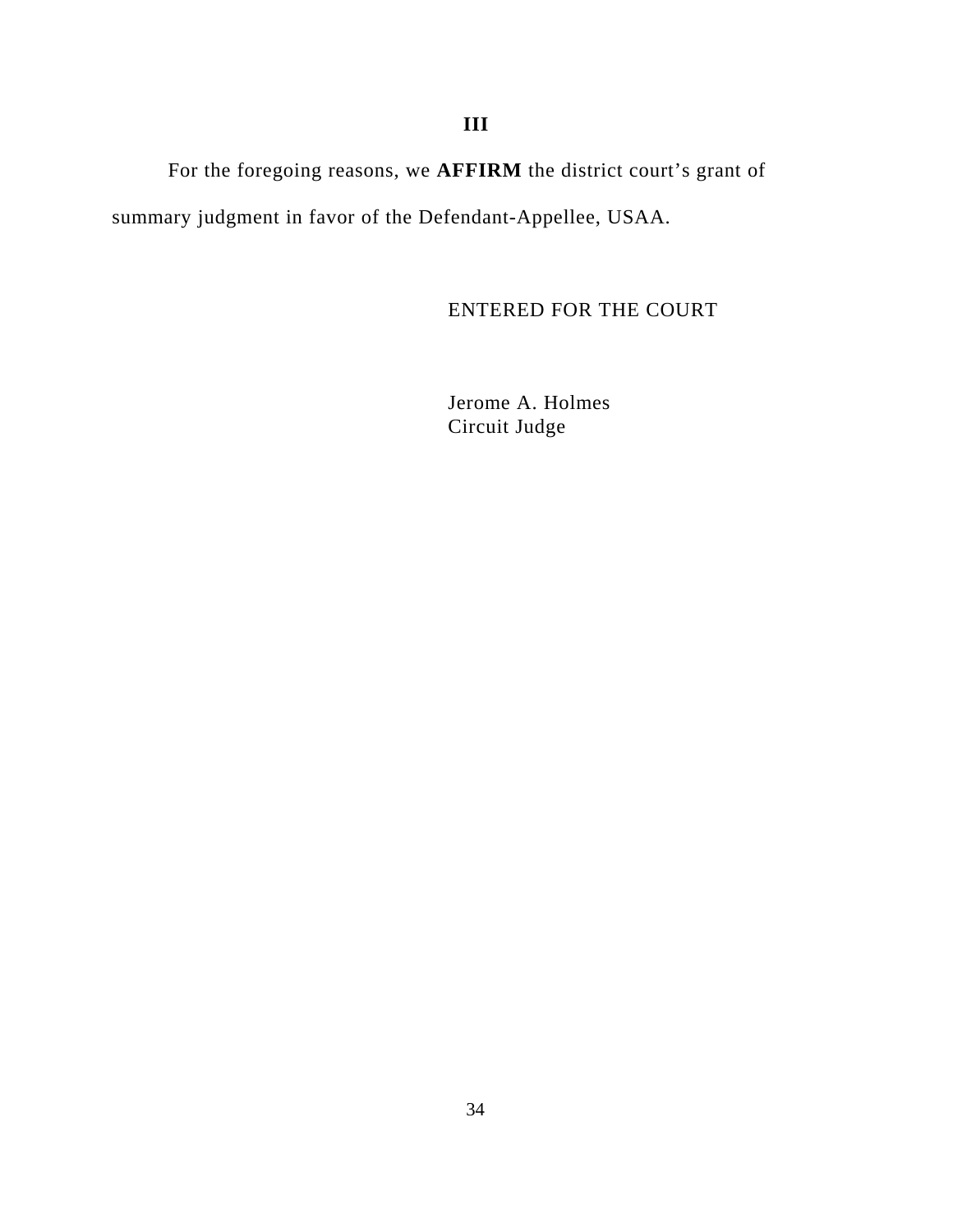# *Blakely v. USAA Casualty Insurance Co.*, No. 15-4059 **BACHARACH**, J., dissenting.

I respectfully dissent. Unlike the majority, I believe that a reasonable fact-finder, guided by applicable Utah law, could find that as a result of the defendant's bad faith, the Blakelys suffered damages for

- emotional distress,
- lost income,
- appraisal expenses and attorney fees, and
- other attorney fees.

I also believe that the Blakelys could at least reasonably argue that the recoverable damages included the diminution in the value of their house. As a result, I would reverse the district court's rulings.

# **I. The Blakelys allegedly suffered damages from breach of the implied covenant of good faith and fair dealing.**

Plaintiffs Mr. Alan Blakely and Mrs. Colelyn Blakely had a home insurance policy with Defendant USAA Casualty Insurance Company. In August 2002, a home fire caused significant damage to their home, leading the Blakelys to submit an insurance claim to USAA.

The Blakelys were dissatisfied with USAA's response, believing that USAA had not paid enough for the fire damage, had refused to make necessary repairs, had avoided communication, and had improperly delegated tasks to non-adjusters. This dissatisfaction led the Blakelys to take matters into their own hands, making repairs at their own expense,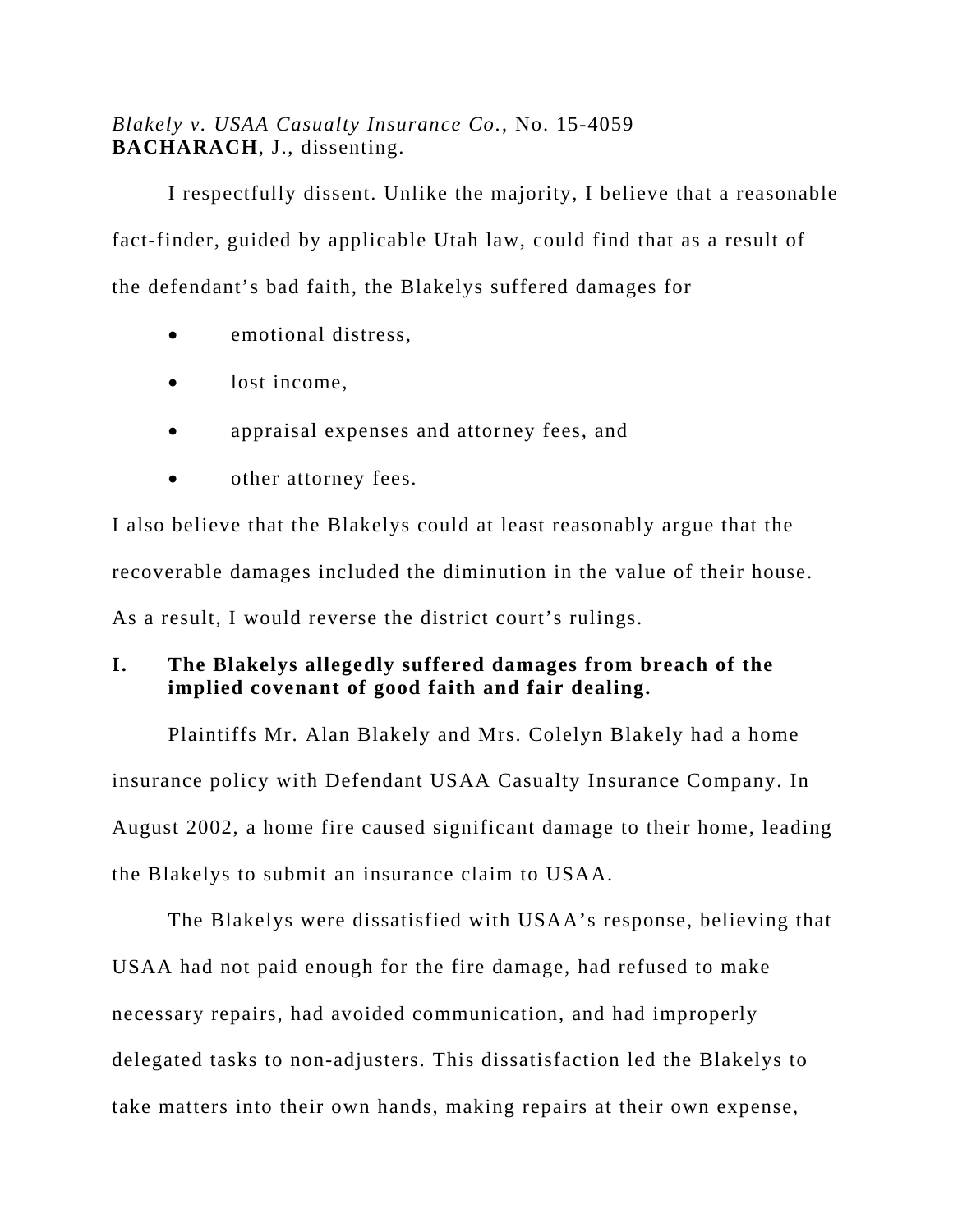suing the contractor responsible for the fire (Stone Touch), and invoking the insurance policy's option for an appraisal procedure. The appraisal procedure led to a determination that USAA had substantially underpaid the Blakelys. Complying with this determination, USAA paid more to the Blakelys; and the parties agree that USAA has now paid everything required under the express terms of the policy.

But the Blakelys allege that USAA had acted improperly earlier, leading to this suit, which comes to us for the third time. *See Blakely v. USAA Cas. Ins. Co.*, 633 F.3d 944 (10th Cir. 2011); *Blakely v. USAA Cas. Ins. Co.*, 500 F. App'x 734 (10th Cir. 2012). The only remaining claim is USAA's alleged breach of the insurance policy's implied covenant of good faith and fair dealing. On this claim, the Blakelys assert five theories of damages:

- 1. injuries from emotional distress
- 2. loss of income
- 3. expenses and attorney fees from the appraisal procedure
- 4. other attorney fees and
- 5. diminution in the value of their house.<sup>1</sup>

 $\frac{1}{1}$ <sup>1</sup> The Blakelys also appear to assert a sixth theory: physical damages from the exacerbation of their preexisting medical conditions. As the majority explains, however, the Blakelys never presented this theory in district court as a stand-alone claim. Maj. Op. at 15-16. Therefore, I consider such damages as encompassed within the Blakelys' emotionaldistress damages.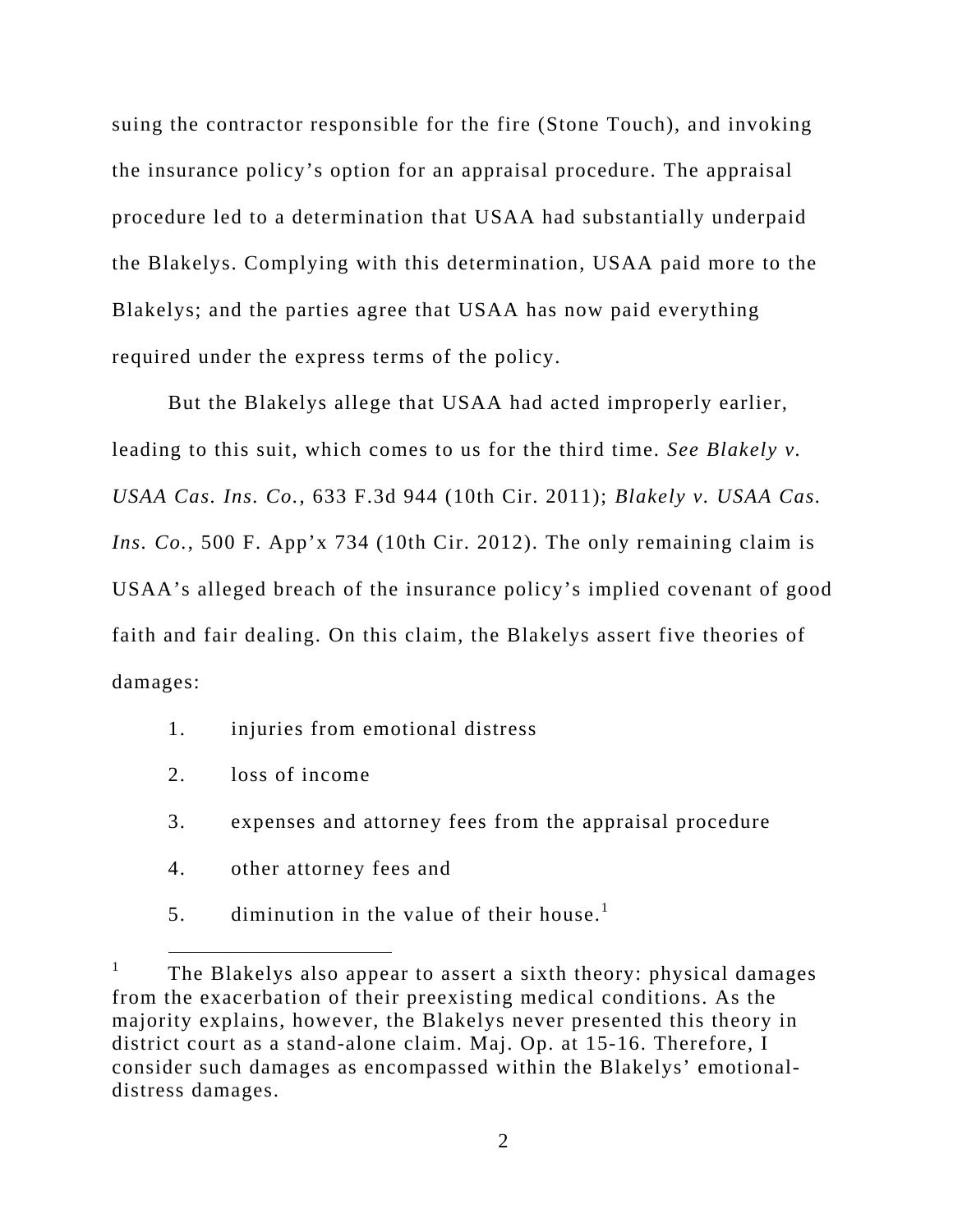At a pretrial conference, the district court dismissed the Blakelys' "diminution-in-value theory" as legally frivolous. USAA then moved for summary judgment, asserting that the Blakelys could not legally recover damages on their four other theories. The district court agreed and granted summary judgment to USAA on these four theories. The majority affirms, but I would reverse.

#### **II. Legal Background**

In this diversity case, we apply Utah substantive law. *Erie R.R. Co. v. Tompkins*, 304 U.S. 64, 78 (1938). In applying Utah law, we follow the opinions of Utah's Supreme Court. *Wade v. EMCASCO Ins. Co.*, 483 F.3d 657, 665-66 (10th Cir. 2007). If the Utah Supreme Court has not issued a controlling opinion, we predict what the court would do, drawing guidance from Utah's other courts, appellate opinions in other states with similar legal principles, federal district court opinions interpreting Utah law, and "'the general weight and trend of authority.'" *Id*. at 666 (quoting *MidAmerica Constr. Mgmt., Inc. v. MasTec N. Am., Inc.*, 436 F.3d 1257, 1262 (10th Cir. 2006))*.* 

#### **A. Utah's Implied Covenant of Good Faith and Fair Dealing**

All contracts in Utah contain an implied covenant of good faith and fair dealing. *Prince v. Bear River Mut. Ins. Co.*, 56 P.3d 524, 533 (Utah 2002). Under this covenant, the parties promise not to intentionally injure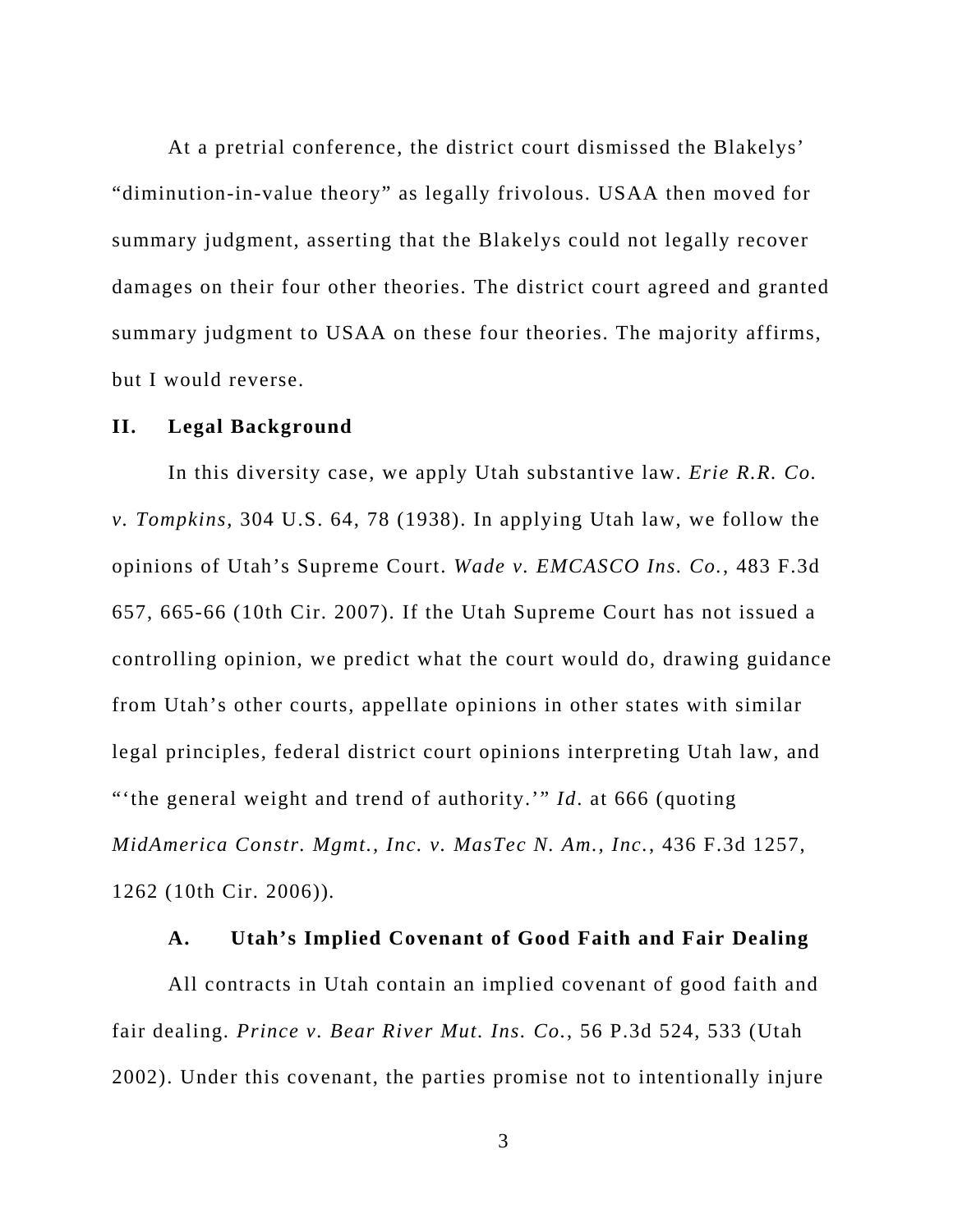one another's right to the fruits of the contract. *Id.* To keep this promise, the parties must act consistently with the contract's common purpose and the parties' justified expectations. *Id.* In the insurance context, this means that the insurer must reasonably investigate, evaluate, and resolve an insured's claim. *Jones v. Farmers Ins. Exch.*, 286 P.3d 301, 304 (Utah 2012).

#### **B. Consequential Damages for Breaching the Implied Covenant**

A party who breaches the implied covenant of good faith and fair dealing can incur liability for consequential damages. *Machan v. UNUM Life Ins. Co. of Am.*, 116 P.3d 342, 345 (Utah 2005). These damages are not confined to the parties' express contractual obligations. *Id.* 

To recover such damages, the non-breaching party must prove that the particular damages were foreseeable when the parties contracted. *Mahmood v. Ross*, 990 P.2d 933, 938 (Utah 1999). Foreseeability hinges on the nature and language of the contract and on the parties' reasonable expectations. *Machan*, 116 P.3d at 346.

Because damages lie "'within the jury's province,'" the existence and amount of damages constitute questions of fact. *Lopez v. United Auto. Ins. Co.*, 274 P.3d 897, 905 (Utah 2012) (quoting *Judd v. Drezga*, 103 P.3d 135, 144 (Utah 2004)). In any given case, however, the court must "conform the jury's findings to applicable law." *Judd*, 103 P.3d at 144. Put otherwise, the jury makes factual findings against the backdrop of Utah law.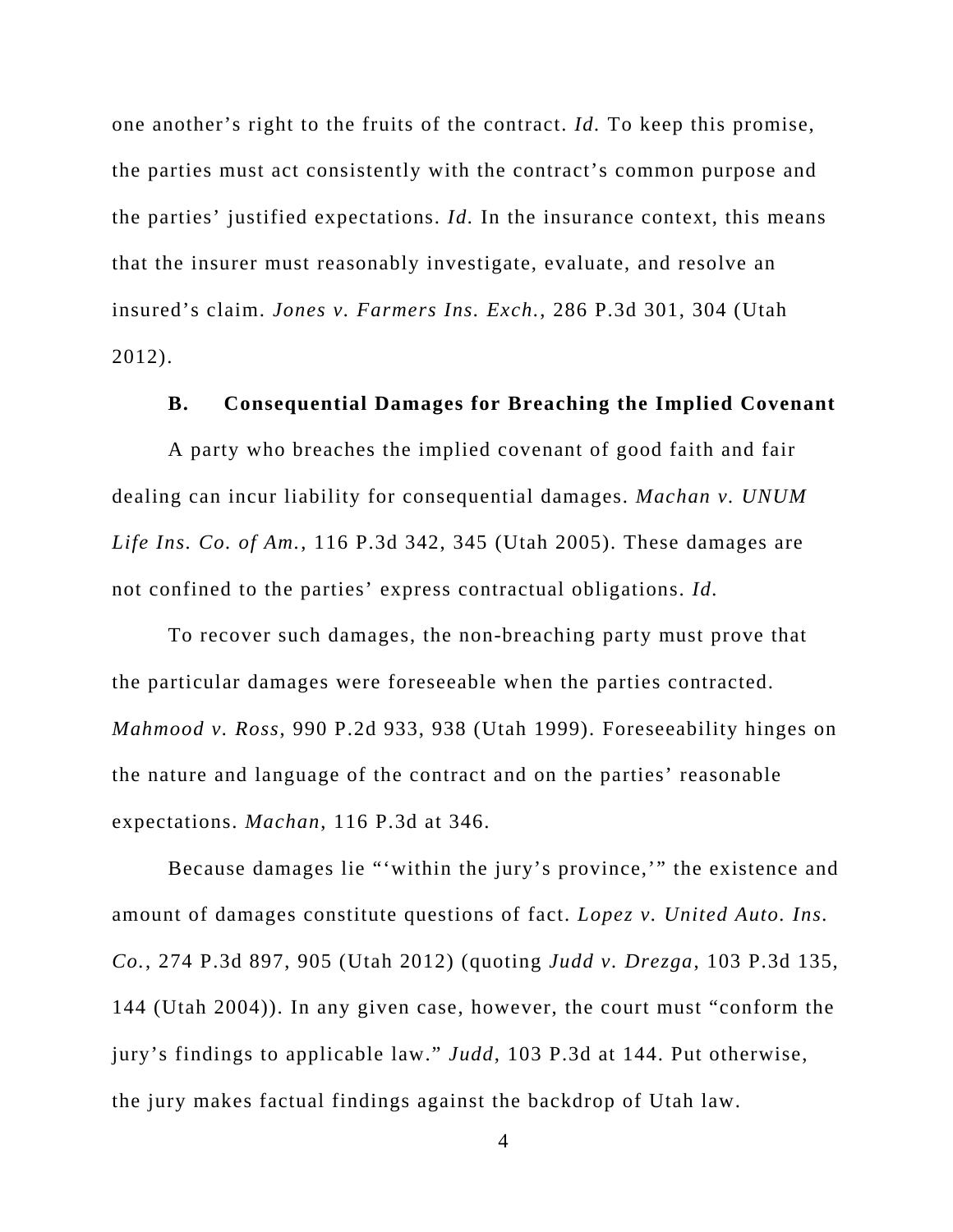This backdrop includes guidance from the Utah Supreme Court on the availability of damages for emotional distress. In an "'ordinary commercial contract,'" emotional-distress damages are foreseeable only if the damages were both "a foreseeable result of the breach of contract and *explicitly*  within the contemplation of the parties." *Cabaness v. Thomas*, 232 P.3d 486, 508 (Utah 2010) (emphasis in original) (quoting *Stewart v. Rudner*, 84 N.W.2d 816, 823 (Mich. 1957)).

In the insurance context, however, explicit contemplation is not required. Insurance is purchased not only for compensation of a loss, but also to "'provide peace of mind for the insured.'" *Id.* at 507 (quoting *Beck v. Farmers Ins. Exch.*, 701 P.2d 795, 802 (Utah 1985)). Such peace of mind is a fruit of the contract that "the insured has bargained for." *Machan*, 116 P.3d at 345. Put otherwise, an insured's mental wellbeing is always on the minds of the contracting parties.

But not every type of an insured's mental distress is foreseeable. The Utah Supreme Court has held that emotional-distress damages are foreseeable only in "unusual cases." *Beck*, 701 P.2d at 802. The court did not expressly define an "unusual" case, but indicated that an insurer could not foresee the need to compensate for the "disappointment, frustration, or anxiety" that an insured "normally" experiences in trying to obtain insurance proceeds from the insurer. *Id.* at 802 n.6; *see Cabaness*, 232 P.3d at 507-08. It appears, then, that emotional-distress damages are "unusual"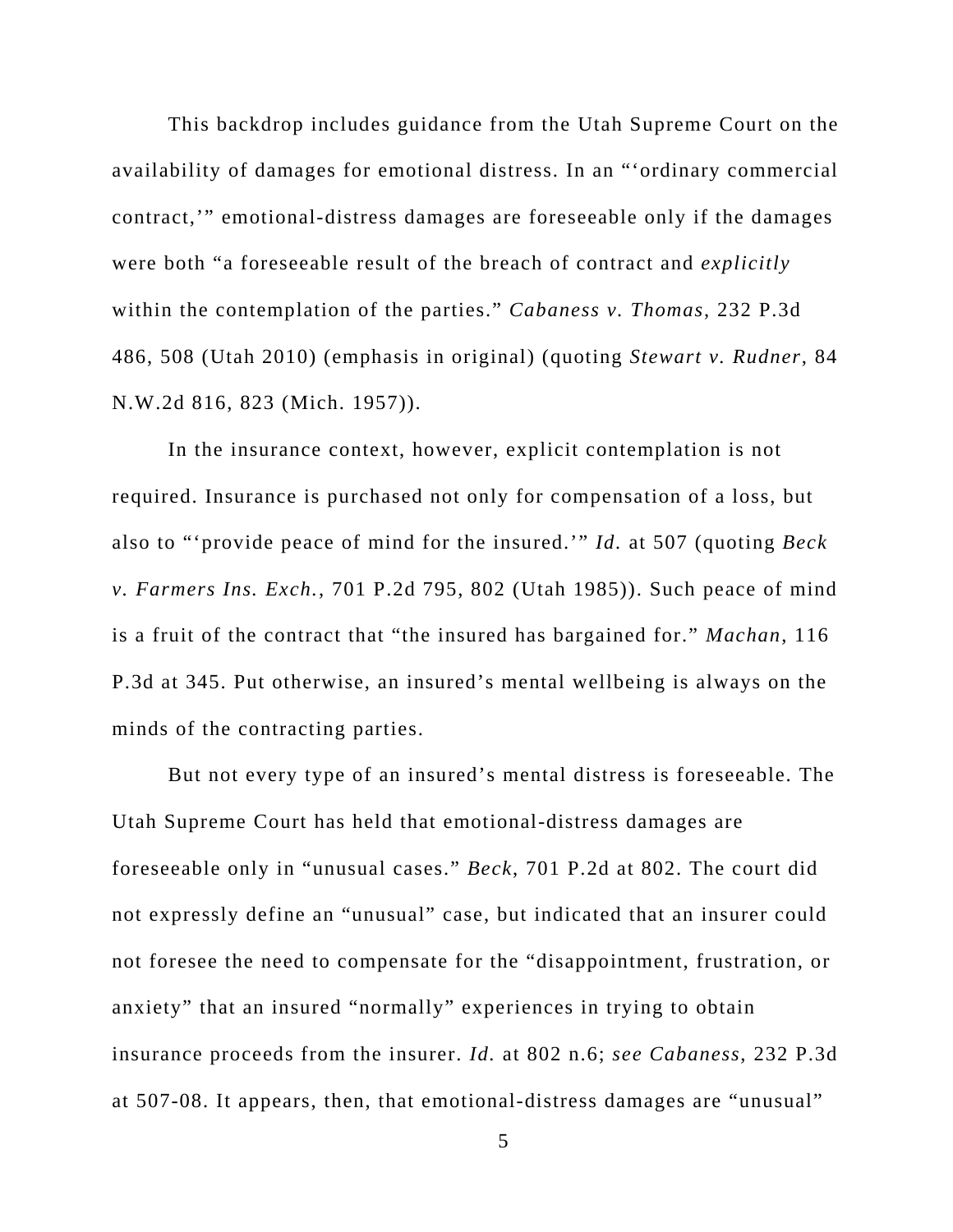if these damages extend beyond the "normal[]" reactions of disappointment, frustration, or anxiety. *See Beck*, 701 P.2d at 802 n.6; *see also Machan*, 116 P.3d at 346 (suggesting that an insured could be compensated for the exacerbation of medical conditions caused by emotional stress (citing *Acquista v. N.Y. Life Ins. Co.*, 730 N.Y.S.2d 272, 276 (N.Y. App. Div. 2001))); *Billings v. Union Bankers Ins. Co.*, 918 P.2d 461, 467-68 (Utah 1996) (affirming an award of emotional-distress damages when the insured's lack of a complete recovery resulted in great mental distress).

To summarize, for an insured to recover emotional-distress damages, the damages must be unusual and foreseeable.

## **III. Summary Judgment Rulings: Emotional Distress, Lost Income, Expenses and Attorney Fees for the Appraisal Procedure, and Other Attorney Fees**

 We apply these legal principles in reviewing the summary-judgment rulings. These rulings rejected the availability of damages for emotional distress, lost income, use of the appraisal procedure, and attorney fees unrelated to the approval procedure. I would reverse these rulings.

### **A. Standard of Review**

We engage in de novo review, viewing the evidence and drawing all reasonable inferences in favor of the Blakelys. *Birch v. Polaris Indus., Inc.*, 812 F.3d 1238, 1251 (10th Cir. 2015). Summary judgment was proper only if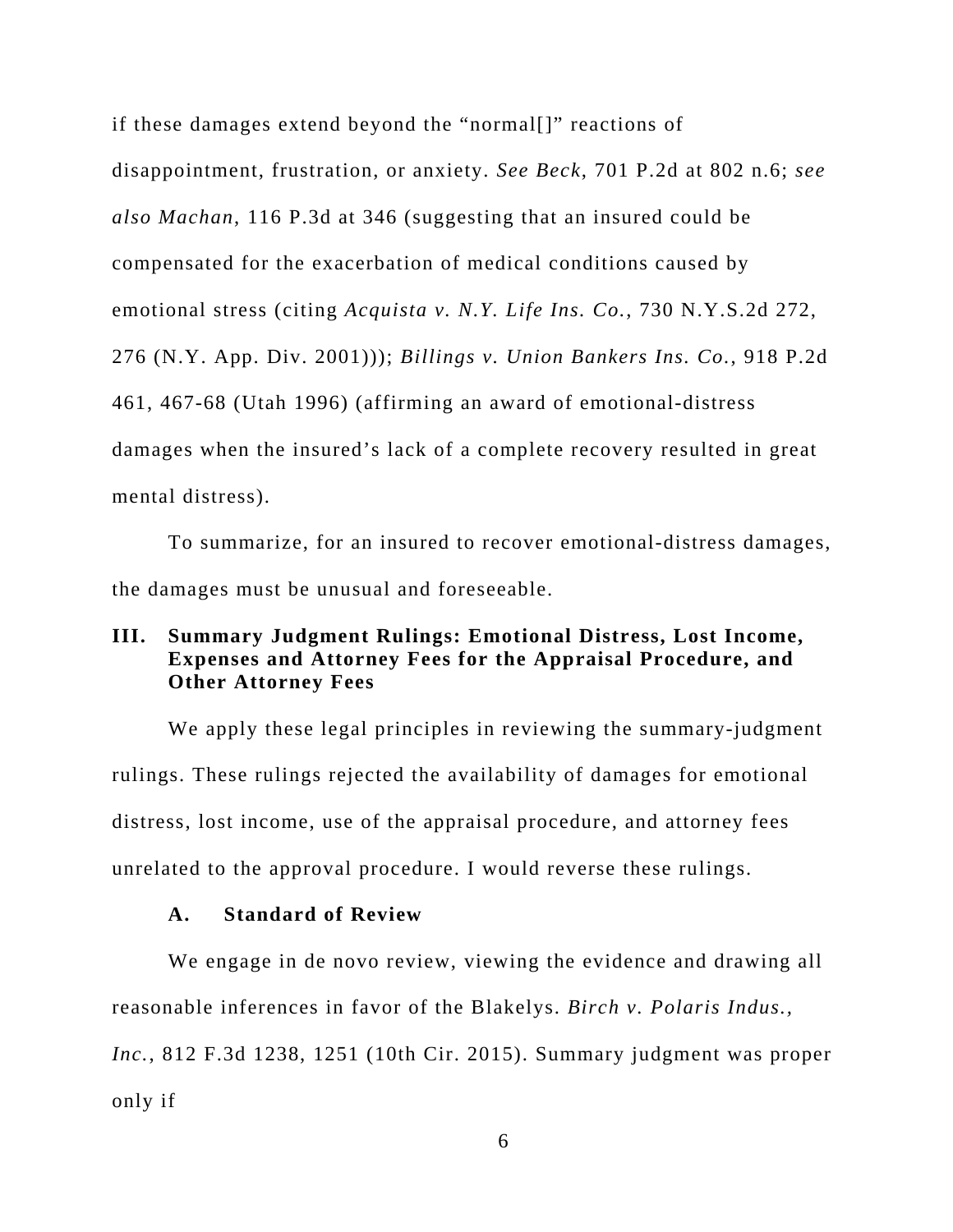- there was no genuine dispute regarding a material fact and
- USAA was entitled to judgment as a matter of law.

*Id.*

# **B. The district court improperly concluded that the Blakelys are not entitled to consequential damages for emotional distress.**

The district court concluded that the Blakelys had failed to prove that their emotional distress was unusual or foreseeable. This conclusion was erroneous for two reasons:

- 1. The Blakelys presented evidence of damages for emotional distress surpassing the mere "disappointment, frustration, or anxiety" that commonly arises when seeking insurance proceeds.
- 2. When entering the insurance agreement, the parties could foresee emotional-distress damages arising from USAA's bad faith, as this agreement was meant to provide security and peace of mind by insuring the Blakelys' most intimate space—their home.

First, Mr. and Mrs. Blakely's injuries are "unusual" and would be compensable under Utah law. For example, the Blakelys presented evidence of the development and exacerbation of medical conditions resulting from stress created by USAA's alleged bad faith. *See Machan*, 116 P.3d at 346 (suggesting that an insured could be compensated for stress-induced exacerbation of medical conditions).

For example, Mr. Blakely presented evidence of high blood pressure caused by his interactions with USAA. *See* Appellants' App'x, vol. II at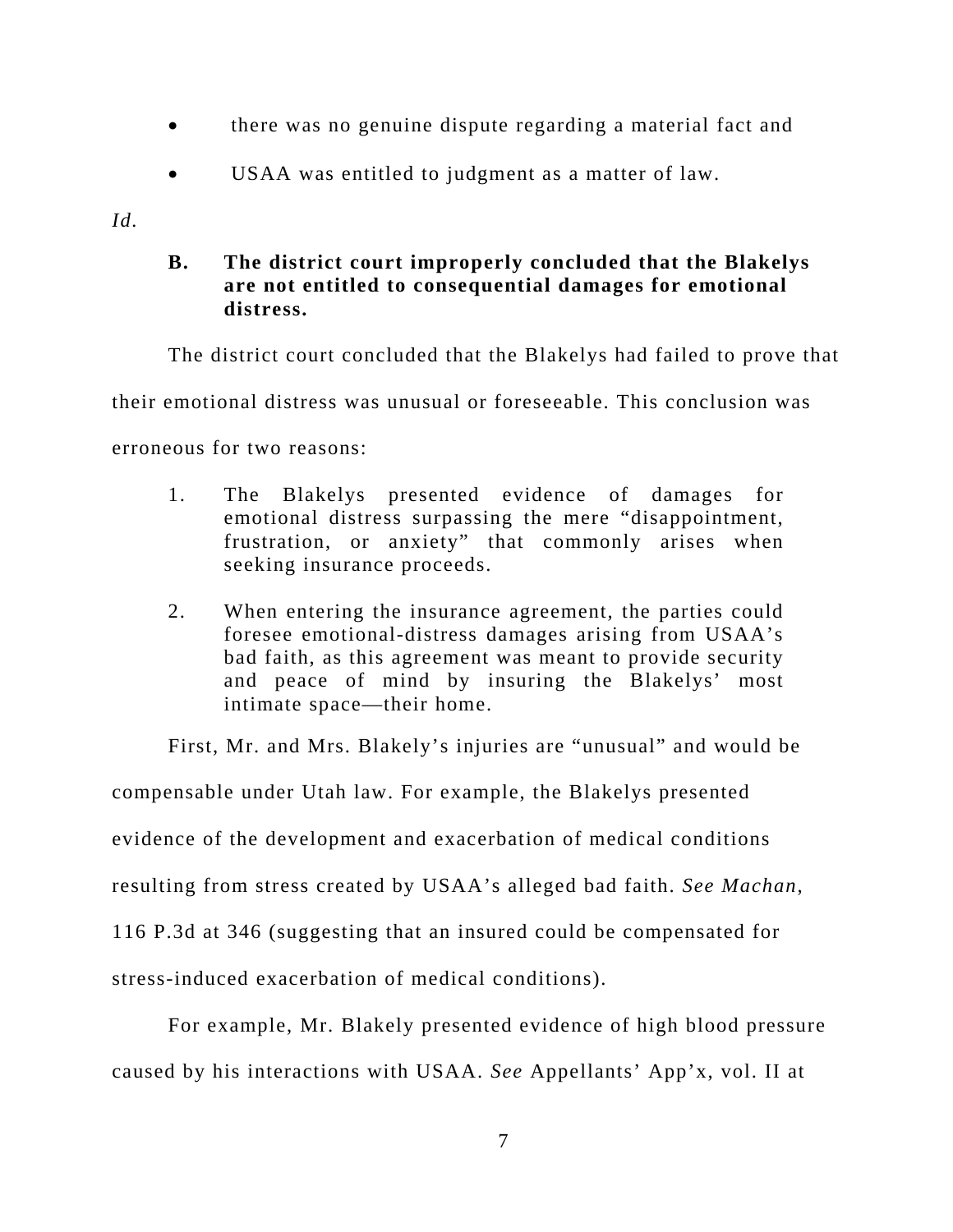353; Appellants' App'x, vol. VII at 1318; Appellants' App'x, vol. VIII at 1614. Mrs. Blakely similarly presented evidence of depression, fibromyalgia, and headaches from the "continued stress" created by USAA's conduct. Appellants' App'x, vol. I at 176; Appellants' App'x, vol. VI at 1138; *see also* Appellants' App'x, vol. II at 353 (alleging that the conflict with USAA "seriously progressed" Mrs. Blakely's physical conditions). These injuries are not the result of typical "disappointment, frustration, or anxiety" from dealing with an insurance company, and the district court erred in concluding otherwise. $2$ 

The Blakelys also presented evidence involving heightened distress when they had to leave their home for an extended period and return before the repairs were complete. This evidence indicated that the Blakelys needed to return too early, exposing them to the sight of fire damage and the smell of smoke, which created distress that was beyond ordinary. Appellant's App'x, vol. II at 353, 371.

Second, the district court erred by concluding that the contracting parties could not have foreseen damages for emotional distress. The Utah

 $\begin{array}{ccc}\n & - \\
2 & & \n\end{array}$  $\mu$ <sup>2</sup> In the alternative, USAA contends that the Blakelys lack evidence of exacerbation of their medical conditions. Appellee's Resp. Br. at 19-22. The Blakelys maintain otherwise and point out that this contention was not argued as a ground for summary judgment. Appellants' Reply Br. at 12. Assuming that USAA properly raised this contention, I would conclude that a reasonable fact-finder could infer exacerbation of medical conditions from USAA's handling of the claim. *See id.* at 13-15 (providing citations to the summary-judgment record).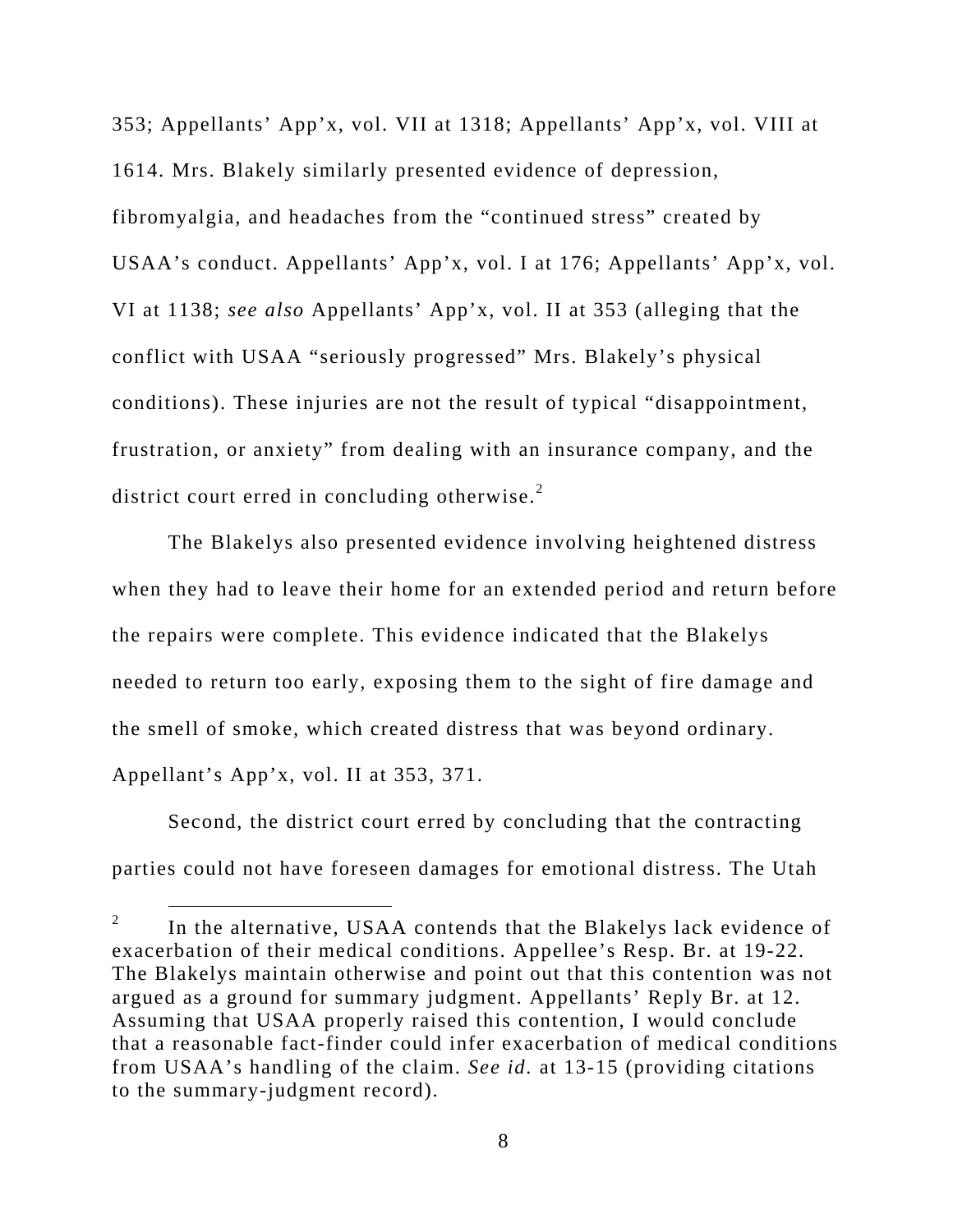Supreme Court has explained that insurance is purchased to "provide peace of mind." *Beck v. Farmers Ins. Exch.*, 701 P.2d 795, 802 (Utah 1985). And a breach of the implied covenant of good faith for a contract that is "specifically directed toward matters of mental concern and solicitude" is likely to result in damages for emotional distress and mental anguish. *Cabaness v. Thomas*, 232 P.3d 486, 508 (Utah 2010).<sup>3</sup>

Not all damages are foreseeable when an insurer violates an insurance policy in bad faith. *See Beck*, 701 P.2d at 802 (noting that in unusual cases, emotional-distress damages "might be provable"). But this was not just any insurance policy; this was insurance that covered the insureds' home. *See Hargrave v. Leigh*, 273 P. 298, 301 (Utah 1928) (noting that the "natural consequence" for being forced to leave one's home can include "mental anguish and suffering"). A fact-finder might reasonably find that USAA could foresee that its conduct would directly affect the Blakelys' ability to enjoy the refuge and solace of their home,

 $\frac{1}{3}$  The district court characterized *Cabaness* as a clarification or modification of *Beck*, creating a requirement for explicit contemplation of emotional-distress damages at the time of the contract. *See Blakely v. USAA Cas. Ins. Co.*, No. 06-cv-00506, 2015 WL 1522752, at \*9 (D. Utah Apr. 2, 2015) (stating that *Cabaness* "clarified, or at least modified" *Beck*, and holding that emotional-distress damages were not foreseeable in part because "there is no evidence that emotional damages . . . were contemplated explicitly by the parties"). But, *Cabaness* discussed explicit contemplation in the context of an "ordinary commercial contract," as opposed to insurance contracts, which always contemplate an insured's peace of mind. *See* Part II(B), above.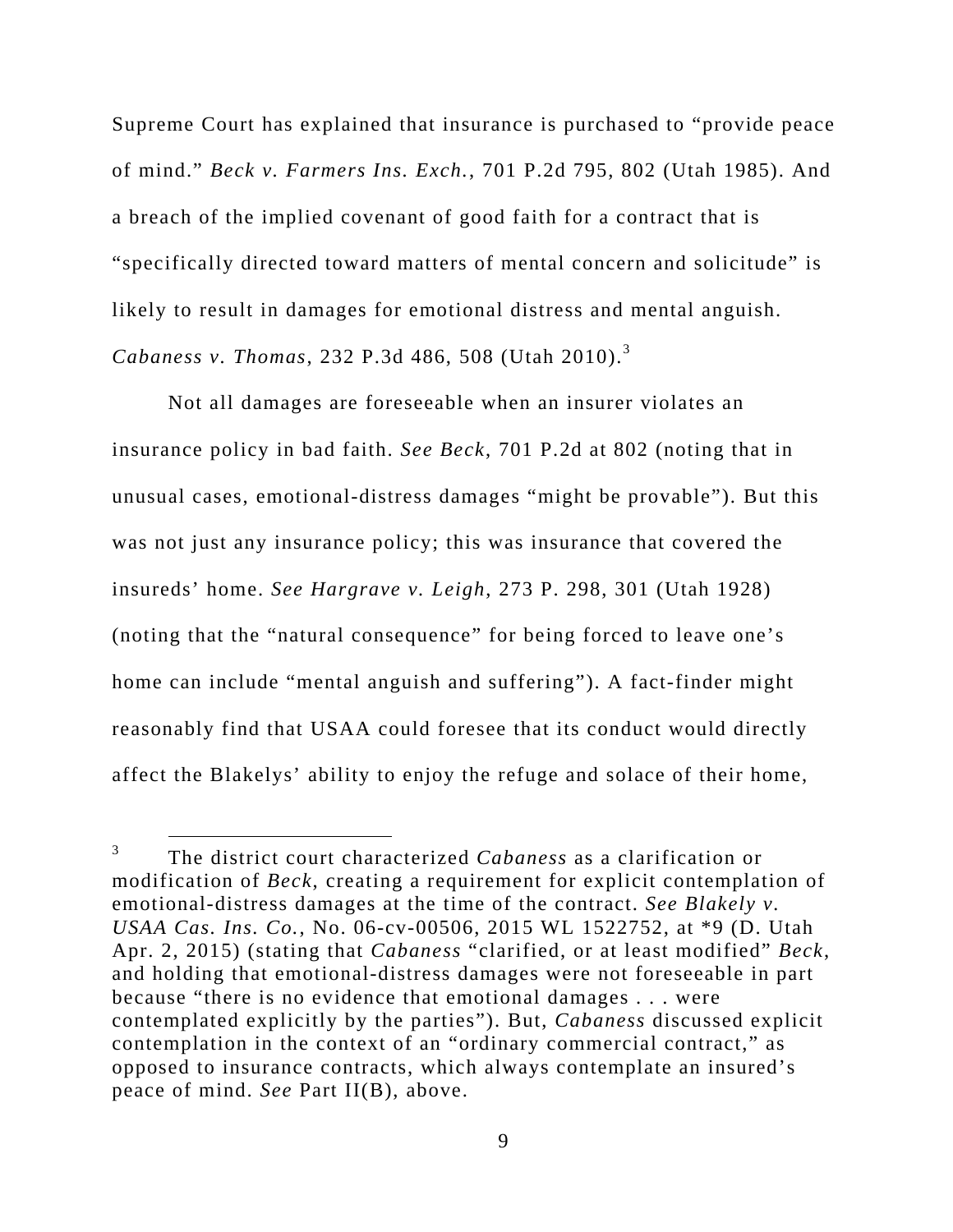resulting in the sort of emotional distress that the Blakelys allegedly suffered. *See Orkin Exterminating Co. v. Donavan*, 519 So. 2d 1330, 1333 (Ala. 1988) ("The breach of a contract . . . which affects the habitability of a house, can reasonably be foreseen to affect the solicitude and well-being of the occupants."); *see also* John A. Sebert, Jr., *Punitive and Nonpecuniary Damages in Actions Based Upon Contract: Toward Achieving the Objective of Full Compensation*, 33 UCLA L. Rev. 1565, 1589 & n.88 (1986) (explaining that courts permit damages for emotional distress in connection with contracts involving a person's home, while courts have disallowed damages for emotional distress in commercial contexts).

 The Blakelys' policy specifically addressed their ability to live in their house. For example, USAA promised to insure any additional living expenses if the Blakelys' house was "not fit to live in . . . so that [the Blakelys could] maintain [their] normal standard of living." Appellants' App'x, vol. VI at 1233. And the policy specifically disclaimed coverage for the Blakelys' commercial activities conducted on the premises, providing further evidence that the insurance policy was specifically directed toward matters of mental concern and solicitude. *See id.* at 1216, 1228 (excluding insurance coverage for "business" or "rental" property and activities).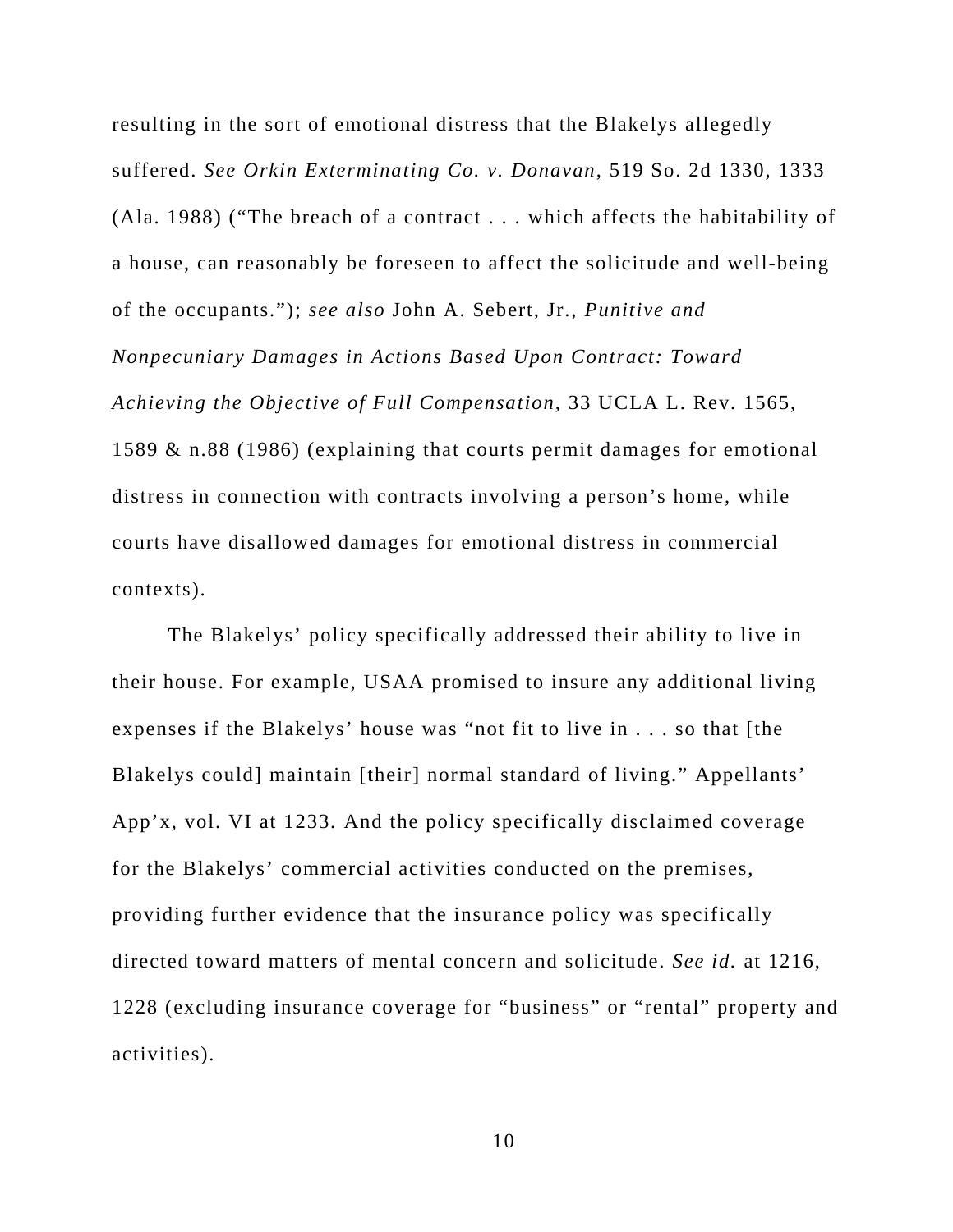For this reason, a material fact-question existed on whether USAA could have foreseen the availability of emotional-distress damages. The Blakelys presented evidence suggesting more than simple disappointment, frustration or anxiety; and the parties' focus on the intimate space of a home could have led USAA to foresee damages for emotional distress. Thus, the district court erred in granting summary judgment to USAA on the claim for emotional-distress damages.

**C. The district court erred in granting summary judgment to USAA on the Blakelys' claims for consequential damages from (1) lost income, (2) expenses and attorney fees incurred in the appraisal procedure, and (3) attorney fees unrelated to the appraisal procedure.**

The summary-judgment ruling also addressed three other forms of consequential damages: (1) lost income, (2) expenses and attorney fees from using the optional appraisal procedure, and (3) other attorney fees. For the first two—lost income and appraisal damages—the district court held that the damages were unavailable because they were unforeseeable. I respectfully disagree.

 For the third form of damages—attorney fees unrelated to the appraisal—the district court divided the damages into two subcategories:

- 1. attorney fees from the Stone Touch litigation and
- 2. attorney fees from the present litigation.

For the first subcategory, the district court held that attorney fees were not reasonably foreseeable. For the second subcategory, the court concluded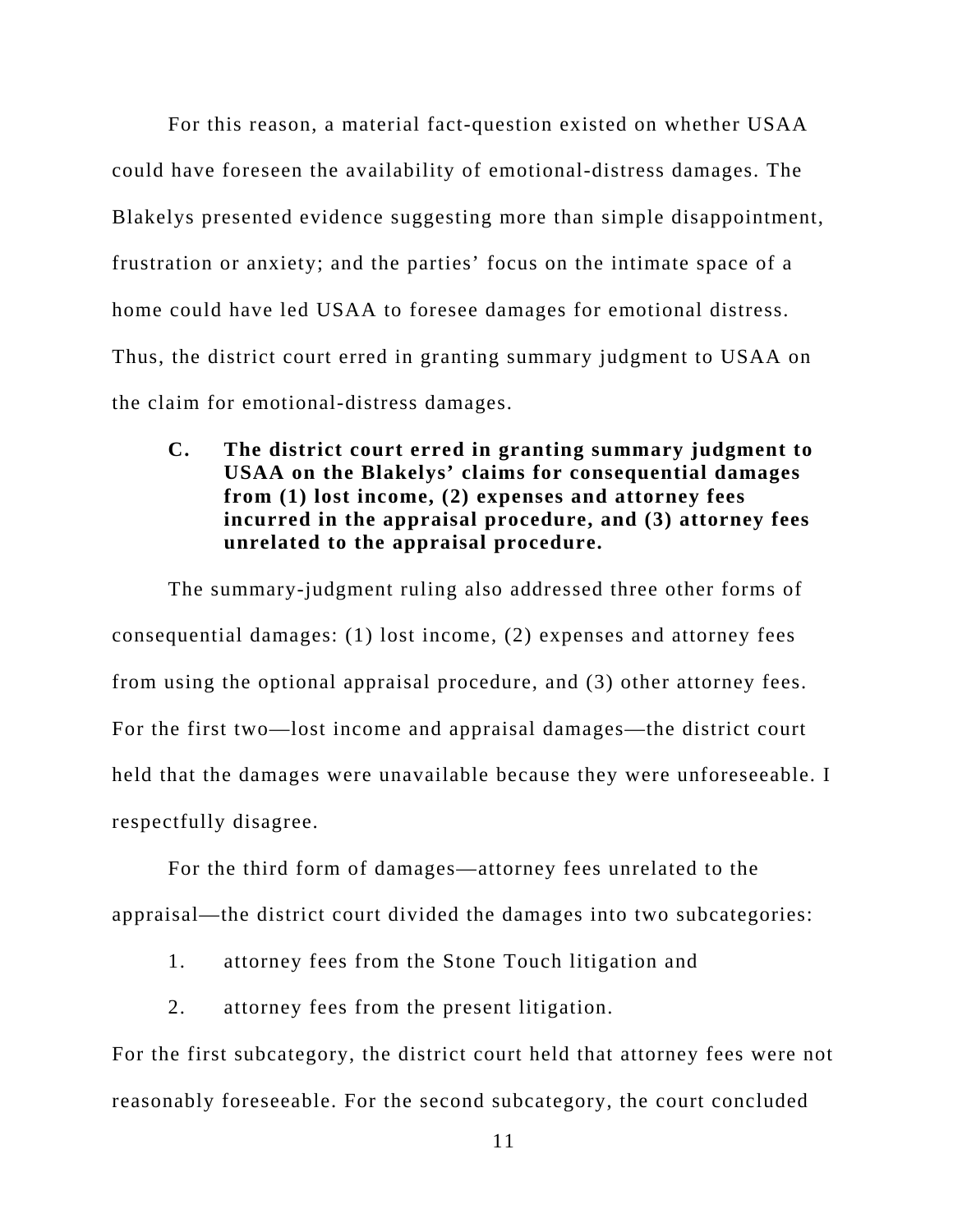that the Blakelys could not recover such fees given the absence of any other predicate damages. I believe that the district court erred with regard to both subcategories.

# **1. The fact-finder might reasonably infer that USAA could foresee the need to compensate for lost income upon a breach of the implied covenant of good faith and fair dealing.**

The district court concluded that the Blakelys' home insurance policy did not cover lost income. According to the district court, the absence of express coverage for lost income prevented USAA from foreseeing this type of loss. But the district court mistook the nature of its inquiry. "[C]onsequential damages that an insured might foreseeably incur due to an insurance company's breach of the implied covenant of good faith may encompass 'losses well in excess of the policy limits, such as for a home . . . .'" *Machan v. UNUM Life Ins. Co. of Am.*, 116 P.3d 342, 345-46 (Utah 2005) (quoting *Beck v. Farmers Ins. Exch.*, 701 P.2d 795, 802 (Utah 1985)). The Blakelys allegedly suffered lost income because they had spent personal time repairing their home.

The fact-finder might reasonably find that USAA could foresee the need to compensate for lost income upon a breach of the implied covenant of good faith and fair dealing. And foreseeability is a question of fact, which generally cannot be decided on summary judgment. *See Rees v. Albertson's, Inc.*, 587 P.2d 130, 133 (Utah 1978) (stating that causation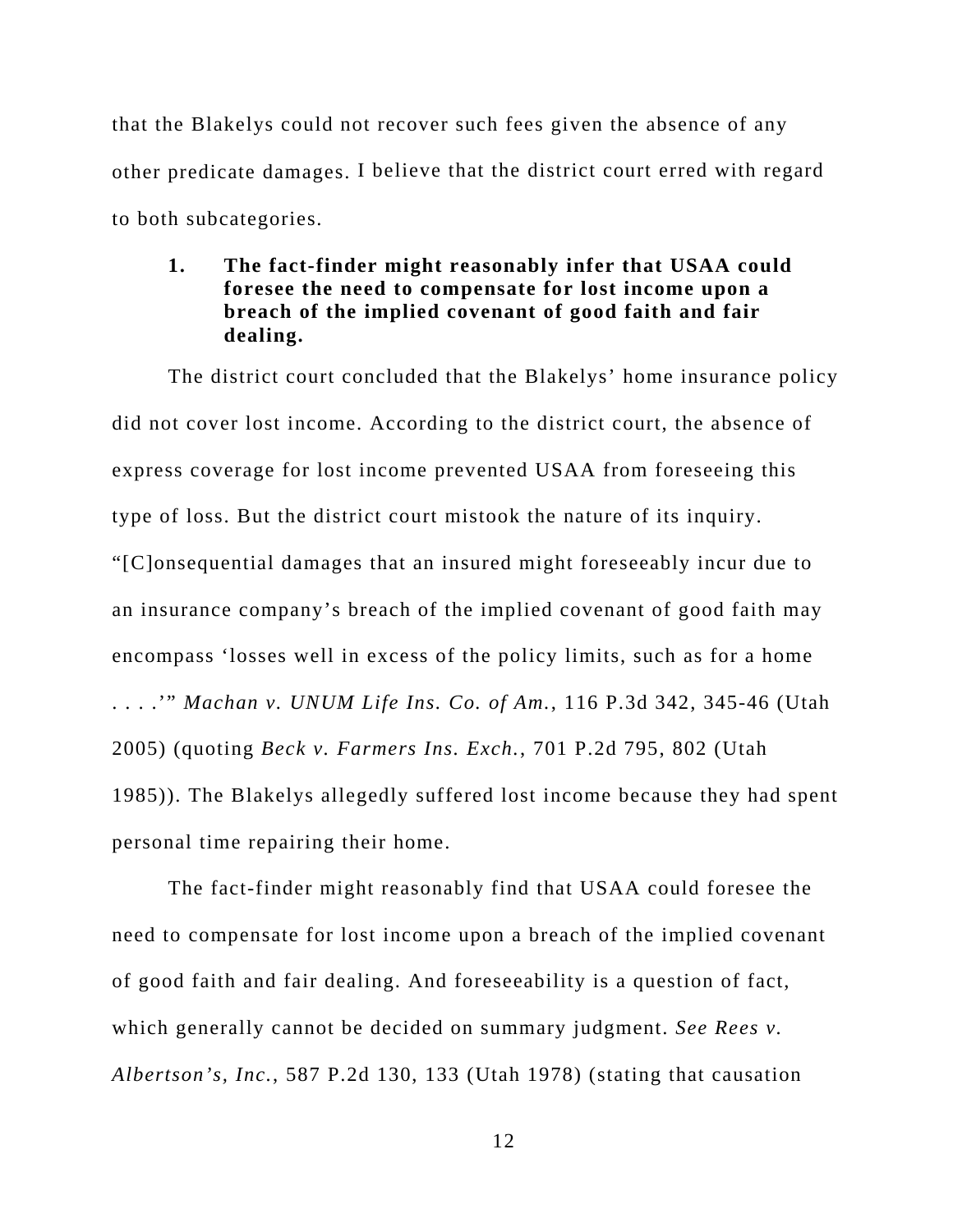requires reasonable foreseeability, which involves a factual question "generally for the fact-trier, court or jury, to determine"). Thus, USAA was not entitled to summary judgment on the claim for lost income.

### **2. Appraisal-related expenses and attorney fees could be recoverable upon a breach of the implied covenant of good faith and fair dealing.**

The district court also rejected the Blakelys' claims involving expenses and attorney fees from using the appraisal procedure, reasoning that the insurance policy defined who would pay. But the Blakelys presented evidence showing that they had resorted to the appraisal procedure only because USAA had breached the implied covenant of good faith and fair dealing.

This evidence suggests that the Blakelys would not have needed to use the appraisal procedure if USAA had acted in good faith. The appraisal procedure was only an option, not a requirement, in the event of a dispute. *See* Appellants' App'x, vol. VI at 1226 ("[E]ither party *can* demand . . . appraisal . . . ." (emphasis added)); *id.* at 1235 (noting that USAA will pay for losses if the parties either reach an agreement, go through appraisal, or receive "entry of a final judgment"). A fact-finder could reasonably find that the policy had been designed to allocate expenses for reasonable disputes, not disputes created by USAA's breach of the implied covenant of good faith and fair dealing. *See Beck v. Farmers Ins. Exch.*, 701 P.2d 795, 801 (Utah 1985) ("When an insurer has breached [the implied] duty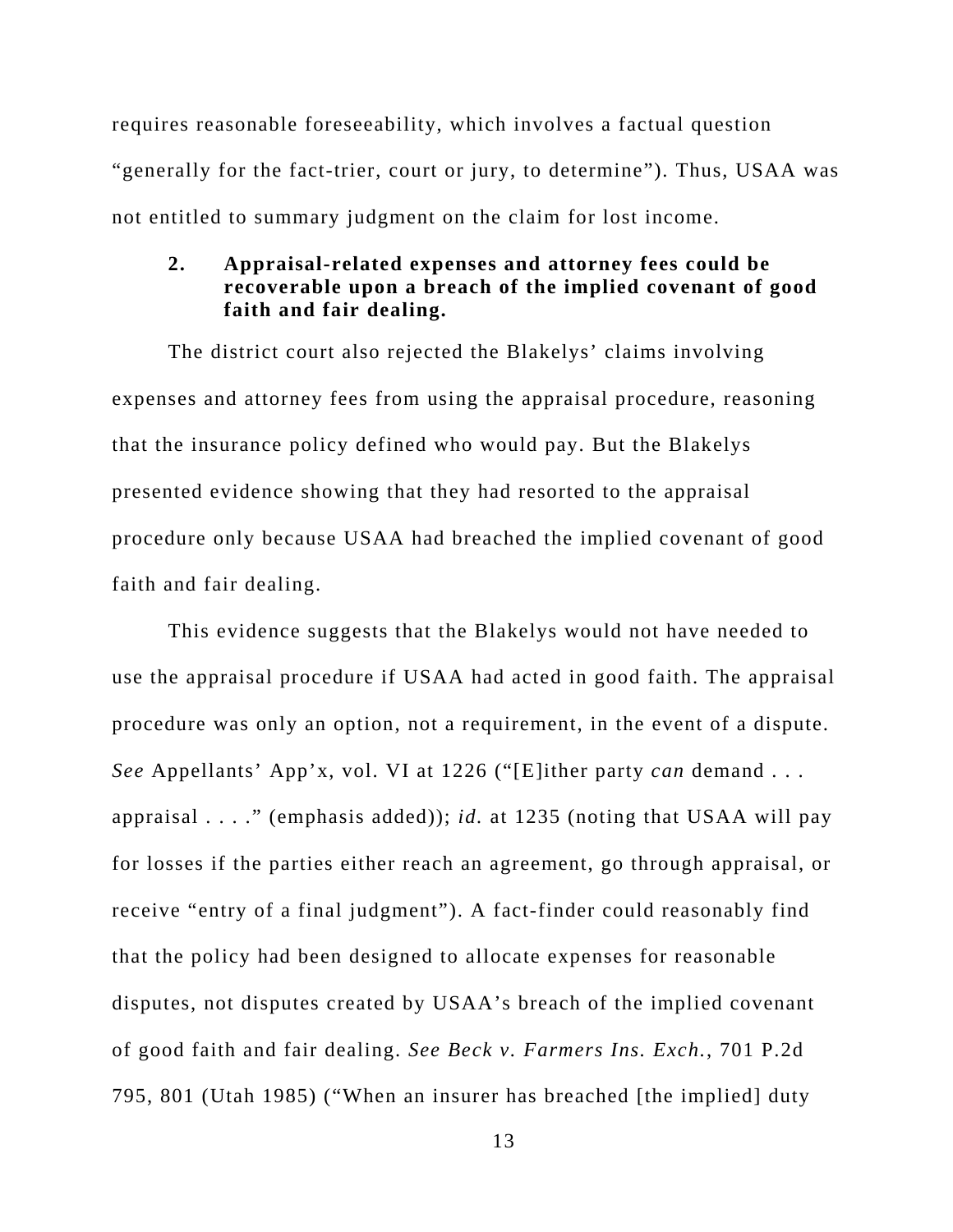[of good faith], it is liable for damages suffered in consequence of that breach.").

Nonetheless, USAA argues that the Blakelys waited too long to invoke the appraisal procedure. Appellee's Resp. Br. at 22. The majority similarly states that the Blakelys "offer no explanation for their three-year delay in invoking the appraisal procedure" and characterizes the appraisal damages as "delay-related distress." Maj. Op. at 20.

But the appraisal procedure was optional, and the fact-finder could reasonably find that the Blakelys had a good reason for delaying appraisal. As we said in a prior appeal, the Blakelys waited because "they had been trying to pursue their claims against [Stone Touch]." *Blakely v. USAA Cas. Ins. Co.*, 500 F. App'x 734, 737 (10th Cir. 2012). And the Blakelys presented evidence indicating that they had to sue Stone Touch only because USAA had allegedly acted in bad faith. In these circumstances, the fact-finder could justifiably find that the Blakelys had acted reasonably in the face of USAA's resistance, pursuing the tortfeasor that caused the fire and then resorting to the appraisal procedure.

In my view, a genuine, material factual dispute exists on the recoverability of the Blakelys' expenses and attorney fees incurred in the appraisal procedure.<sup>4</sup>

 $\begin{array}{ccc}\n & - \\
4 & & \n\end{array}$  USAA also asserts that it acted in good faith because it "did not deny the appraisal request." Appellee's Resp. Br. at 23. But USAA's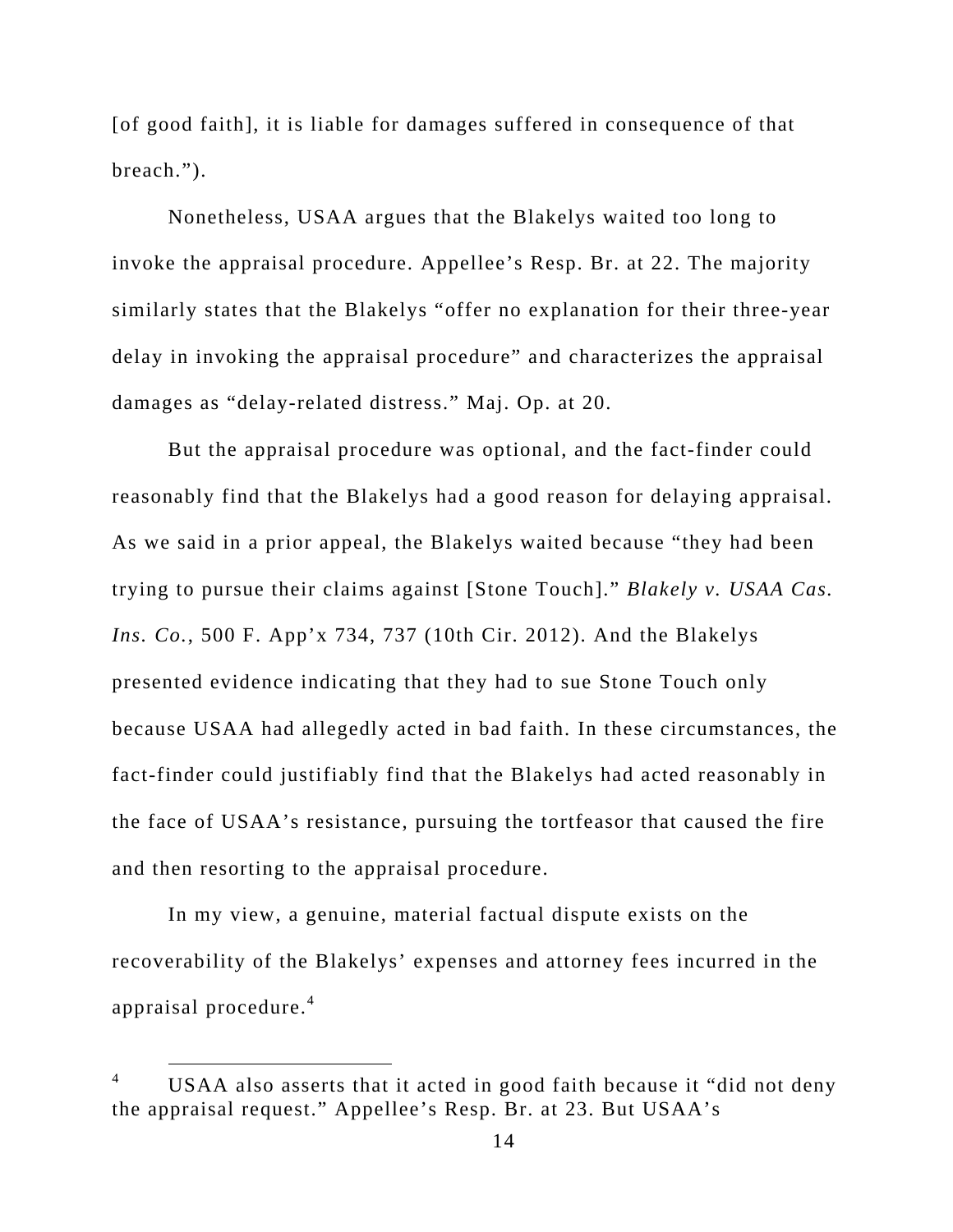### **3. The parties' agreement may have contemplated other attorney fees.**

 The Blakelys also claimed attorney fees from the Stone Touch litigation and from the present litigation. The district court rejected these claims.

For attorney fees from the Stone Touch litigation, the district court reasoned that attorney fees were not foreseeable given the policy's discussion of the appraisal procedure. But as discussed above, the appraisal procedure was optional. *See* Part III(C)(2). A fact-finder could reasonably find that USAA had foreseen that the Blakelys would sue a responsible third party and incur attorney fees as a result of USAA's bad faith.<sup>5</sup>

For attorney fees from the present litigation, the district court did not discuss foreseeability. Instead, the district court determined that such attorney fees could be awarded only if there was another predicate damage

 $\overline{a}$ 

participation in the appraisal does not prevent a finding of bad faith for earlier conduct.

<sup>5</sup> In the alternative, USAA argues that (1) a subrogation agreement precludes such fees and (2) USAA already paid such fees. Appellee's Resp. Br. at 25-26. The Blakelys maintain otherwise and contend that USAA did not raise these arguments in the motion for summary judgment. Appellants' Reply Br. at 21-22. I agree that USAA did not raise these arguments in its summary-judgment motion; therefore I would not consider these arguments. *See Burnette v. Dresser Indus., Inc.* 849 F.2d 1277, 1285 (10th Cir. 1988) ("We will not address the first theory because [the defendant] did not raise it in its motion for summary judgment . . . .").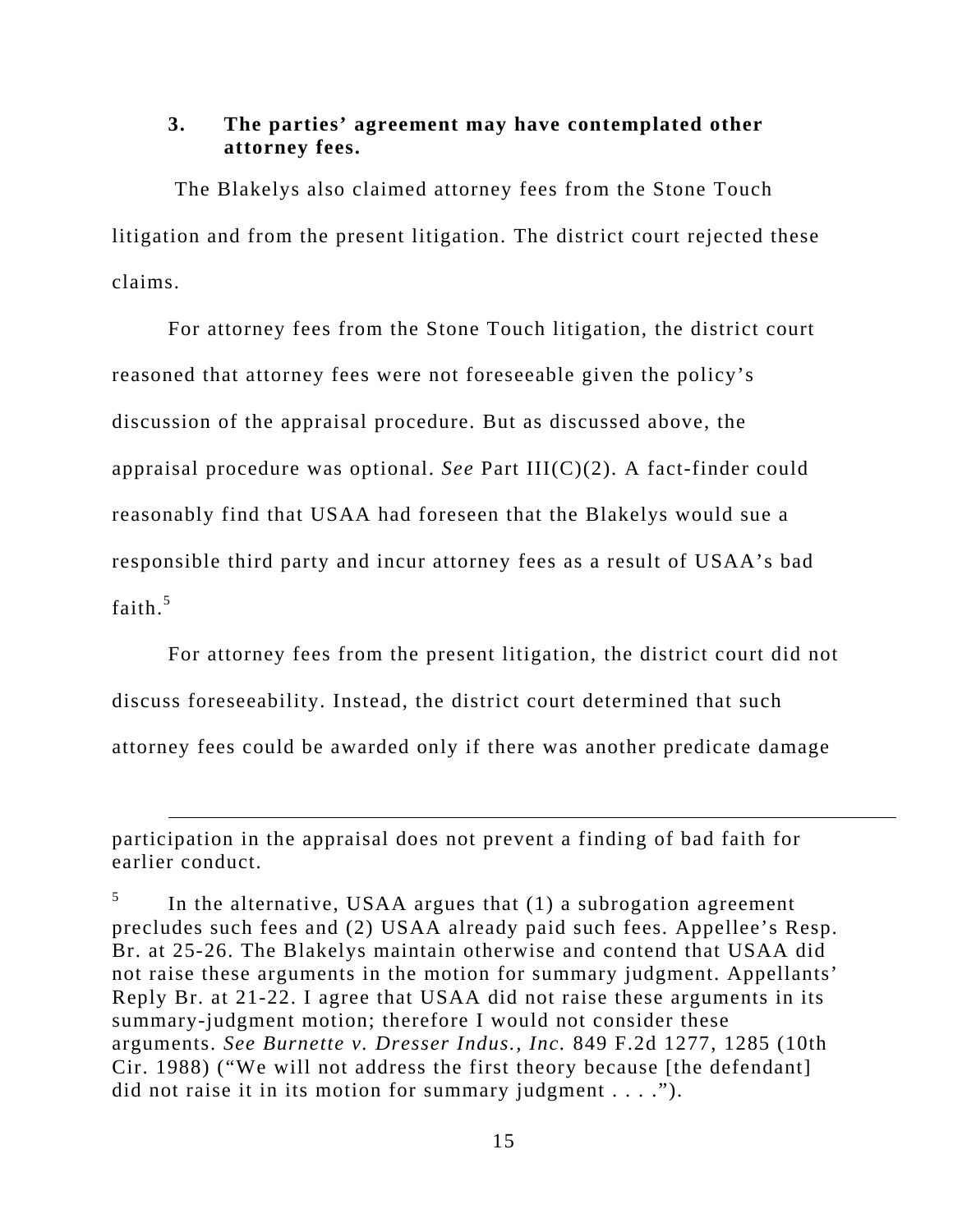award. Having disposed of all of the Blakelys' other theories on damages, the district court denied these attorney fees.

In my view, however, the Blakelys may be able to recover other damages. Thus, I would reject the district court's rationale for denying attorney fees.<sup>6</sup> In addition, I believe that a jury could find that such attorney fees were foreseeable. Thus, I would reverse the award of summary judgment on the Blakelys' claim for attorney fees incurred in this litigation.

### **IV. Ruling on Frivolousness: Damages for Diminution in the Value of the Blakelys' House**

At a pretrial conference, the district court dismissed as legally frivolous the Blakelys' claim involving damages from diminution in the value of their house. Appellants' App'x, vol. VIII at 1575-76; *see also Blakely v. USAA Cas. Ins. Co*., 633 F.3d 944, 949 (10th Cir. 2011) (noting that a district court may dismiss frivolous claims at a pretrial conference under Federal Rule of Civil Procedure  $16(c)(2)(A)$ ). In my view, the ruling was erroneous.

In considering this ruling, we apply the abuse-of-discretion standard. *Blakely*, 633 F.3d at 949.

 $\begin{array}{c} \hline 6 \\ \hline \end{array}$ <sup>6</sup> As a result, I have not addressed the Blakelys' contention that attorney fees for this litigation should be available even if the compensatory award were limited to nominal damages.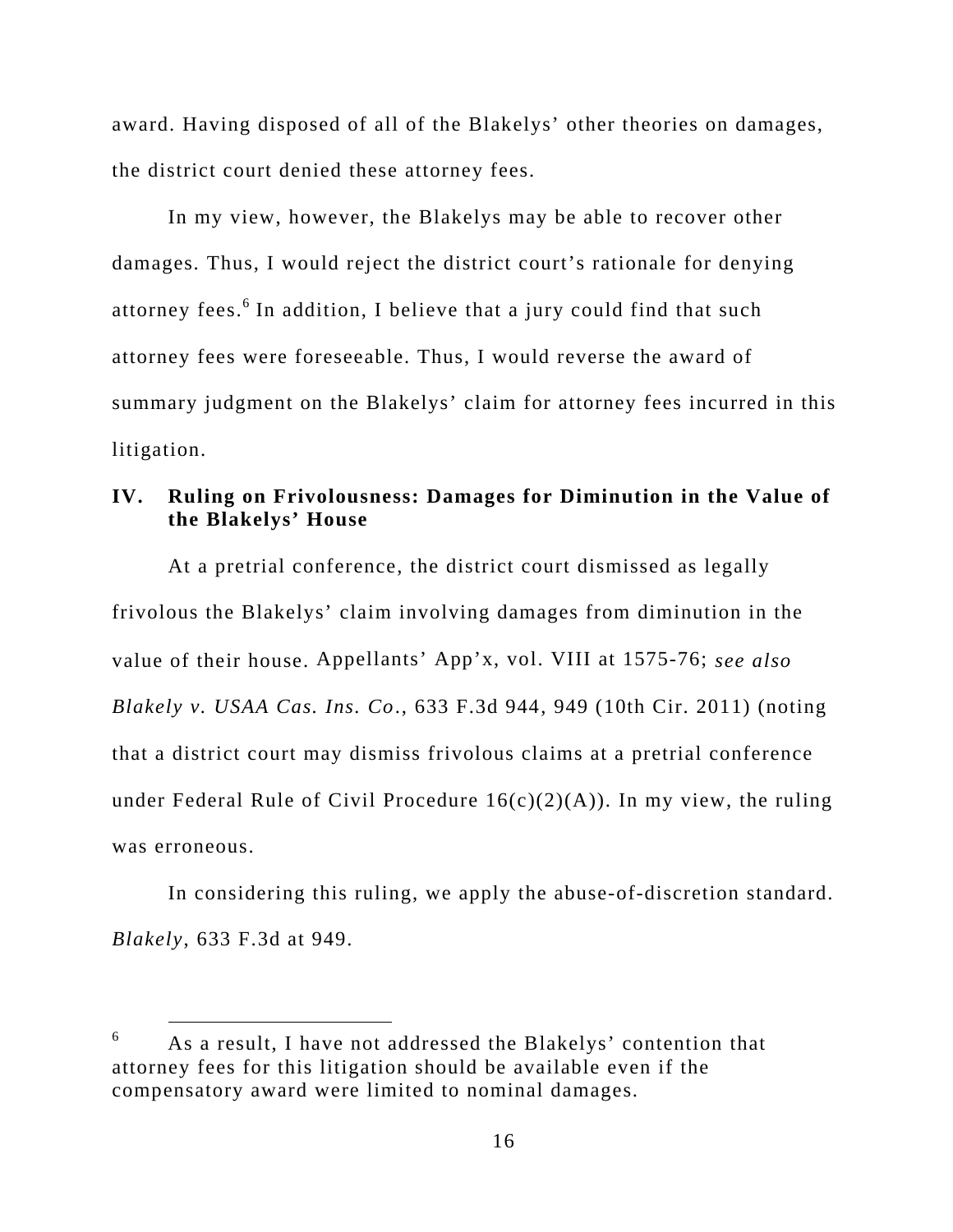We previously found an abuse of discretion when the district court dismissed the implied-covenant claim. *Blakely v. USAA Cas. Ins. Co.*, 633 F.3d 944, 949-50 (10th Cir. 2011). There we stated the standard:

"[A] complaint . . . is frivolous where it lacks an arguable basis either in law or in fact." *See Neitze v. Williams*, 490 U.S. 319, 325, 109 S.Ct. 1827, 104 L.Ed.2d 338 (1989); *Denton v. Hernandez*, 504 U.S. 25, 33, 112 S.Ct. 1728, 118 L.Ed.2d 340 (1992) (describing frivolous claims as "fanciful," "fantastic," and "delusional," and holding "a finding of factual frivolousness is appropriate when the facts alleged rise to the level of the irrational or the wholly incredible, whether or not there are judicially noticeable facts available to contradict them.").

*Id*. Applying this standard, our court concluded that the Blakelys' claim was not "wholly incredible" and was not frivolous. *Id*. at 950. In my view, these conclusions are equally fitting here.

The district court considered the diminution-in-value claim as frivolous because USAA had fulfilled its express contractual obligations, which included paying for home repairs. Appellants' App'x, vol. VIII at 1575-76. The Blakelys agreed that USAA had paid for such repairs, but claimed that USAA's bad faith had required use of the insurance proceeds for appraisal and litigation expenses. *Id.* at 1576. The district court regarded the claim as frivolous because the Blakelys had not repaired their home even though they had been paid for these repairs. *Id.* 

On appeal, the Blakelys reassert their position with some embellishment. *See* Appellant's Opening Br. at 46-50. In response, USAA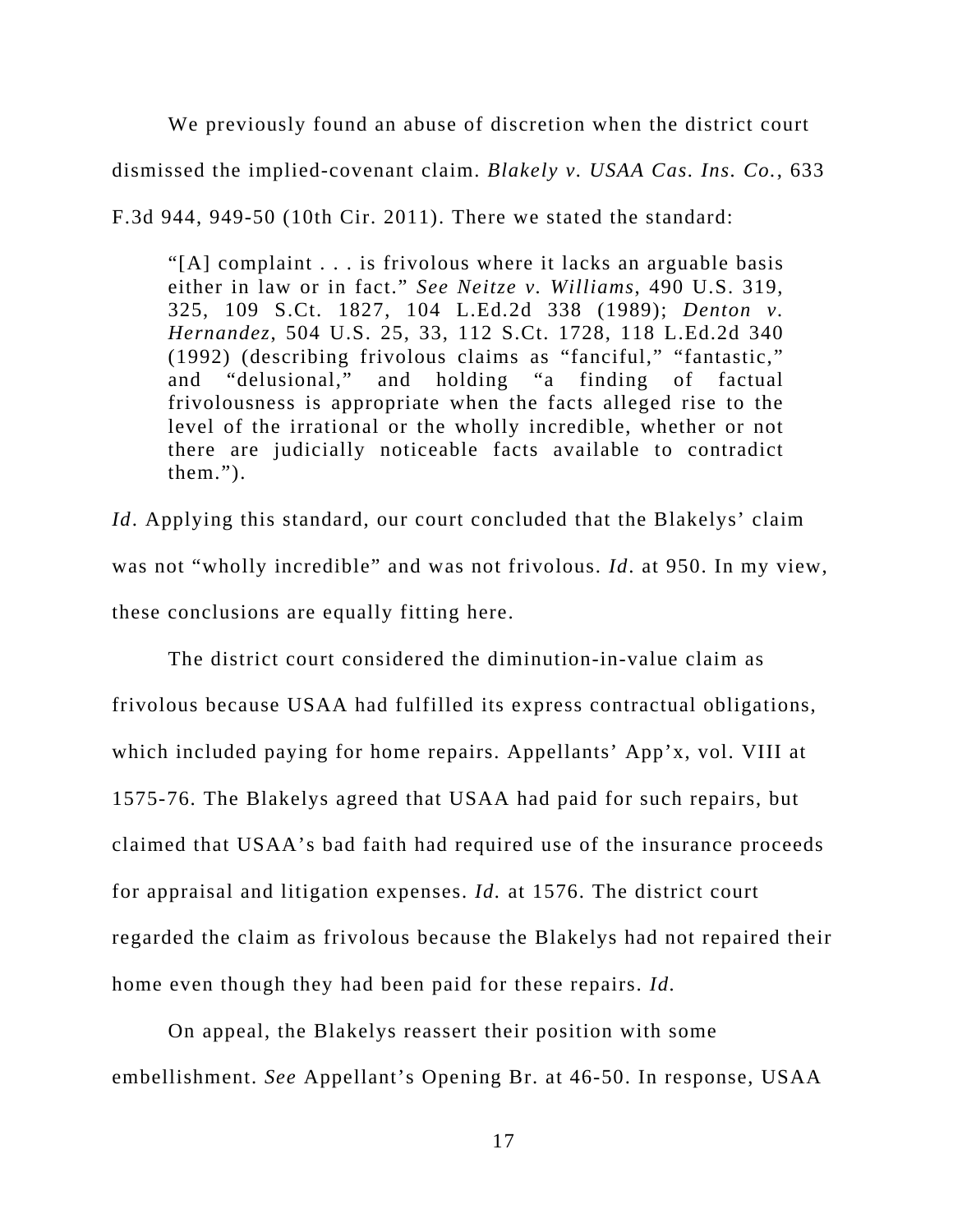reasserts the district court's reasoning. Appellee's Resp. Br. at 32-33 ("Despite receiving money to restore the home to its original condition, the Blakelys did not repair that home." $)^{7}$ .

We need not opine on whether the Blakelys' claim is persuasive, for it is at least arguable. Because of USAA's alleged bad faith, the Blakelys had to spend substantial funds for the appraisal and litigation. To spend those funds, the Blakelys had to dip into coffers that could otherwise have been used for home repairs. Thus, the Blakelys can reasonably argue that USAA's breach of the implied covenant caused the house to diminish in value notwithstanding USAA's eventual payments.

Neither USAA nor the district court has directly addressed the Blakelys' theory or identified any pertinent case law. Indeed, the issue appears to be one of first impression for *any* state. In light of the absence of pertinent guidance from USAA or any case law, I would regard the Blakelys' theory as at least arguable. *See Suazo v. NCL (Bahamas), Ltd.*, 822 F.3d 543, 556 (11th Cir. 2016) ("Where an appeal requires a court to decide an issue of first impression in a circuit court, it is not frivolous.").

 $\frac{1}{7}$  $\frac{7}{10}$  In the alternative, USAA asserts that the policy did "not provide for any diminution of value." Appellee's Resp. Br. at 32. But damages for breaching the covenant of good faith and faith dealing are not confined to the parties' express contractual obligations. *Machan v. UNUM Life Ins. Co. of Am.*, 116 P.3d 342, 345-46 (Utah 2005); *see* Part II(B), above.